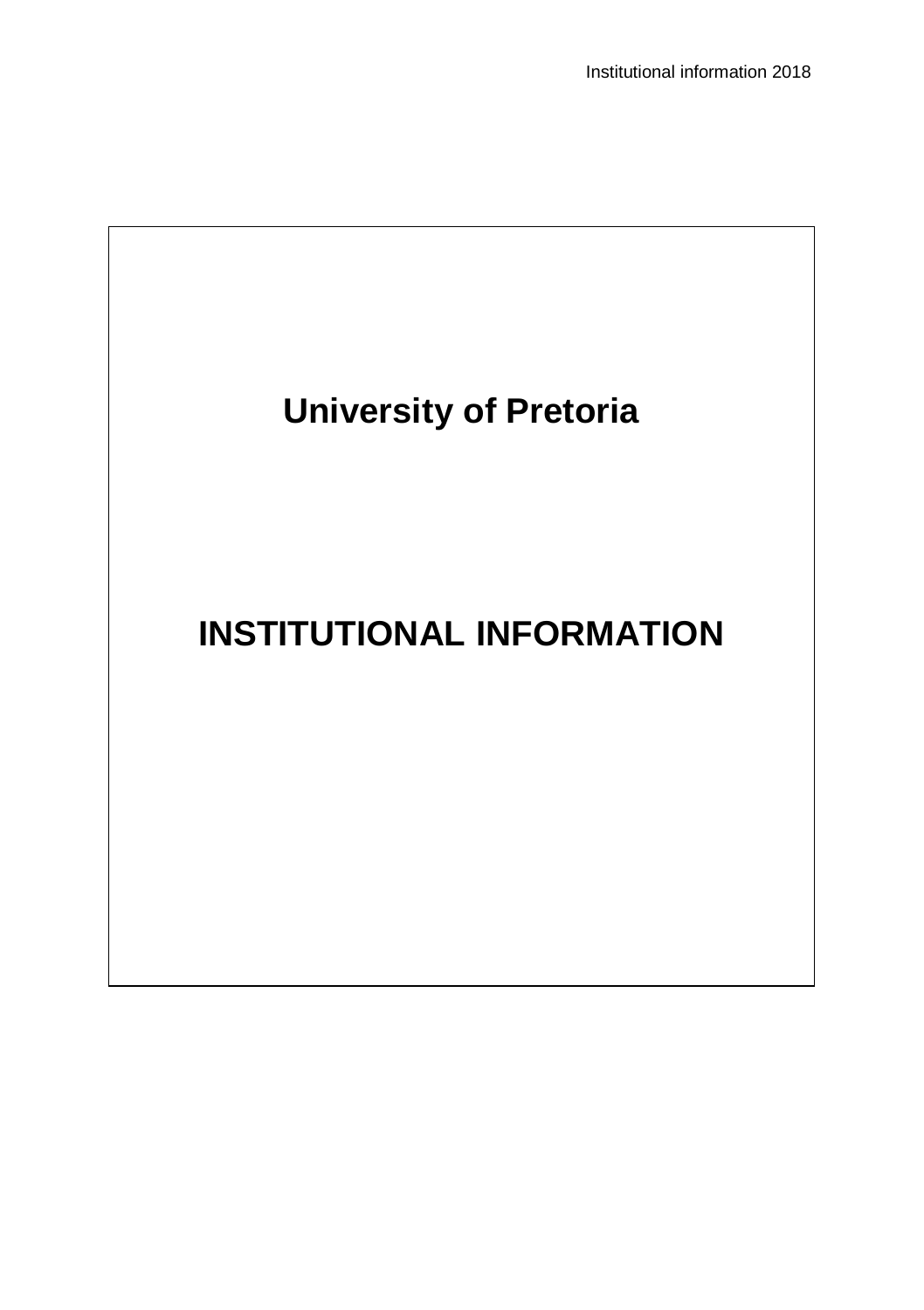# **INSTITUTIONAL INFORMATION**

# **TABLE OF CONTENTS**

|                                                                               | 2  |
|-------------------------------------------------------------------------------|----|
|                                                                               | 5  |
|                                                                               | 11 |
|                                                                               | 11 |
|                                                                               | 13 |
|                                                                               | 16 |
| Principals of the Transvaal University College and the University of Pretoria | 16 |
|                                                                               | 17 |
|                                                                               | 17 |
|                                                                               | 18 |
|                                                                               | 18 |
|                                                                               | 18 |
|                                                                               | 18 |
|                                                                               | 18 |
|                                                                               | 25 |
|                                                                               | 32 |
|                                                                               | 33 |
|                                                                               | 33 |
|                                                                               | 38 |
|                                                                               | 39 |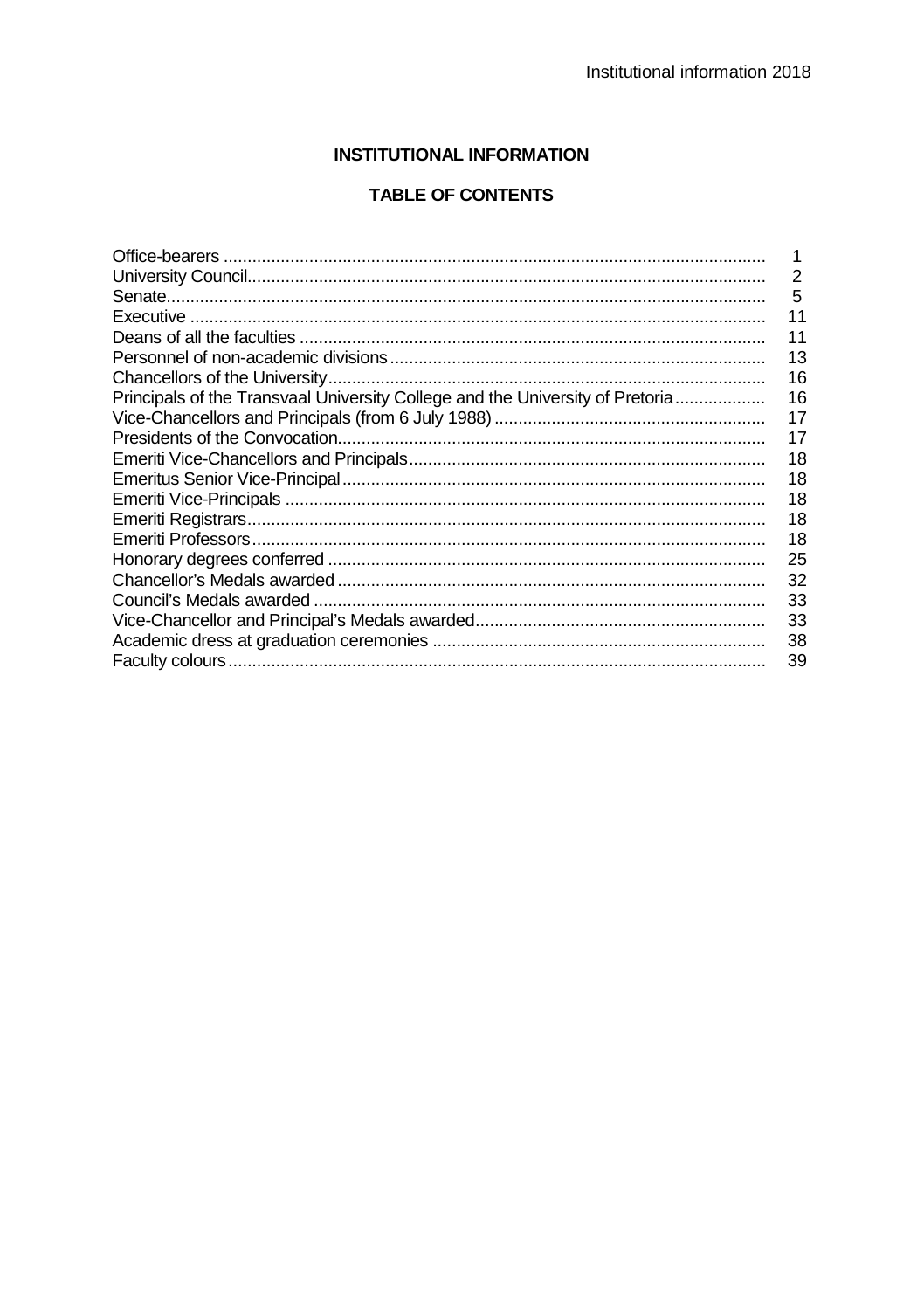## **INSTITUTIONAL INFORMATION**

#### **OFFICE-BEARERS**

**Chancellor** Prof LW Nkuhlu BCom(Fort Hare) CTA(Cape Town) MBA(New York) CA(SA)

#### **Chairperson of Council**

Ms NT Mtoba BCompt(Hons) BA(Econ)(Hons)(Unisa) BA(Econ)(University of Botswana and Swaziland) Higher Diploma in Banking Law(RAU) (PAAB) GR(SA) DCom(h.c.)(Limpopo)

**Deputy Chairperson of Council** Dr BP Botha BCom MCom DCom(Pretoria)

#### **Vice-Chancellor, Principal and Chairperson of Senate**

Prof CM de la Rey BA(Hons) MA(Natal) PhD(Cape Town)

#### **Vice-Principals**

Prof SG Burton BSc(Hons) Graduate Certificate in Education(University of Rhodesia) MSc PhD(Rhodes)

Prof NTF Duncan BA(Hons)(Pshycology) DPhil(Western Cape) MA)(Pshycology) (Paul-Valérie)

Prof NT Mosia BA(Hons) UED(University of the North) MA(Portland State) PhD(Pretoria)

Prof A Ströh MSc PhD(Pretoria) FASSAf

## **Executive Directors**

Prof C Koornhof BCom(Pretoria), CTA(Pretoria), BCom(Hons)(Pretoria), MCom(Witwatersrand), DCom(Pretoria), FCCA, CA(SA), RA, MASSAF, LSAAWK

## **Executive Project Co-ordinator**

Prof SJ Claasen BSc(Eng) MBA(Pretoria) MSC(Eng)(Arizona) PhD(Pretoria) FSAIIE PrEng

**President of the Convocation** Vacant

**Registrar** Prof CMA Nicholson BProc LLB(Witwatersrand) LLM LLD(Unisa)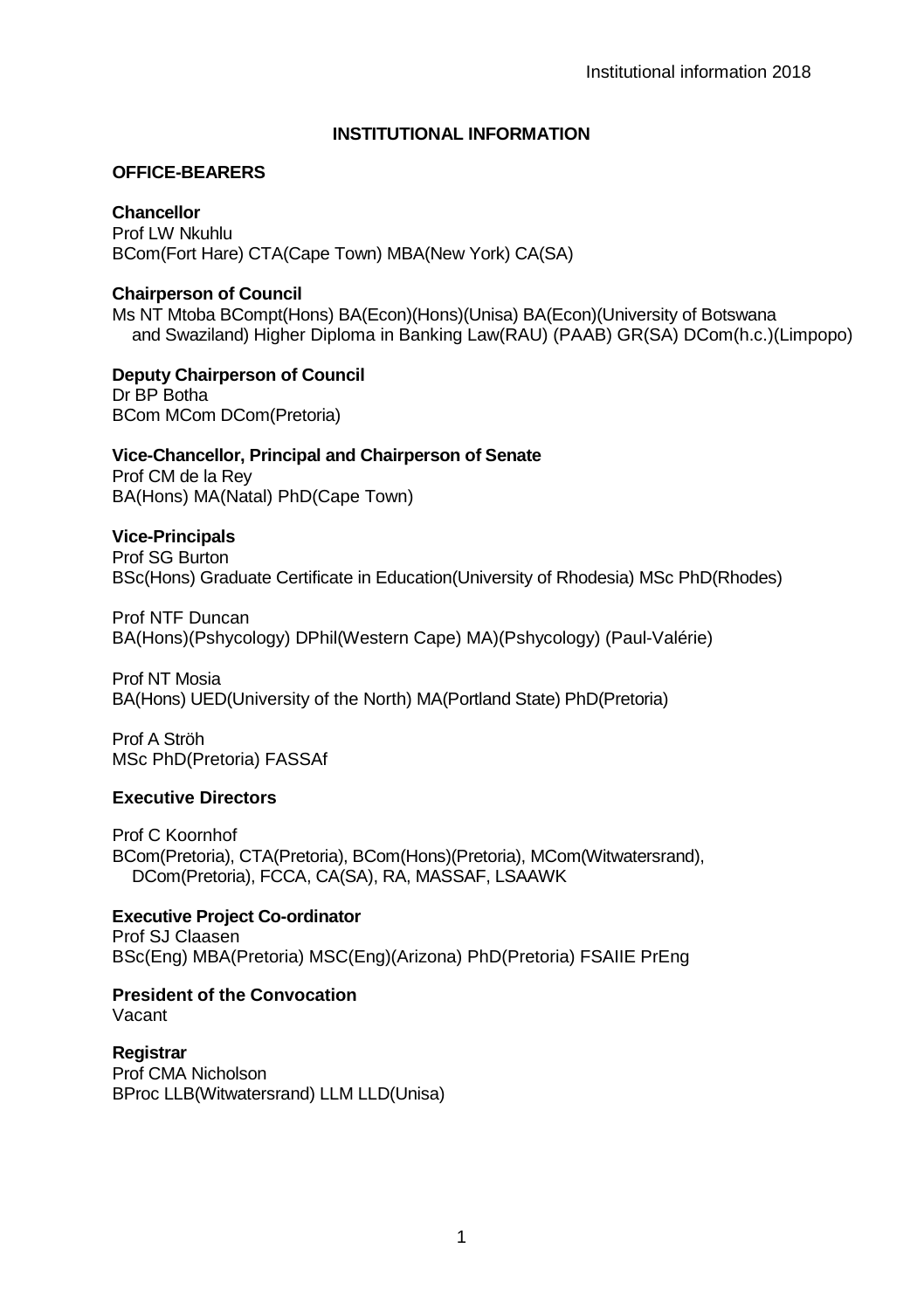# **UNIVERSITY COUNCIL**

**Term ending**

| Mr DM Behr BSc(Hons)(Computer Science)(Pretoria)                                        |      |
|-----------------------------------------------------------------------------------------|------|
| MSc(Computer Science)(Pretoria)                                                         | 2021 |
| Dr SF Booysen, BCompt BCompt(Hons) Master of Accounting                                 |      |
| Science(Unisa) DCom(Pretoria) CTA FQE(PAAB) GR(SA)                                      | 2020 |
| Prof A Boraine LLB (Pretoria) LLM (Wits) LLD (Pretoria)                                 | 2018 |
| Mr AD Botha, BCom(Marketing)(Pretoria) BProc(Unisa) BCom(Hons)                          |      |
| (Invest.Managem.)(RAU) Stanford Executive Programme(Stanford)                           | 2021 |
| Dr BP Botha, BCom MCom DCom(Pretoria) GR(SA) (Deputy Chair)                             | 2020 |
| Prof SG Burton, BSc(Hons) Graduate Certificate in Education(University of               |      |
| Rhodesia) MSc PhD(Rhodes University)                                                    |      |
| Prof CM de la Rey, BA(Hons) MA(Natal) PhD(Cape Town)                                    |      |
| Ms KP Diale, BAdmin (UP) BAdmin Honours (UP) NQF                                        |      |
| Level 8 Project and Programme management (WITS)                                         | 2021 |
| Mr LL Dippenaar, MCom(Pretoria) GR(SA                                                   | 2020 |
| Mr K Dlamini, BA(Hons)(KwaZulu-Natal) M(Phil)(University of Oxford)                     | 2020 |
| Duncan, NTF, BA(Hons)(Pshycology) DPhil(Western Cape)                                   |      |
| MA)(Pshycology) (Paul-Valérie)                                                          |      |
| Ms N Lesela, BEng(Hons)(Industrial Engineering)(University of Salford, UK)              | 2020 |
| Prof RM Loubser, MCom(Statistics)(Pretoria) BCom(Hons)                                  |      |
| Accounting(Johannesburg) CA(SA) SAICA                                                   | 2019 |
| Ms DE Magugumela, (MSc Civil Engineering) (A&M University, Texas)                       |      |
| BSc(Prairie View A&M University, Texas)                                                 | 2019 |
| Maharaj, BTJ, PrEng MSc Eng(Natal) MSc(Operat. Telecomm) (Coventry)                     |      |
| PhD(Pretoria) SMSAIEE MIEEE MIET FSAAE                                                  | 2018 |
| Prof NT Mosia BA(Hons) UED(University of the North) MA(Portland State)<br>PhD(Pretoria) |      |
| Dr NT Mtoba, BCompt(Hons) BA(Econ)(Hons)(Unisa) BA(Econ)(University                     |      |
| of Botswana and Swaziland) Higher Diploma in Banking Law(RAU)                           |      |
| (PAAB) GR(SA) DCom(h.c.)(Limpopo) (Chair)                                               | 2020 |
| Mr AJ Pienaar, BA BA Greek(Hons) BD(Pretoria) BCompt(Hons)(Unisa)                       |      |
| MCom(Pretoria) CTA(Unisa) CA(SA)                                                        | 2021 |
| Prof I Pikirayi, BA(Hons) MA(Zambia) PhD(Uppsala)                                       | 2019 |
| Mr S Pillay NQF6 Certificate in Executive Leadership and Management                     |      |
| Development(UP), Member of the Institute of Directors of Southern Africa                | 2019 |
| Ms V Qinga Bachelor of Journalism & Media Studies (Rhodes Univ)                         | 2021 |
| Management Development Programme (Rhodes Univ)                                          |      |
| Dr B-AJ Ribeiro, BSc(Hons)(Zululand) HDE(Cape Town) MBChB(Medunsa)                      |      |
| DOH(Pretoria)                                                                           | 2020 |
| Mr IB Skosana, BCom(Limpopo) BCompt(Hons) CTA(Unisa) GR(SA)                             |      |
| Advanced Management Programme (Harvard Business School)                                 | 2019 |
| Prof A Ströh, MSc PhD(Pretoria)                                                         |      |
| Mr AW Taylor, BSocSc(Natal)                                                             | 2020 |
| Dr J van Zyl, MSc(Agric) DSc(Agric)(Pretoria) PhD(Vista)                                | 2019 |
| Vacant                                                                                  |      |
| Vacant                                                                                  |      |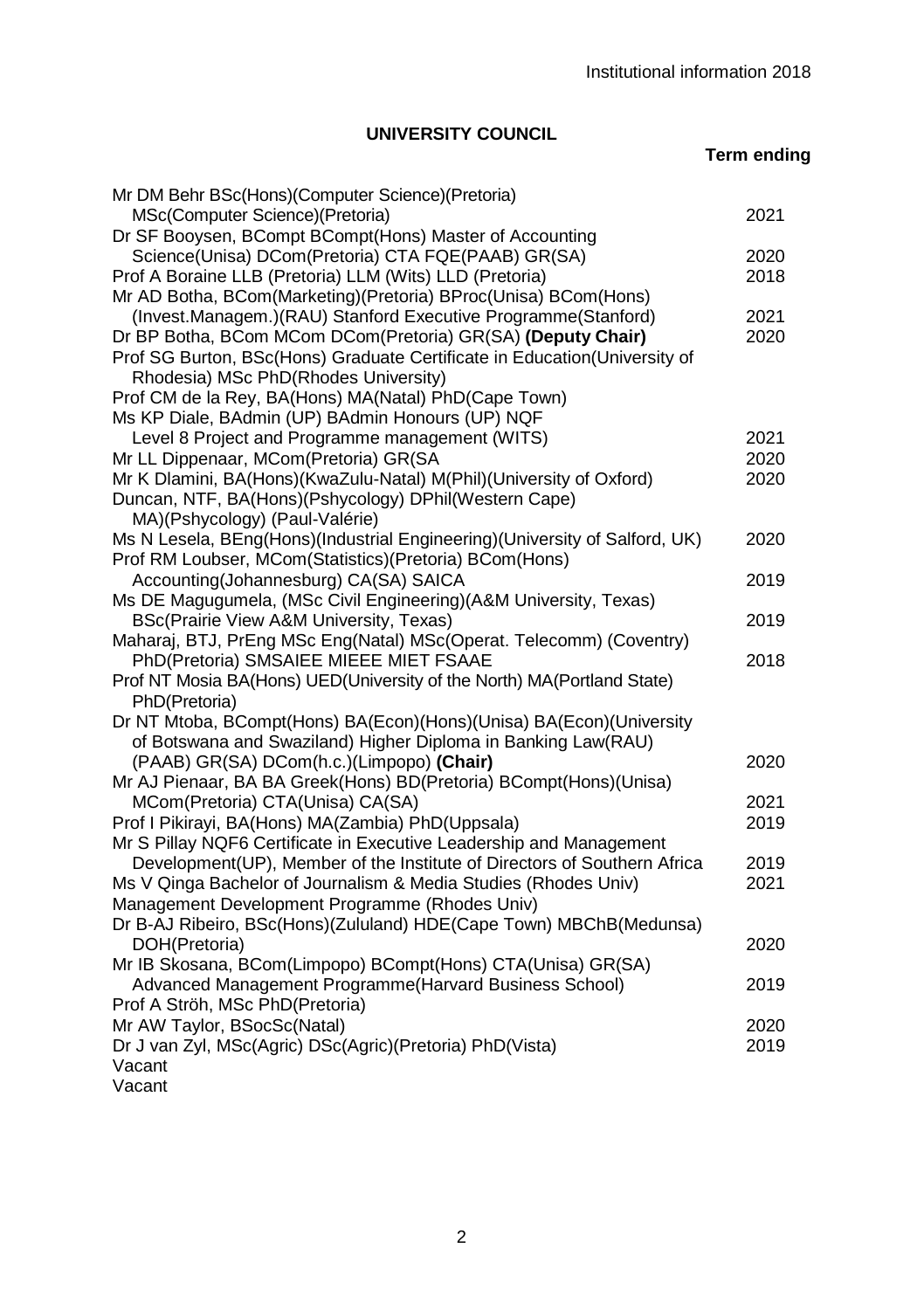# **STUDENT COUNCIL REPRESENTATIVES**

• Two to be elected in January 2019

## **COMMITTEES OF COUNCIL**

#### **Standing Committee of Council**

- Deputy Chairperson of Council (Chairperson) (Ex officio);
- Chairperson of Council (Deputy Chairperson) (Ex officio);
- Vice-Chancellor and Principal;
- Two members of Council appointed by Council from the ranks of members of Council who are employees of the University of Pretoria, of which one must be a member of Senate;
- Two members of Council appointed from the Council from the ranks of members of Council who are not employees for the University.

Members of Executive Management are invited to meetings on a standing basis.

#### **Human Resources Committee of Council**

- A Chairperson appointed by Council from the ranks of members of Council who posess knowledge and experience of human resouce concerns, who is not an employee of the University;
- Chairperson of Council (Ex officio);
- Chairperson of Standing Committee of Council (Ex officio);
- At least two additional members of Council who are not employees of the University and who posess human resources knowledge and experience.

The Vice-Chancelor and Principal and the member of Executive Management who is responsible for Human Resources, are invited to meetings on a standing basis.

#### **Investment Committee**

- A Chairperson appointed by Council from the ranks of external members of Council of the University;
- Chairperson of Council (Ex officio);
- At least two additional external memebers of Council appointed by Council;
- Vice-Chancelor and Principal (Ex officio);
- Members of Executive Management appointed by the Vice-Chancelor and Principal;
- Executive Director: Finances (Ex officio);
- Director: Finances (Ex officio);
- At least on competent fulltime academic staff member appointed by the Vice-Chancelor and Principal.

The Chancellor is invited to the meetings.

#### **Audit, IT and Risk Management Committee**

- A chairperson with knowledge and experience in the field of auditing, financial management, IT and risk management who is not an employee of the University, appointed by Council.
- At least four members appointed by Council from the ranks of members of Council with knowledge and experience in the field of auditing, financial management, IT and risk management who are not employees of the University.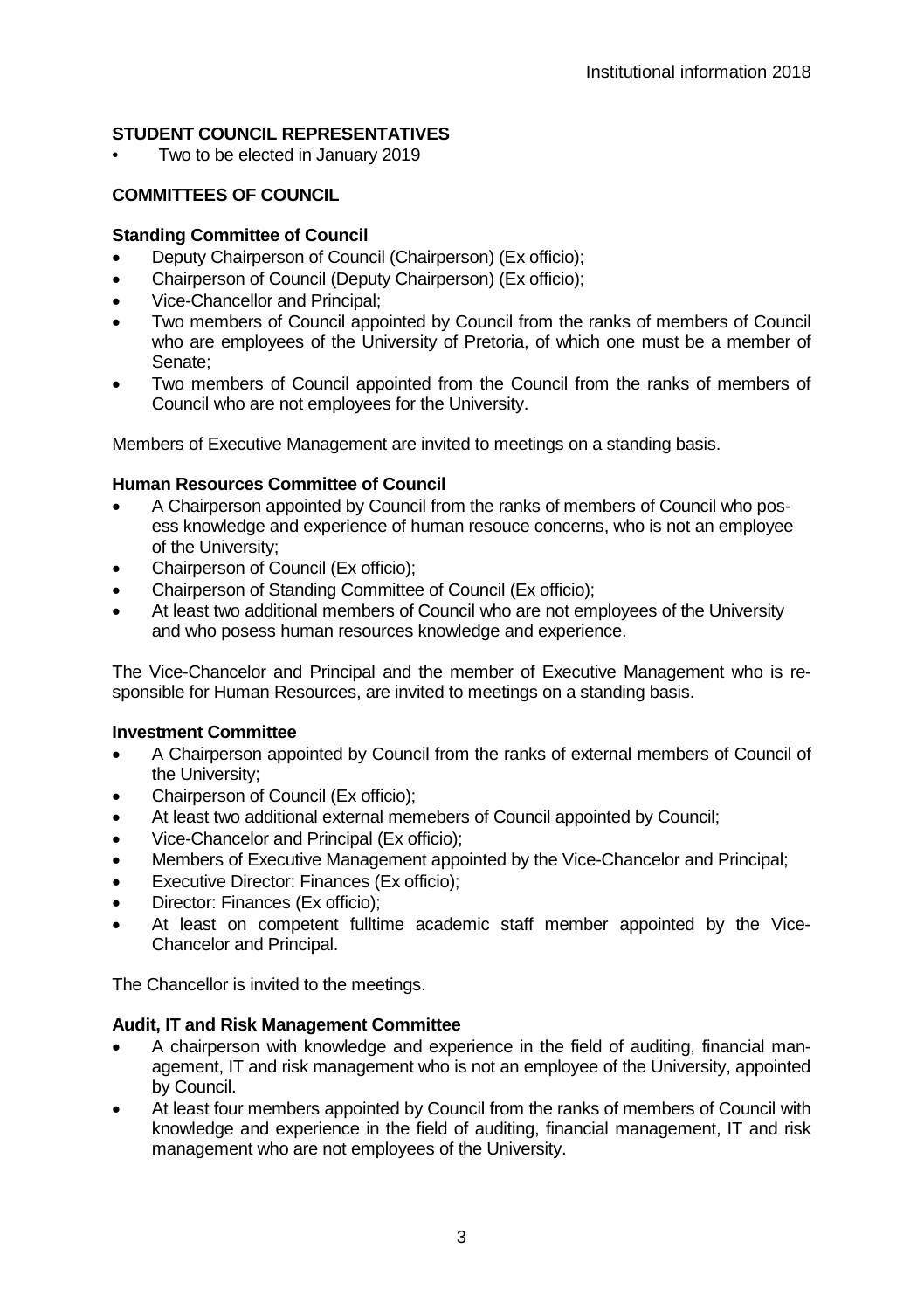The Vice-Chancellor and Principal and Executive Director responsible for Finances attend the meetings of the Audit and Risk Management Committee on a standing basis. Other members of Executive may attend the meetings by invitation of the Chairperson.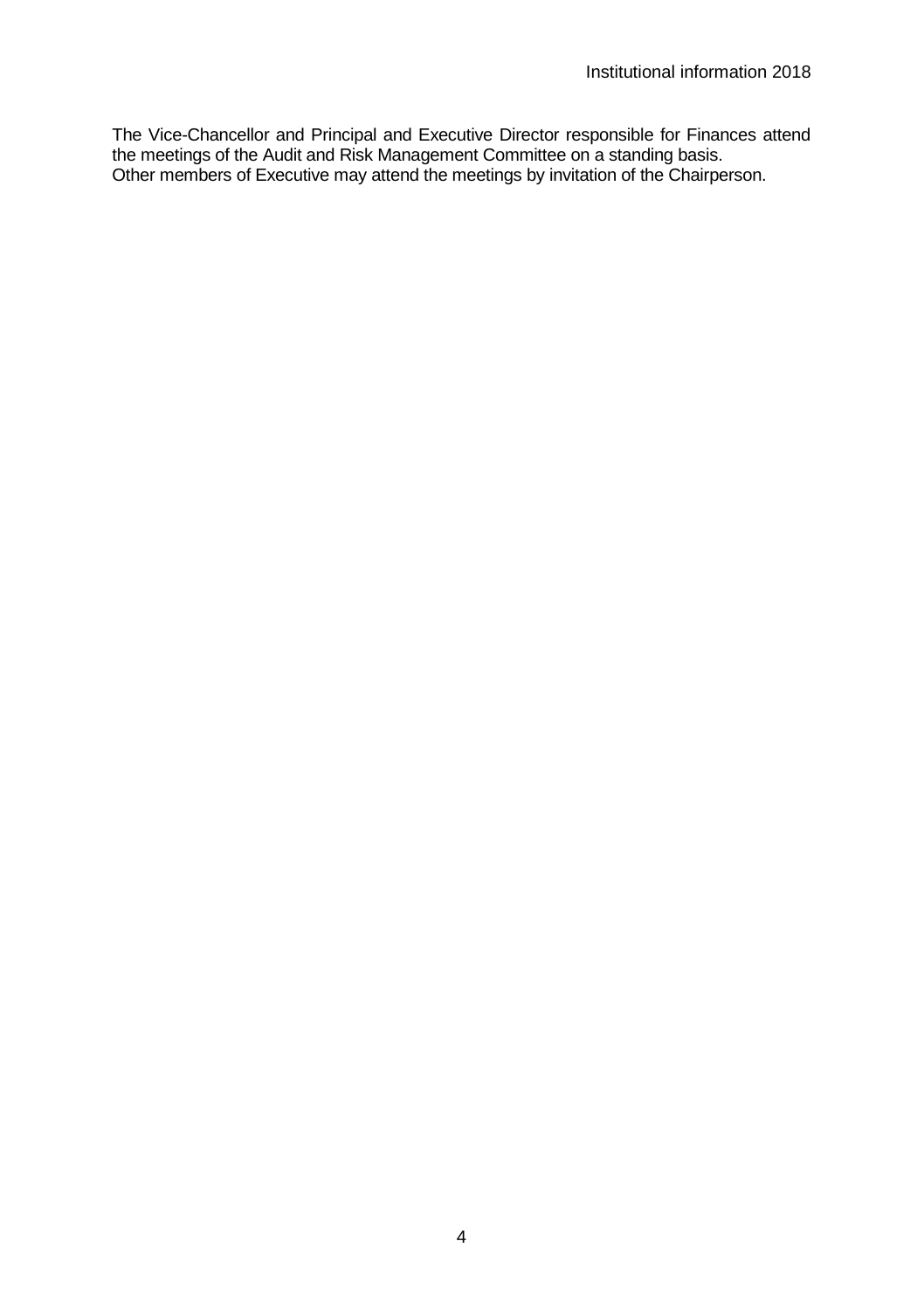## **SENATE**

## **Vice-Chancellor and Principal:** Chairperson (Ex officio)

### **Vice-Principals**

## **Registrar**

## **Executive Directors**

# **Representatives of Council**

- Chairperson: Council
- Deputy Chairperson: Council

#### **Deans, Deputy Deans and academic personnel with a similar status**

- Boraine, A
- Coetzer, JAW
- De Jager, C
- Eloff, JHP
- Holm, DE
- Human, DJ
- Human-Vogel, S
- Kleyn,NS
- Kuschke, B
- Loots, E
- Lubuma, J-MS
- Maharaj, BTJ
- Manning, D
- Naidoo,V
- Oberholster, JGI
- Ogude, NA
- Pillay, J
- Potgieter, M
- Rantloane, JLA
- Reddy, V
- Schoeman, MME
- Sehoole, MT
- Stander, HF
- Van Heerden, J (acting)
- Van der Merwe, AJ
- $\bullet$  Webb FC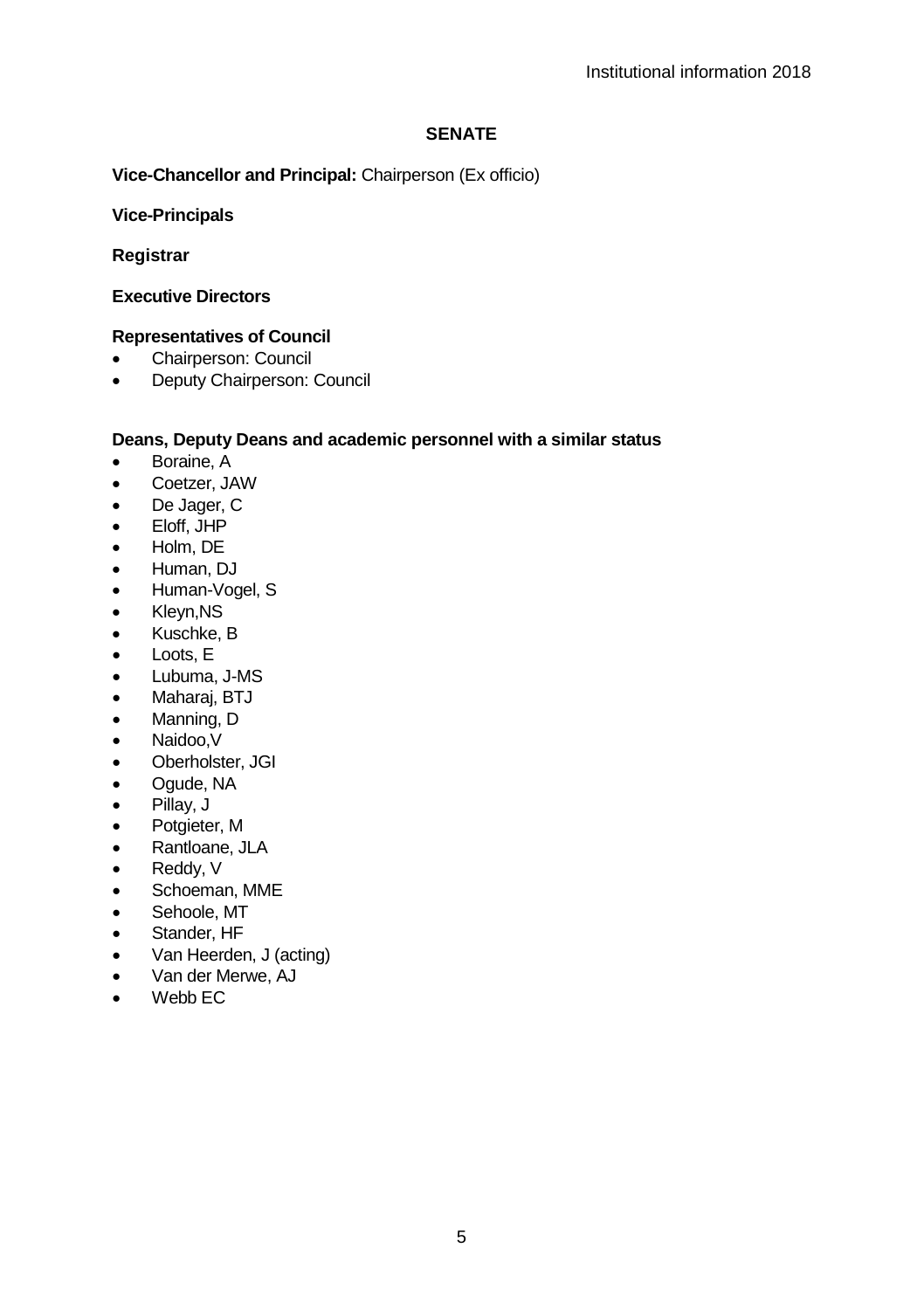# **Heads of academic departments and academic personnel with a similar status**<br>Ally M<br>Ally M

- Ally, M
- Altermann, W
- Anguelov, R
- Antonites, AJ
- Barac, K
- Barker, NP
- Bastos, A (acting)
- Basu, D
- Bekker, A
- Bhayat, A
- Bida, NM
- Bloomer, P
- Bonnin, DR
- Bornman, J
- Bosman, MC
- Botha, CJ
- Botha, MM
- Brown, MA
- Burger, WD
- Buys, EM
- Carstens, A
- Carstens, PA
- Chamunorwa, JP
- Chitiga-Mabugu, N
- Cloete, R
- Coetzee, MH
- Coetzee, S
- Cornelius, SJ
- Dawjee, SM
- De Vaal PL
- De Villiers, C
- Dick AL
- Dlamini, K
- Dreosti, L
- Dreyer, G
- Du Plessis, C
- Du Plessis, D
- Dullabh, D
- Gaigher, E
- Gericke, GJ
- Goddard, A
- Green, RJ
- Guse, T
- Hall, J
- Harris, KL
- Hugo, JFM
- Erasmus, AC (acting)
- Johnson, AF
- Matiila, PT
- Mbelle, NM
- Meyer, JP
- Meyer, PWA
- Moerane, R
- Mokgokong, MS
- Mokoena, TR
- Moshokoa, EM
- Mostert, RJ
- Mothabeng, DJ
- Mulaudzi, FM<br>• Naidoo, S
- Naidoo, S
- Nel, A<br>• Nacely
- Ngcelwane, MV
- Niemandt, CJP
- Oranje, MC
- Paruk, F
- Pikirayi, I
- Pillay, N
- Pillay, TS
- Pool, R
- Praeg, L<br>• Robertso
- Robertson, M
- Saayman, G
- Sarkin, Al<br>• Sathekge
- Sathekge, MM
- Schutte, C-M
- Spijkerman, S
- Steenkamp, V
- Steyn, TL
- Steyn, WJvdM
- Stiglingh, M
- Taylor, N
- Theron, CC
- Tintinger, GR
- Tirvassen, R
- Tshifularo, MI
- Uys, CJE
- Van der Linde, J
- Van der Lingen, E
- Van der Merwe, AJ
- Van Heerden, WFP
- Van Marle, K
- Van Marlé-Köster
- Van Schalkwyk, CH
- Van Wyk, TJ
- Van Zyl, AW
- Veldsman, DP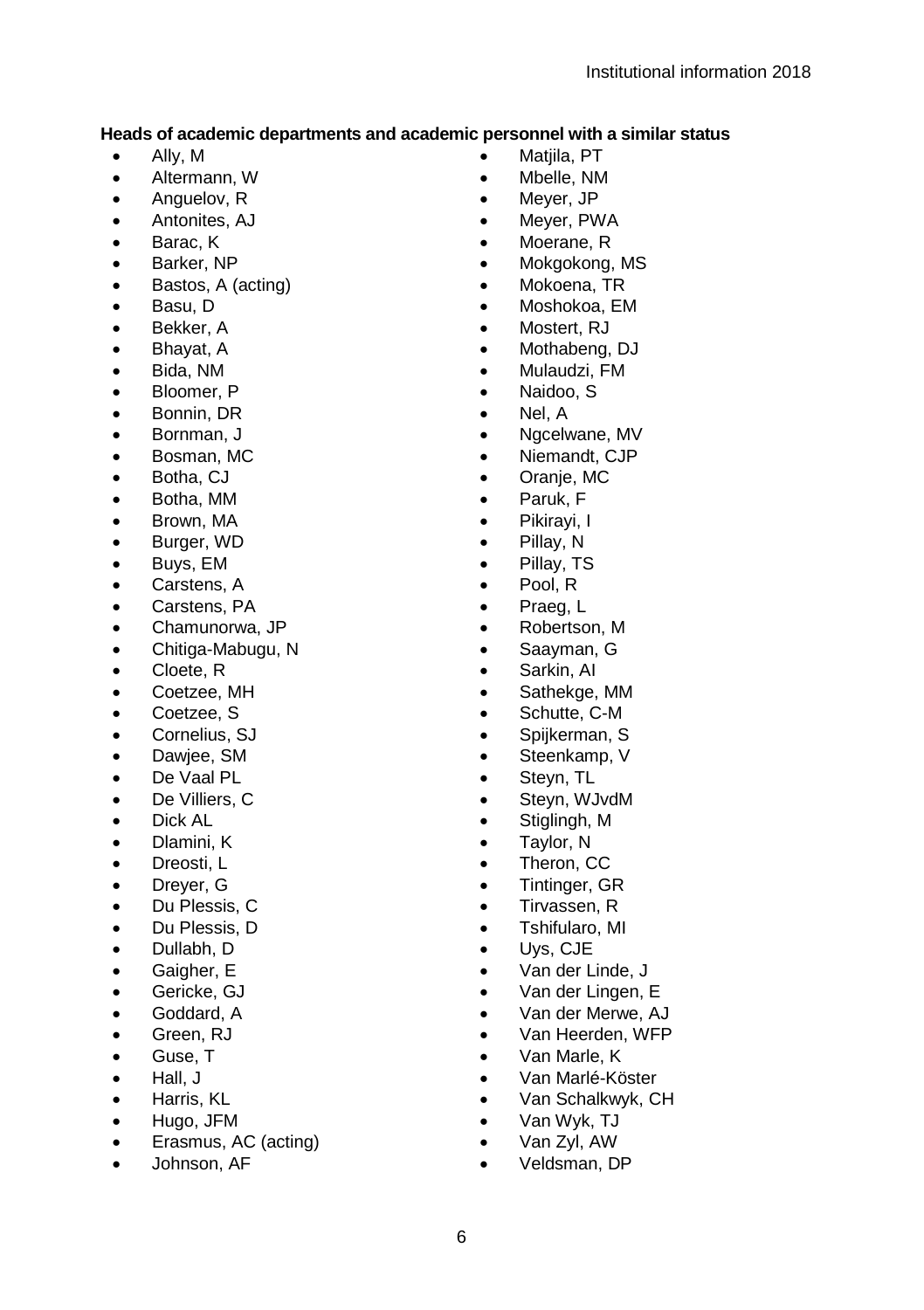# **Heads of academic departments and academic personnel with a similar status**<br> **Academic personnel with a similar status**

- Jordaan, Y
- Joubert, AM
- Joubert, JC
- Joubert, J
- Kekana, RM
- Koch, SF
- Kriel, SL
- Lakier, RH
- Lockhat, 7L
- Lombard, A
- Lombard, R
- Lubbe, BA
- Machethe, CL
- Maharaj, VJ
- Makunyane, P
- Mampane, MR

# **Directors who are Heads of Schools**

- Chitiga-Mabugu, MR
- Cowan, DA<br>• Vilioen F.I
- Viljoen, FJ

## **Directors of Support Divisions**

- Machi, TSF
- Moropa, R
- Nonkwelo, C
- Ouma, GW
- Stols, GH
- Tlou, TL

## **Chairperson and Deputy Chairperson: Institutional Forum**

- Maluleke, TS (Chairperson)
- Pikirayi, I (Deputy Chairperson)
- Venter, M<br>• Vilioen, FJ
- Viljoen, FJ<br>• Vinck, BHN
- Vinck, BHME
- Voyi KVV
- Webber, LM<br>• Webber-You
- Webber-Youngman, RCW
- Weber, KE (acting)
- Wepener, CJ<br>• White, JG
- White, JG
- Wingfield, B
- Whittaker, L<br>• Yadavalli, V
- Yadavalli, VSS
- Zondi, NB<br>• Zondi SW
- Zondi, SW<br>• Zulch BG
- Zulch, BG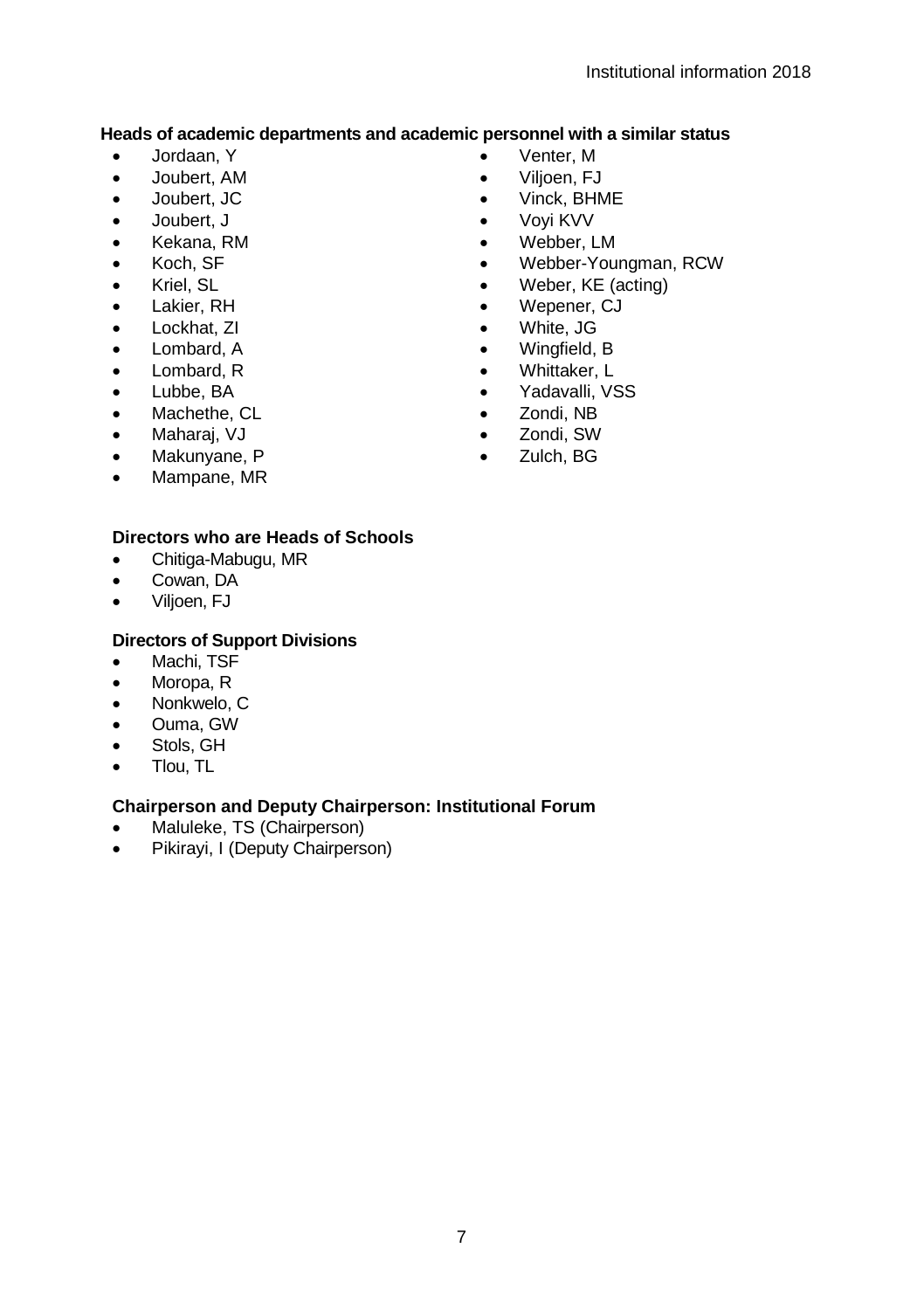### **Student representatives**

To be elected in 2019

#### **Employee representatives (Academic personnel)**

- Vacant
- Vacant

#### **Employee representatives (Non-academic personnel) November 2018 – November 2022**

- Maluleke, E
- Tseke, J

# **STANDING COMMITTEES OF SENATE**

#### **Executive Management**

- The Vice-Chancellor and Principal
- Vice-Principals
- **Executive Directors**
- Deans of Faculties
- Chairpersons of the standing committees of Senate who are not already members of the Senate Executive
- Representatives of Senate elected on the Council who are not already members of the Senate Executive
- Directors or heads of support service divisions who are responsible for the following activities at the University: academic information service; teaching support; research support; telematic education; institutional research and planning as well as student matters
- The Registrar

## **Timetable Committee**

- A Vice-Principal
- **The Registrar**
- Deans
- Head: Department of Statistics (Alternate: Head: Department of Mathematics and Applied Mathematics)
- Two members of the Student Council
- Chairperson, to be appointed by members of the Committee

## **Student Disciplinary Committee**

The Student Disciplinary Committee consists of three members. The members appointed to serve on a specific committee are appointed from the ranks of the following categories of persons:

- A person with a legal qualification from within or outside the University, appointed by the Registrar to act as the Chairperson of the disciplinary investigation;
- An academic staff member of the University;
- A registered student of the University appointed from the ranks of the serving Constitutional Tribunal judges.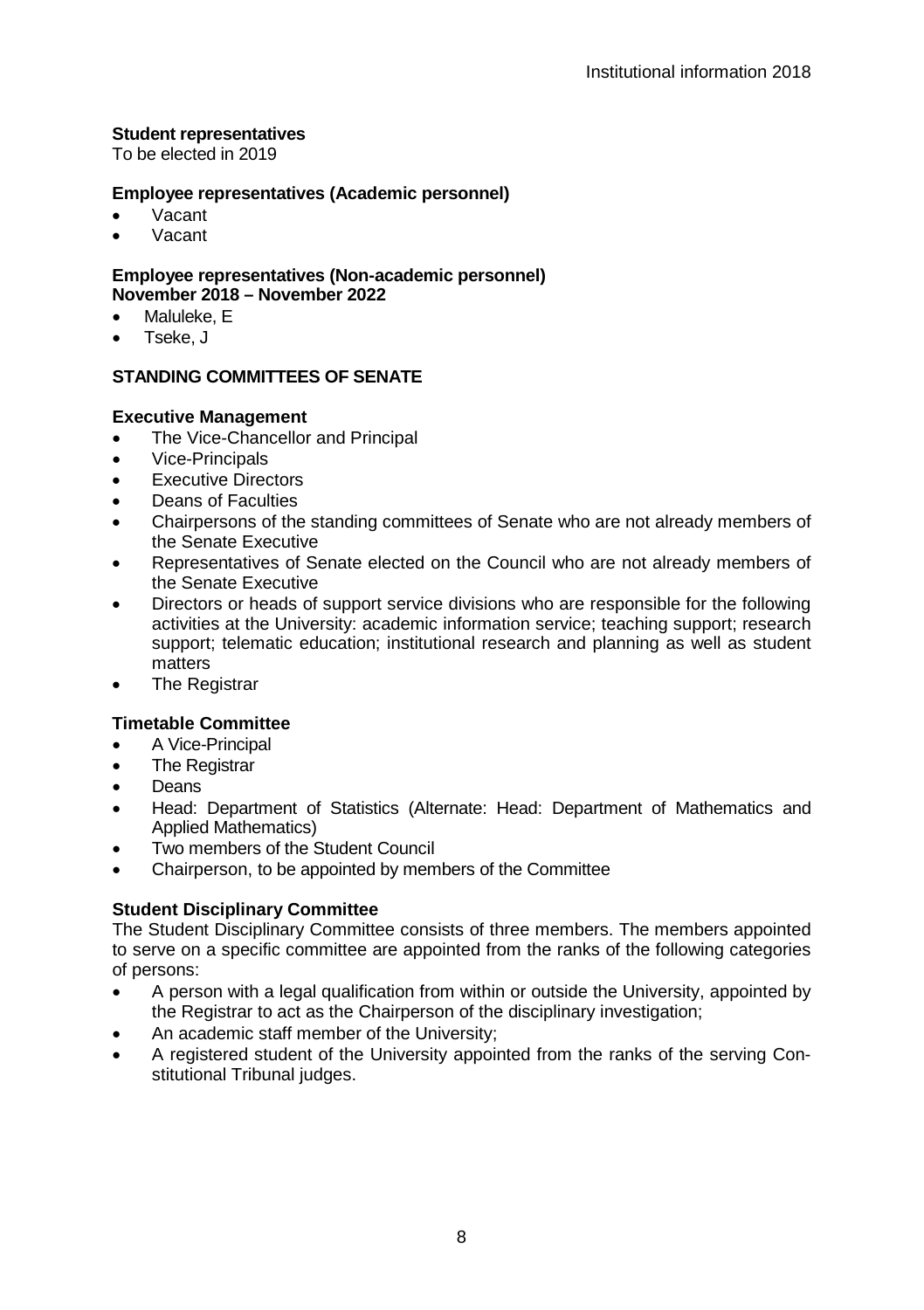## **Faculty Boards**

The constitution of the boards, their powers and functions, procedures and authority to delegate, as well as the selection of candidates for the positions of dean, deputy dean or persons of similar status, and the appointment of committees and standing committees of the faculties are defined in the Institutional Rules.

#### **Appeals Committee of Senate**

The Appeals Committee of Senate consists of:

- The Chairperson of Senate or his or her delegate; and
- Two permanent academic staff members, one of whom must be a Professor in the Faculty of Law, provided that a staff member who has served as a member of the Student Disciplinary Committee in respect of a certain matter, may not serve as a member of the Appeals Committee of Senate in respect of the same matter.

#### **Senate Committee for Research and Postgraduate Studies**

- The Vice-Chancellor and Principal (Ex officio)
- The Vice-Principal: Research and Postgraduate Studies (Chairperson)
- Vice-Principals (Ex officio)
- The Registrar (Ex officio)
- Two senate representatives for a term of four years
- A-graded researchers:
- The Chairpersons of the Faculties' Research Committees (Ex officio)
- One postgraduate student representative (elected yearly)
- Observers:<br>T
	- The Head: Quality Unit
	- o The Director: Research Support<br>
	o The Director: Library Services
	- o The Director: Library Services<br>
	o The Director: Information Tech
	- o The Director: Information Technology Services<br>
	O The Director: Academic Planning
	- The Director: Academic Planning

#### **Ethics Committee**

(The Committee was reinstituted after the institution of the Senate Committee for Research and serves as a subcommittee of the Senate Committee for Research)

- The Vice-Principal responsible for Research (Chairperson) (Ex officio)
- The Director: Academic Administration (Ex officio)
- Chairpersons of the different faculty committees for Research Ethics (Ex officio)
- A representative of the Faculty of Law
- The chairperson of AAUC: (Animal Use and Care Committee) Faculty of Veterinary Science

#### **Senate Committee for Student Life and Student Services**

- The Vice-Principal: Student Affairs and Residences (Chairperson)
- The Registrar
- The Executive Director: Finance and Student Enrolment and Administration
- The Director: Student Affairs
- The Director: Residence Affairs and Accommodation
- The Director: Student Enrolment and Administration
- The Director: Education Innovation
- Two serving student representatives on Senate (for a one-year term from January to December)
- Four members of Senate, appointed by Senate for a term of four years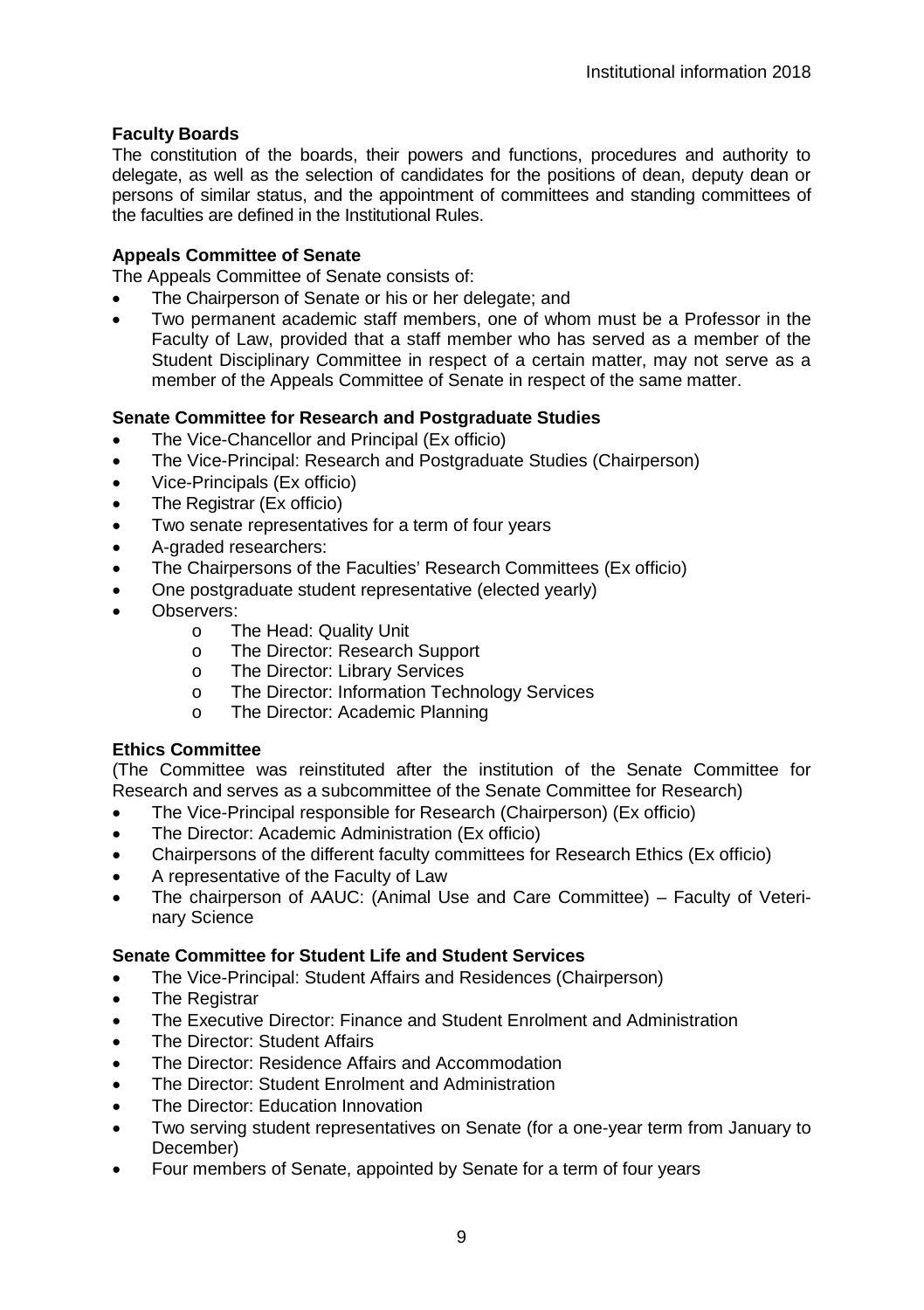- A representative of TuksSport
- A representative of Security Services
- A representative of the Legal Services Division
- A serving SRC member responsible for Day Students and/or External Campuses
- A serving SRC member responsible for Residences.
- Such other members as Senate may choose to appoint for specific purposes from time to time.

## **Senate Committee for Student Admission Status**

- The Registrar (Chairperson) (Ex officio)
- The Director: Academic Administration (Ex officio)
- Two senate representatives from the faculties of Natural Sciences (22 May 2017 to 21 May 2021)
	- o Prof PD Sumner<br>
	Record A van der M
	- o Prof A van der Merwe
- Two senate representatives from the faculties of Humanities (22 May 2017 to 21 May 2021)
	- o Prof MME Schoeman<br>
	o Prof M Stiglingh
	- Prof M Stiglingh

## **Postgraduate Appeals Committee**

- The Vice-Principal responsible for Research and Postgraduate Education (Chairperson);
- The Registrar:
- Two members of Senate appointed by Senate; and
- One doctoral student appointed by the SRC.

# **Senate Committee for the Gordon Institute of Business Science**

- The Vice-Chancellor and Principal (Ex officio)
- A Vice-Principal appointed by the Principal
- The Dean of GIBS (Chairperson) (Ex officio)
- The deputy dean of GIBS
- The full-time Professors and Associate Professors of the School
- Permanent full-time Lecturers of the School
- The Dean of the Faculty of Economic and Management Sciences or an alternate nominated by the Dean
- Student representatives appointed through a procedure determined by the School
- Other members appointed by Senate who have specific expertise in the academic disciplines offered by GIBS, or who have specific knowledge of the areas in which GIBS's graduates are employed. These members may not constitute more than 20% of the committee.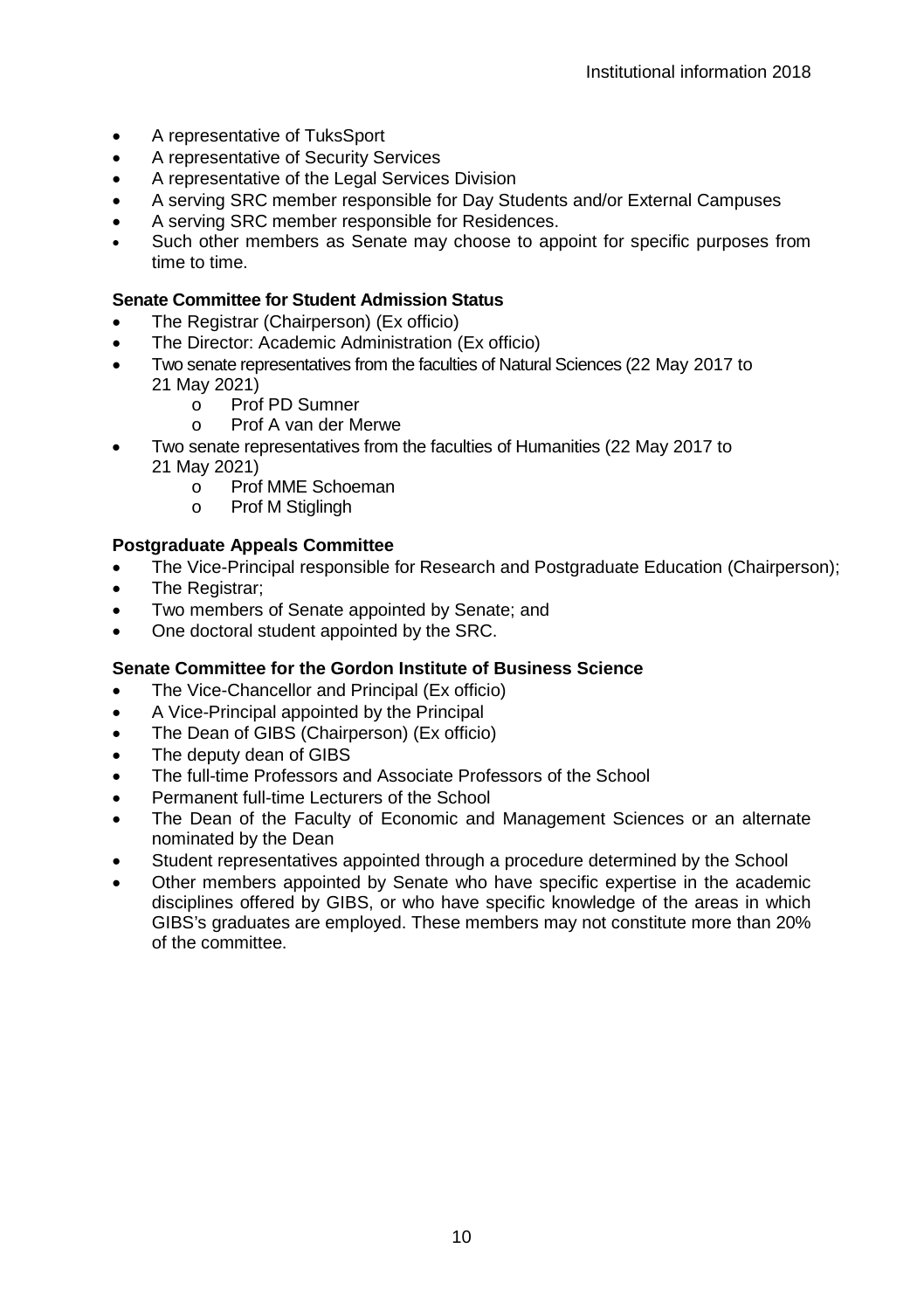## **EXECUTIVE**

#### **Vice-Chancellor and Principal**

Prof CM de la Rey, BA(Hons) MA(Natal) PhD(Cape Town)

#### **Vice-Principals**

Prof SG Burton BSc(Hons) Graduate Certificate in Education(University of Rhodesia) MSc PhD(Rhodes)

Prof NTF Duncan BA(Hons)(Western Cape) MA(Paul Valérie) DPhil(Western Cape) Prof NT Mosia BA(Hons) UED(University of the North) MA(Portland State) PhD(Pretoria) Prof A Ströh MSc PhD(Pretoria) FASSAf

#### **Executive Director**

Prof C Koornhof BCom(Hons)(Pretoria) MCom(Witwatersrand) DCom(Pretoria) FCCA GR(SA) GRO

#### **Advisor to the Vice-Chancellor and Principal**

Prof ST Maluleke MTh WTS (Michigan) DTh(Unisa)

#### **Registrar**

Prof CMA Nicholson BProc LLB(Witwatersrand) LLM LLD(Unisa)

#### **DEANS**

#### **Faculty of Humanities**

Prof V Reddy, BA(Hons) HDE(Natal) MA(Witwatersrand) PhD(KwaZulu-Natal) **Deputy Deans**  Prof MME Schoeman, MA(RAU) PhD(Wallis) Prof HF Stander, MA(Greek) MA(Theology) DLitt(Pretoria)

### **Faculty of Natural and Agricultural Sciences**

ProfJ-MS Lubuma, MSc PhD(Louvain, Belgium) FAAS FASSAF FSAAWK **Deputy Deans** Prof M Potgieter, BSc BSc(Hons)(Stellenbosch) MSc(Unisa) PhD(Illinois) Prof EC Webb, MSc(Agric) PhD(Pretoria) PrSciNat(Anim) SAAPAS SASAS

**Faculty of Law** Prof A Boraine, Blur LLB(Pretoria) LLM(Witwatersrand) LLD(Pretoria) **Deputy Dean** Prof B Kuschke, BLC LLB(Pretoria) LLD(Unisa)

**Faculty of Theology**  Prof J Pillay, MTh(UDW) PhD(UCT) DD(hc - RUD) **Deputy Dean**  Prof DJ Human, BA(Hons) MA(RAU) BD DD(Pretoria)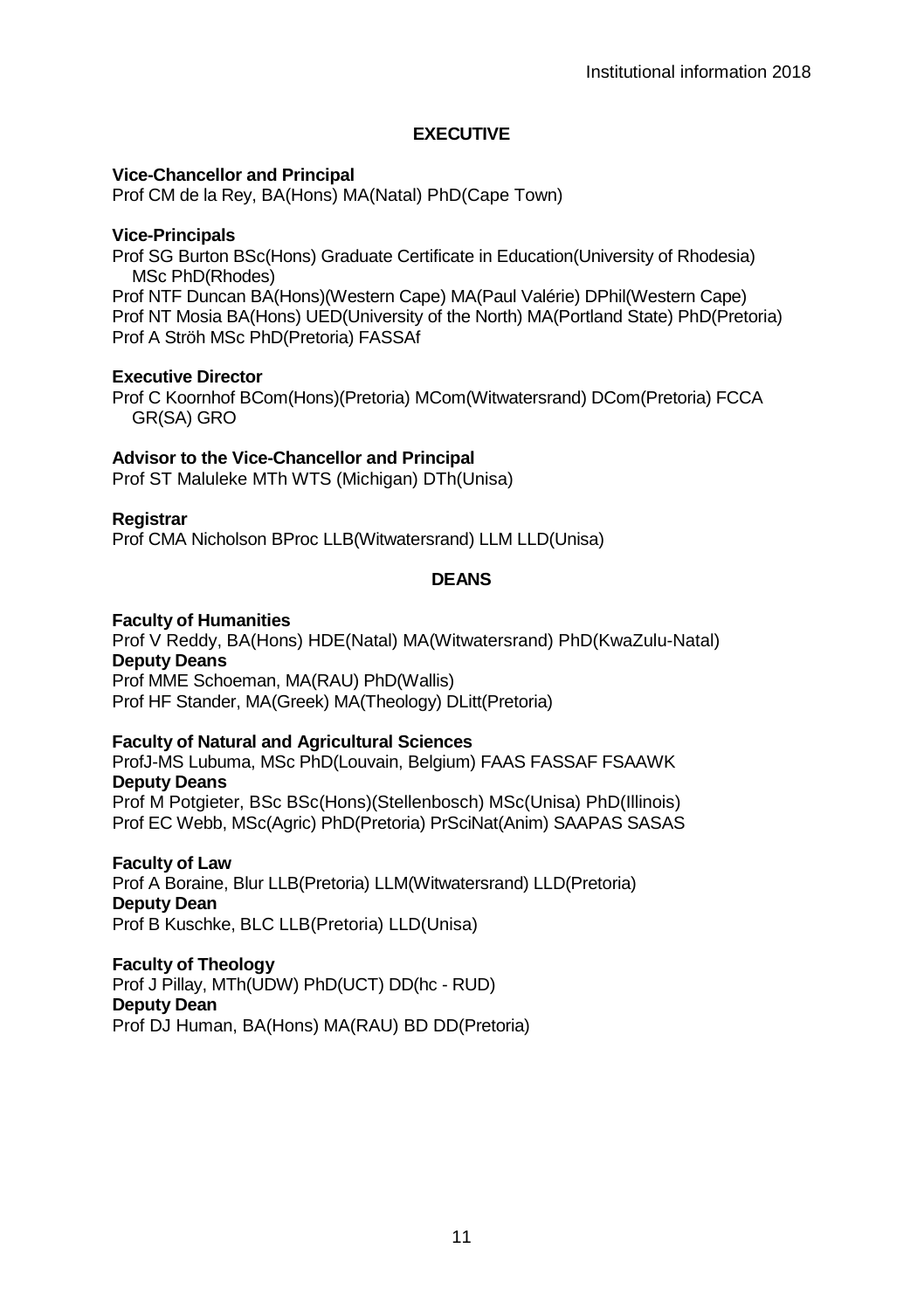## **Faculty of Economic and Management Sciences**

Prof E Loots, BCom(UOFS) BCom(Hons)(UJ) MCom(UJ) DCom(UJ) **Deputy Dean**

Prof JGI Oberholster, BCompt(UOVS) BCompt(Hons)(Unisa) MCom(RAU) DCom(Pretoria) CA(SA)

Prof JH van Heerden, BCom(UP) BCom(Hons)(RAU) MCom(RAU) HOD(Unisa) MA(Western Illinois University) PhD(Rice University)

#### **Gordon Institute of Business Science**

Prof Kleyn, N, BCom(Hons) MBA(Witwatersrand) DBA(Pretoria)

#### **Faculty of Veterinary Science**

Prof V Naidoo, BVMCh(Medunsa) MSc PhD(Pretoria) **Deputy Dean: Research, Postgraduate Studies and Internationalisation** Prof DE Holm, BVSc MSc(Vet Science)(Pretoria) PhD(Pretoria)

### **Director: Clinical Services**

Prof H Annandale, BCom BVSc(Hons) MMedVet(Gyn)(Pretoria) Dip ACT

#### **Faculty of Education**

Prof MT Sehoole, BAPaed(University of the North) BEd MEd PhD(Witwatersrand) **Deputy Dean**

Prof S Human-Vogel, BA, BAHons, BEd (Educational Psychology), MEd and PhD (Educational Psychology) (UP)

#### **Faculty of Health Sciences**

Prof C de Jager, BSc BSc(Hons) MSc(UOFS) PhD (Repro Biol)(Pretoria) MDP Repro Tox(Pretoria) Post Doc(Laval Canada) **Deputy Dean: Education** Prof DM Manning, BSc(Hons) PhD MEd(Witwatersrand) **Deputy Dean: Health Stakeholder Relations**

Prof JLA Rantloane, MBChB MMed(Medunsa)

**School of Dentistry**

Prof A Ligthelm, MChD(Pretoria) PhD(Stellenbosch) FCPath(SA) Oral Path MASSAf

#### **Faculty of Engineering, Built Environment and Information Technology**

Prof Maharaj, BTJ, PrEng MSc Eng(Natal) MSc(Operat. Telecomm) (Coventry) PhD(Pretoria) SMSAIEE MIEEE MIET FSAAE

**Deputy Dean: Teaching and Learning**

Prof AJ van der Merwe, BSc(RAU) MSc(NWU) PhD(Unisa)

**Deputy Dean: Research and Postgraduate Studies**

Prof JHP Eloff, BSc BSc(Hons) MSc PhD(UJ)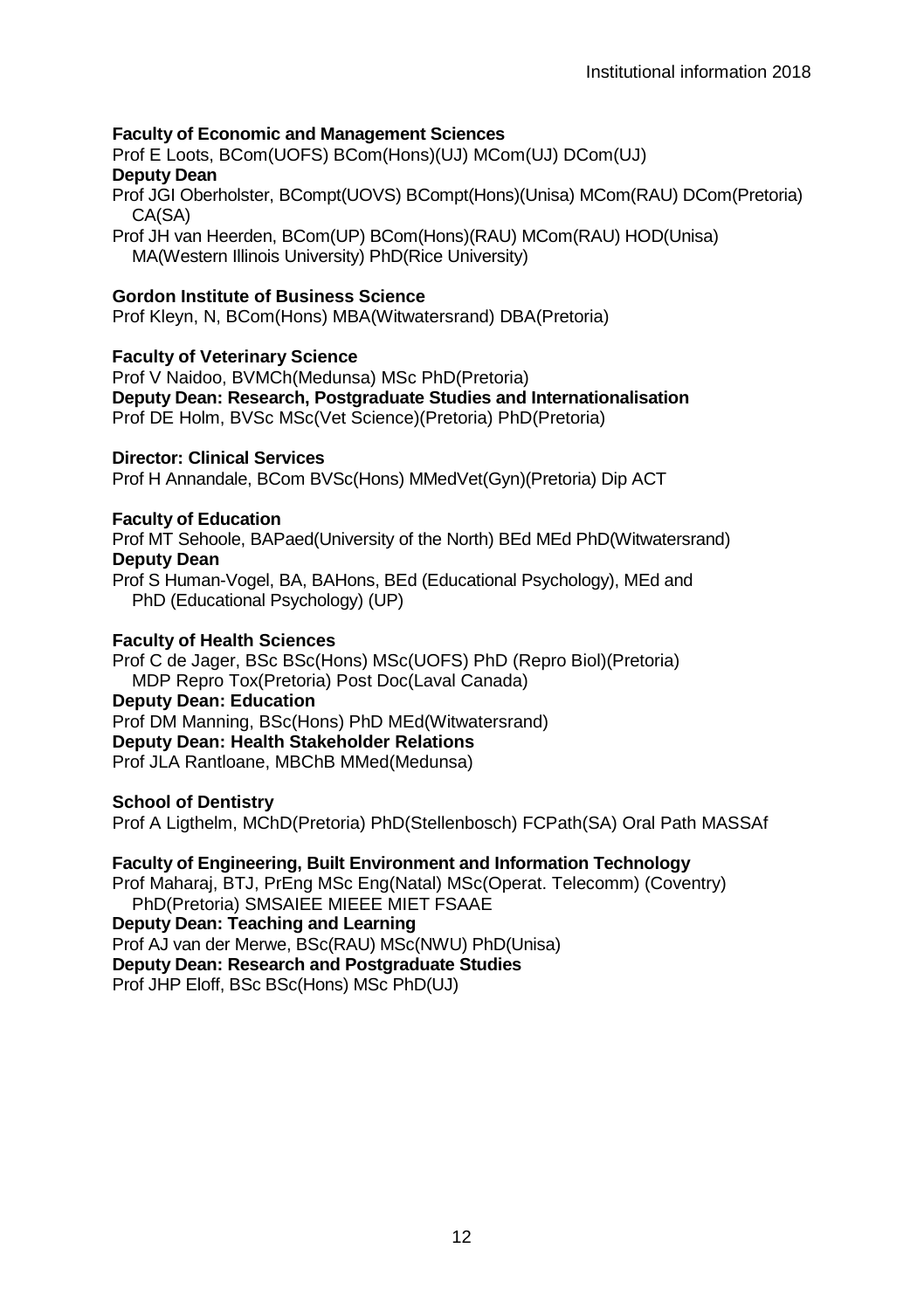### **NON-ACADEMIC DIVISIONS**

#### **ADMINISTRATION OF THE UNIVERSITY**

#### **DEPARTMENT OF ENROLMENT AND STUDENT ADMINISTRATION Director**

Myburgh, C, BCom(Hons) MCom(Pretoria) **Deputy Directors** Isaacs, WJ, MA (Stellenbosch) Liebenberg, EJ, MA (Pretoria) D Litt et Phil (Unisa) Mathekga, AM, BA Ed (North-West University), BEd, MPhil, PhD (University of Pretoria) Muller, PJ. BA(Hons)(Pretoria

#### **University Archivist**

Harris, KL, BA(Hons) MA HDE (Stellenbosch) DLitt et Phil(Unisa)

### **DEPARTMENT OF FINANCE**

#### **Director**

Moolla, MN, BCom PGDA(Cape Town) CA(SA) **Deputy Directors** Combrinck, CJ, MCom(Income Tax) GR(SA) De Waal MM, BCom(Account.)(Pretoria) BCompt(Hons) CTA(Unisa) GR(SA) Dijksman, R, BCom(Account.) BCom(Hons)(RAU) GR(SA) Dyosi XA, BCom(Acc Sci)(Pretoria), BCom(Hons)(Acc Sci)(Pretoria), PGDip(Integrated Reporting)(Pretoria), MAP(Wits Business School) CTA(UKZN)

## **DEPARTMENT OF FACILITIES MANAGEMENT**

**Director**

Adendorff, SA, BIng(Bedryfs), MBA, PhD(Pret), PrIng, Eregenoot SAIBI **Deputy Directors** Van der Merwe, PL, NHD(Elektries)(VUT) Staatsbevoegdheidsertifikaat (Elektries) Coetzee, A, BSc(Boubestuur)(Pretoria) Oosthuizen, WJ, BPL HONS(Industrial Psychology)(UFS) DPLR(Unisa) Bester, N, BArch (Pretoria) MRIAI

#### **DEPARTMENT OF HUMAN RESOURCES**

#### **Director**

Hefele, SG, BAdmin B Admin(Hons) (Industrial Psychology) (UKZN) MBA (Henley Business School)

#### **Deputy Directors**

Krige, PD, BSc Masters of Management-HR(Witwatersrand) Vorster, LF, BCom BCom(Hons) MCom(Pretoria) Moodley, R, N Dip(HRM), BTech (HRM), MBA (School of Business Leadership - Unisa) Odendaal, L, LLB (Pretoria)

## **DEPARTMENT OF INFORMATION TECHNOLOGY SERVICES Director**

Xolani, H, BSc (Comp Sc. & Maths)(Natal), BSc Hon (Comp Sc.) (Unisa), MBA (Wits Business School), IEDP (Wits Business School & London Business School)

## **Program Director**

Hudson, BA, BSc(Eng)(Civ) MSc(Eng)(Civ)(Natal) MBA(Durban-Westville)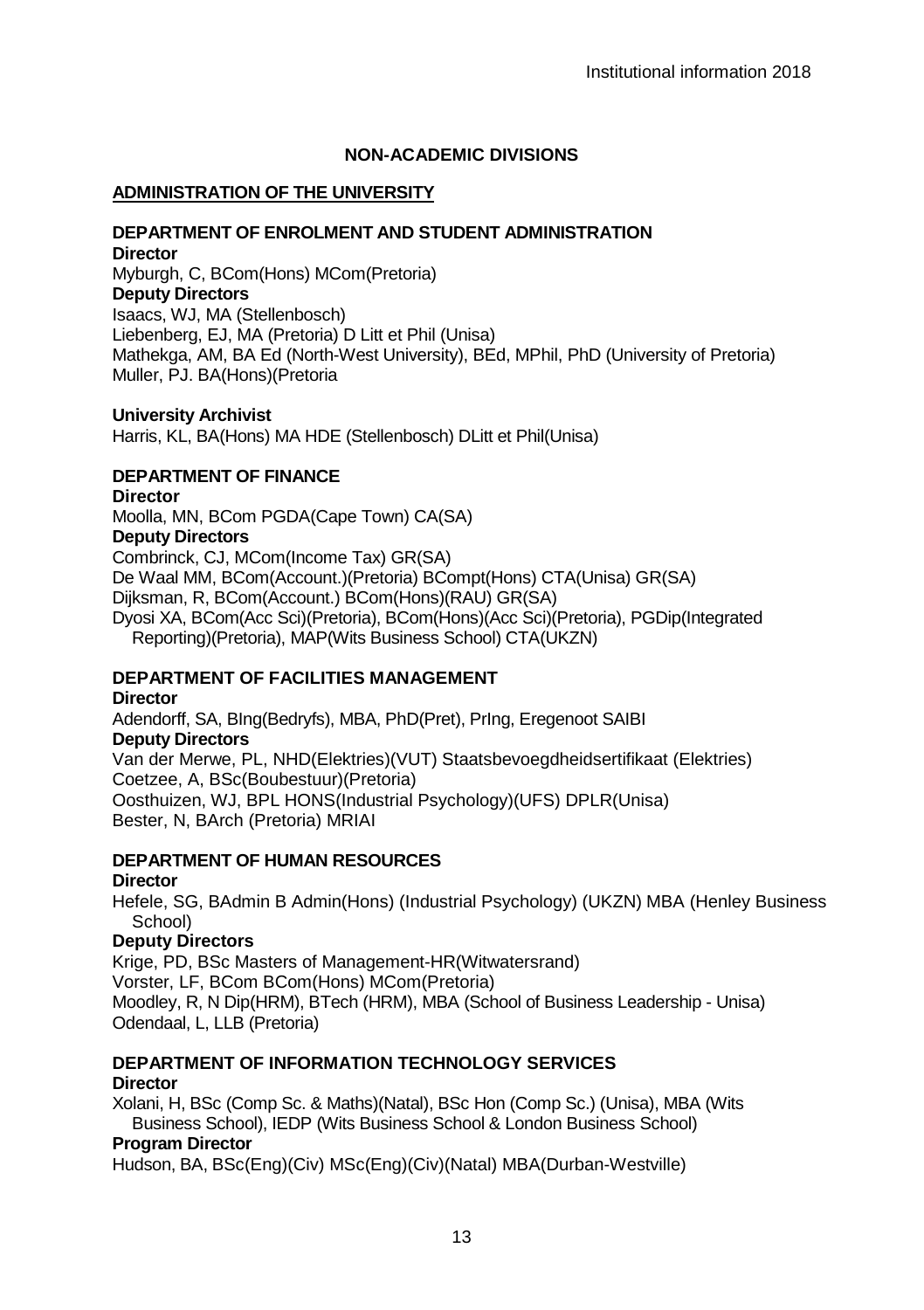## **Deputy Directors**

Kleynhans, JC, BSc(Eng)(Elec) BSc(Eng)(Hons)(Electron)(Pretoria) Kleynhans, SA, BSc(UOFS) BSc(Physiotherapy)(Western Cape) MIT(Pretoria) Pretorius, JA, BSc(Eng)(Elec) MSc(Eng)(Electron)(Pretoria) PhD(Toronto) Venter, HJ, O&M-sert(TUT) BCom(Pretoria) BCom(Hons)(Bus Econ) MCom(Bus Econ)(Unisa) DCom(Informatics)(Pretoria)

# **DEPARTEMENT OF UNIVERSITY RELATIONS**

## **Director**

Delport, R, BA Communications (North-West University) MA Management Coaching (Stellenbosch Business School)

# **DEPARTMENT OF LIBRARY SERVICES**

#### **Director**

Moropa, R, BBibl(Fort Hare) BBibl(Hons)(Unisa) GEDP(GIBS) MOL(Regent University)

# **PROCUREMENT**

## **Manager**

Asrie, P, BA(Public Administration) Advanced Diploma in Public Financial Administration (Kwazulu-Natal)

## **OTHER DEPARTMENTS, BUREAUS AND DIVISIONS**

# **DEPARTMENT OF RESEARCH SUPPORT**

## **Director**

Nonkwelo, CB, BSc(Rhodes) MS(Long Island University) PhD(Temple University) MBA(Cape Town)

# **DEPARTMENT OF STUDENT AFFAIRS**

## **Director**

Madiba, NRM, BAPaed(University of the North) BA(Hons)(Unisa) BEd(Hons)(Wits) MA(Pretoria) PhD(Western Cape)

# **DEPARTMENT FOR EDUCATION INNOVATION**

## **Director**

Stols, GH, BSc HED BSc Hons (North-West University), MSc (UNISA), PhD(Unisa)

#### **DEPARTMENT OF INSTITUTIONAL RESEARCH AND PLANNING Director**

Ouma, GW, BEd, MEd(Kenyatta University) PhD(Cape Town) **Head: Academic Planning** Boshoff, S, BSc(Hons) MSc HDE PhD(Pretoria) **Head: Bureau for Institutional Research and Planning** Mouton, HJ, BSc(Hons) HDE (Pretoria) MTech(TUT) **Head: Quality Unit** Tlou, TL, MA(Western Cape)

## **LEGAL SERVICES DIVISION**

Gardiner, E, BIur LLB(Free State) MTh(Unisa) Jordaan-Parkin R, BProc(Unisa) LLB LLM (Pretoria) Diploma in Alternative Dispute Resolution (AFSA)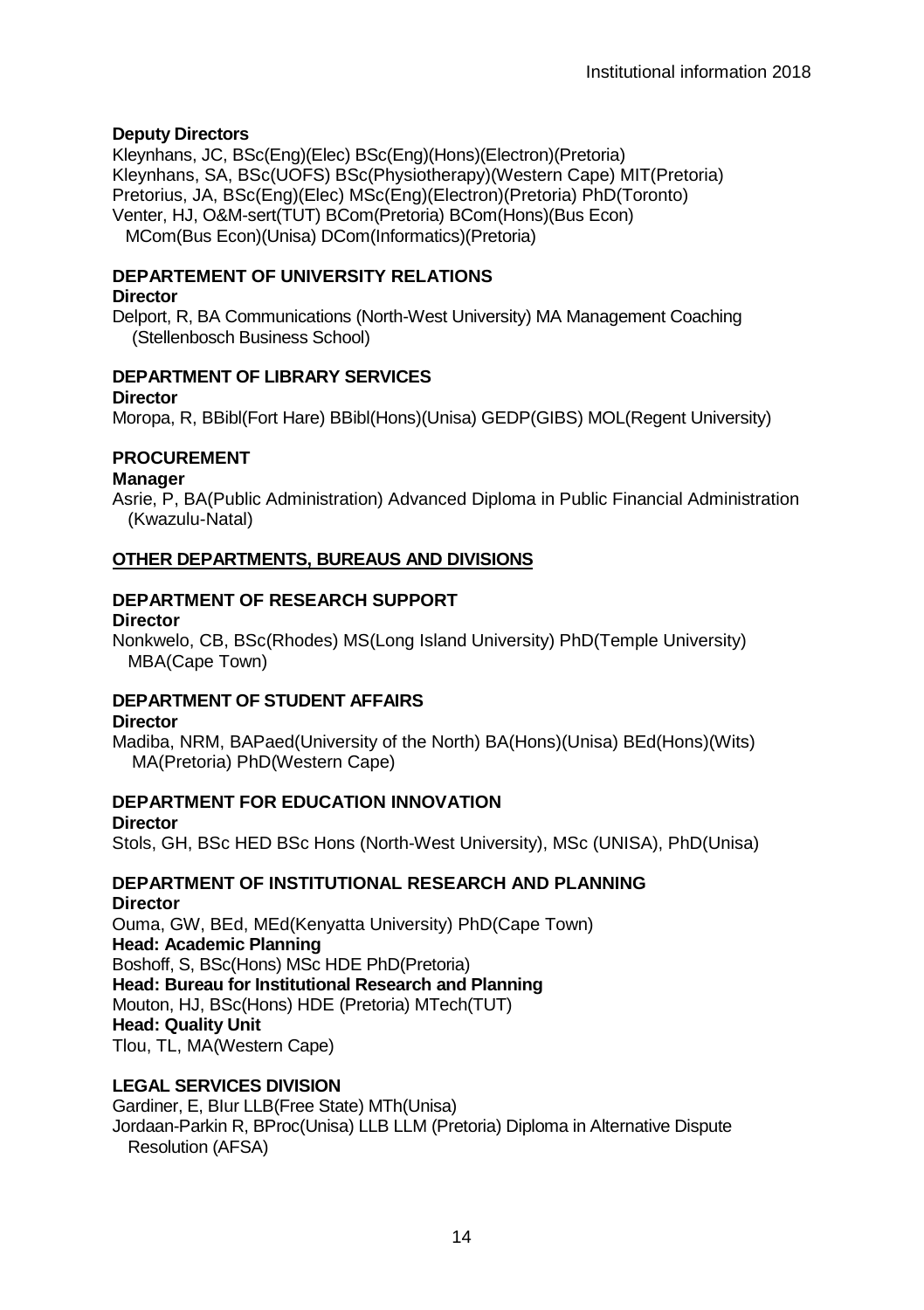### **SECURITY SERVICES DEPARTMENT Director** Boonzaaier, JCN, National Diploma: Security Management(Unisa)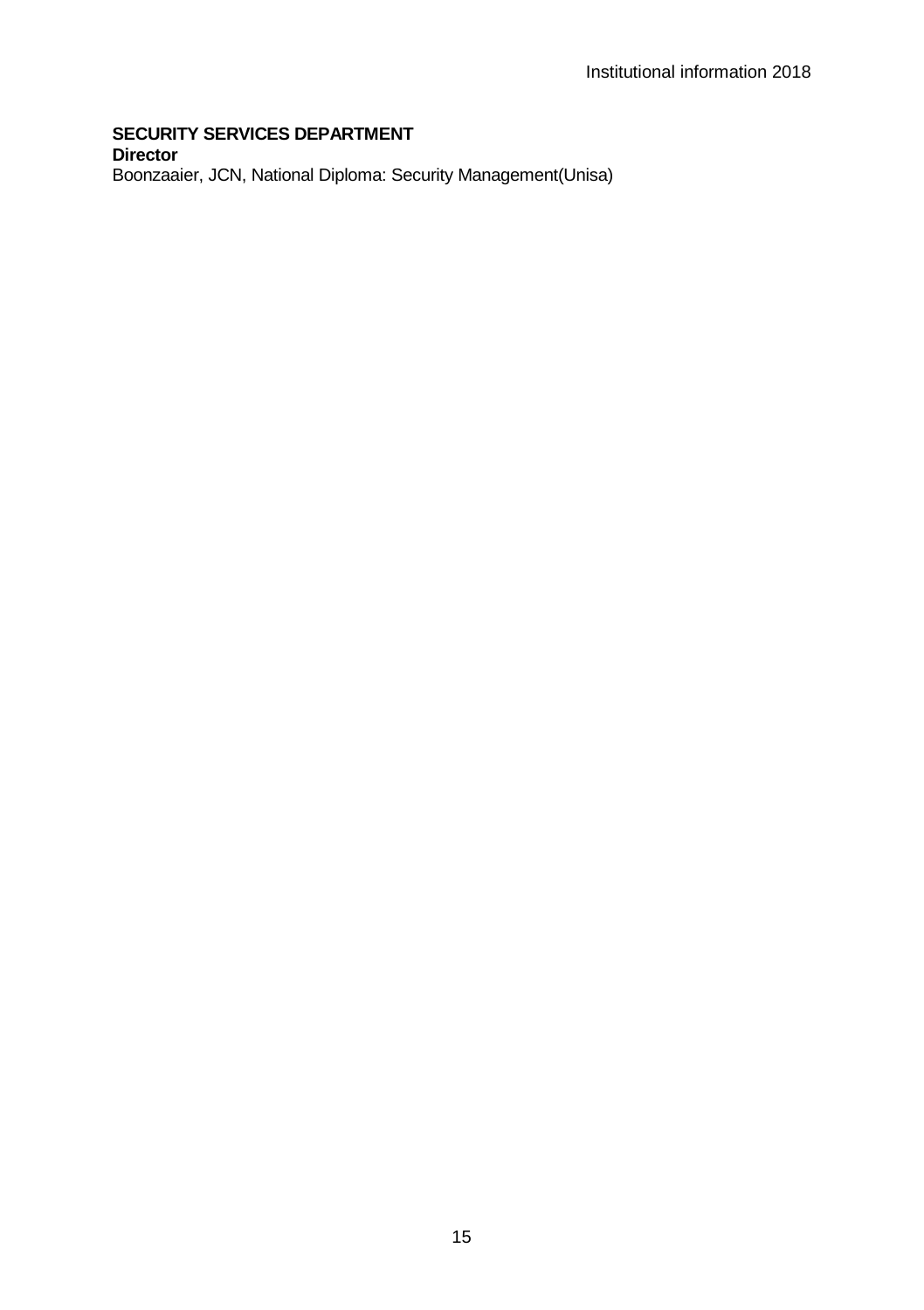# **CHANCELLORS OF THE UNIVERSITY OF PRETORIA**

| 1930 - 1932                   | Judge TJ de V Roos                                            |
|-------------------------------|---------------------------------------------------------------|
|                               | KC BA LLB(Cape Town)                                          |
| 1933 - 1934                   | Rev AJ Louw                                                   |
| 1934 - 1948                   | Dr HJ van der Bijl                                            |
|                               | MA PhD MAmIFF MIRF                                            |
| 1949 – June 1964              | Adv C te Water                                                |
|                               | BA LLB(Cantab) LLD(h.c.)(Witwatersrand)                       |
| November 1964 - November 1984 | The Honourable Dr H Muller                                    |
|                               | BLitt(Oxon) MA DLitt(Pretoria) LLB(Unisa)                     |
|                               | DPhil(h.c.)(Stellenbosch) DPhil(h.c.)(Pretoria)               |
|                               | FRSA DVD M.Akad.SA                                            |
| February 1985 - November 1986 | The Honourable AL Schlebusch                                  |
|                               | BA LLB(Pretoria) DPhil(h.c.)(Stellenbosch)                    |
|                               | LLD(h.c.)(Pretoria) DVD                                       |
| February 1987 - November 1996 | Dr AE Rupert                                                  |
|                               | BSc MSc(Pretoria) Wet en Handel(Unisa)                        |
|                               | DSc(h.c.)(Pretoria) LLD(h.c.)(Cape Town)                      |
|                               | DLitt(Natal) DCom(h.c.)(Stellenbosch)                         |
|                               | DCom(h.c.)(RAU) DVD                                           |
| February 1997 - February 2006 | Dr CL Stals                                                   |
|                               | BCom MCom DCom(Pretoria)                                      |
| From November 2007            | Prof LW Nkuhlu                                                |
|                               | BCom(Fort Hare) CTA(Cape Town) CA(SA)<br><b>MBA(New York)</b> |

## **PRINCIPALS OF THE TRANSVAAL UNIVERSITY COLLEGE AND THE UNIVERSITY OF PRETORIA**

| 1 March 1918 - 29 February 1924 | Prof AC Paterson                               |
|---------------------------------|------------------------------------------------|
|                                 | MA(Edin) MA(Oxon)                              |
| 1 May 1925 - 30 April 1927      | Dr NM Hoogenhout                               |
|                                 | MA(Cape Town) PhD(Strassburg)                  |
| May 1927 - 1934                 | Prof AE du Toit                                |
|                                 | MA(Cape Town)                                  |
| $1935 - 1940$                   | Mr CF Schmidt                                  |
|                                 | BA(Cape Town) DPhil(h.c.)(Pretoria)            |
| $1941 - 1947$                   | Prof MC Botha                                  |
|                                 | MA(Cape Town) DLitt (h.c.) (Unisa) LLD(h.c.)   |
|                                 | (Cape Town)                                    |
| 1948 - 30 June 1970             | Prof CH Rautenbach                             |
|                                 | MA BD(Unisa) DPhil(Pretoria) Hon DU(Montreal)  |
|                                 | MD(h.c.)(Pretoria)                             |
| 1 July 1970 - 31 December 1981  | Prof E M Hamman                                |
|                                 | BA LLB(Pretoria) Jur Drs LLD(Leiden)           |
|                                 | LLD(h.c.)(Unisa) LLD(h.c.)(Pretoria) M.Akad.SA |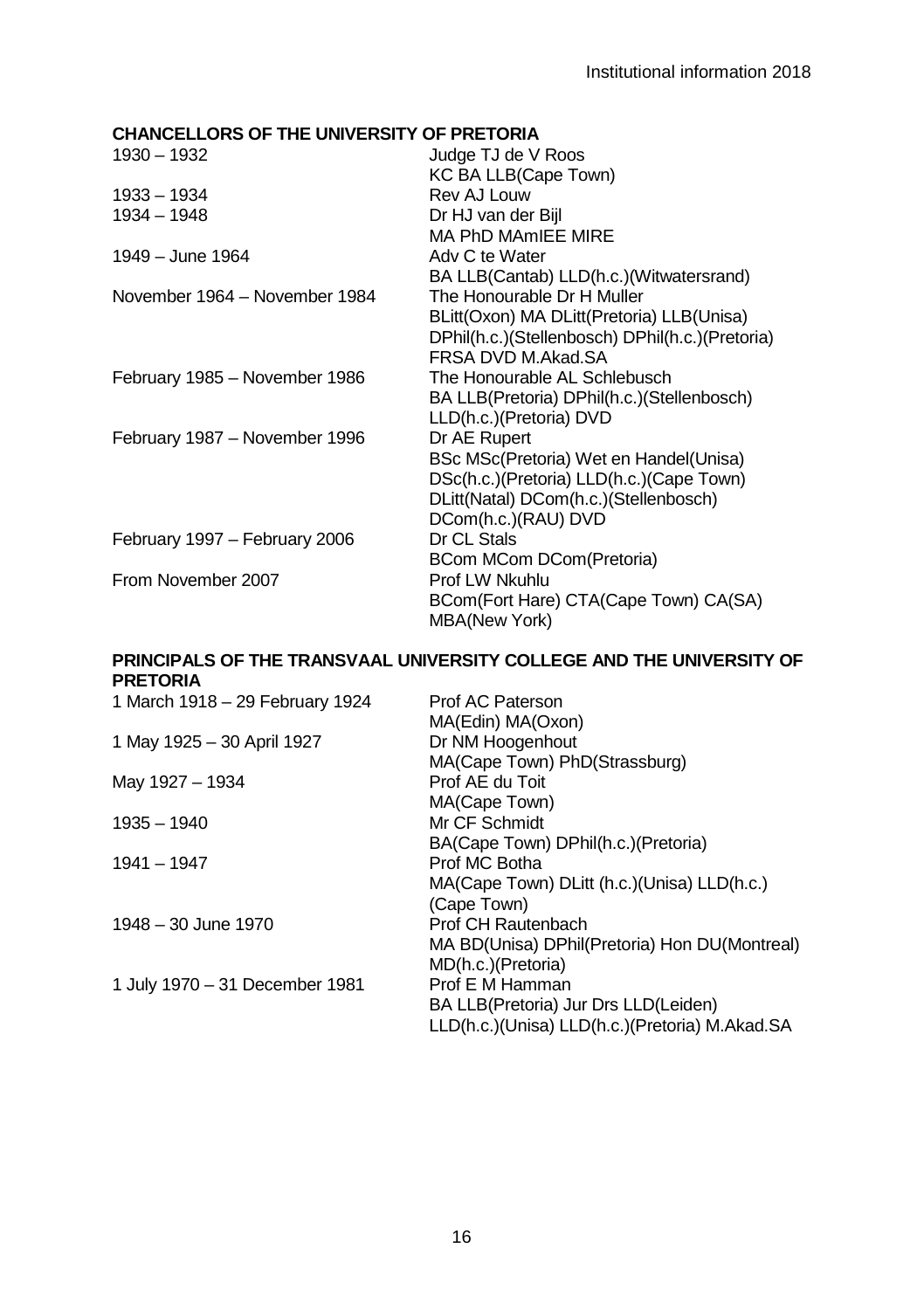# **VICE-CHANCELLORS AND PRINCIPALS (from 6 July 1988)**

| 1 January 1982 - 31 December 1991 | Prof DM Joubert                              |
|-----------------------------------|----------------------------------------------|
|                                   | MSc(Agric)(Pretoria) PhD(Cantab)             |
|                                   | DSc(Stellenbosch) M.Akad.SA FI Biol FRS(SA)  |
|                                   | Sci Nat OVDG Orden de Bernardo O'Higgins Or- |
|                                   | der of Brilliant Star: Grand Cordon          |
| 1 January 1992 - 31 December 1996 | Prof P Smit                                  |
|                                   | MA(Stellenbosch) DLitt et Phil(Unisa)        |
| 1 January 1997 - 31 July 2001     | Prof J van Zyl                               |
|                                   | MSc(Agric) DSc(Agric)(Pretoria) PhD(Vista)   |
| 1 August 2001 - 31 August 2009    | <b>Prof CWI Pistorius</b>                    |
|                                   | PrEng BSc(Eng) BEng(Hons)(Pretoria) MS       |
|                                   | PhD(Ohio State) SM(MIT) M.Akad.SA FRSSAf     |
|                                   | <b>MASSAf SMIEEE FSAIEE</b>                  |
| From 1 November 2009              | Prof CM de la Rey                            |
|                                   | BA(Hons) MA(Natal) PhD(Cape Town)            |
|                                   |                                              |

# **PRESIDENTS OF THE CONVOCATION**

| 31.12.1930 - 10.12.1932    | Adv AA Roberts                                  |
|----------------------------|-------------------------------------------------|
|                            | BA(Cape Town) LLB(Cantab)                       |
| $08.04.1933 - 08.12.1934$  | Prof H Reinink                                  |
|                            | LittD (Amsterdam)                               |
| 11.12.1937 - 13.04.1946    | Prof JHJA Greyvenstein                          |
|                            | BA(Cape Town) DD(Utrecht) DD(h.c.)(Pretoria)    |
| $07.09.1946 - 16.03.1947$  | Prof ID Bosman                                  |
|                            | MA(Unisa) DLitt(Amsterdam)                      |
| $30.08.1947 - May 1959$    | Mr FJ le Roux                                   |
|                            | MA(Unisa)                                       |
| 12.09.1959 - 26.03.1965    | The Honourable Dr H Muller                      |
|                            | BLitt(Oxon) MA DLitt(Pretoria) LLD(Unisa)       |
|                            | DPhil(h.c.)(Stellenbosch) DPhil(h.c.)(Pretoria) |
|                            | FRSA DVD M.Akad.SA                              |
| 27.03.1965 - 23.10.1965    | Dr AW Lategan                                   |
|                            | MSc(Pretoria) DSc(Cape Town)                    |
| 26.03.1966 - 10.09.1981    | The Honourable Chief Justice FLH Rumpff         |
|                            | BA LLB(Pretoria) LLD(h.c.)(Pretoria) DVD        |
| 11.09.1981 - 30.04.1985    | The Honourable AL Schlebusch                    |
|                            | BA LLB(Pretoria) DPhil(h.c.)(Stellenbosch)      |
|                            | LLD(h.c.)(Pretoria) DVD                         |
| 28.05.1985 - 31.05.1990    | Dr PS Rautenbach                                |
|                            | MCom DCom(Pretoria) M.Akad.SA DVD               |
|                            | DPhil(h.c.)(Stellenbosch)                       |
| $01.06.1990 - 14.10.1994$  | Dr VE Hesse                                     |
|                            | MBChB MEd(Chir)(Urol)(Pretoria)                 |
| 15.10.1994 - 31 March 2012 | The Honourable Judge-President CF Eloff         |
|                            | BA LLB(Pretoria) Hon LLD(Pretoria) SC           |
| From 16.08.2012            | Mr Leo Haese                                    |
|                            | BCom(Econ) MBA(Pretoria)                        |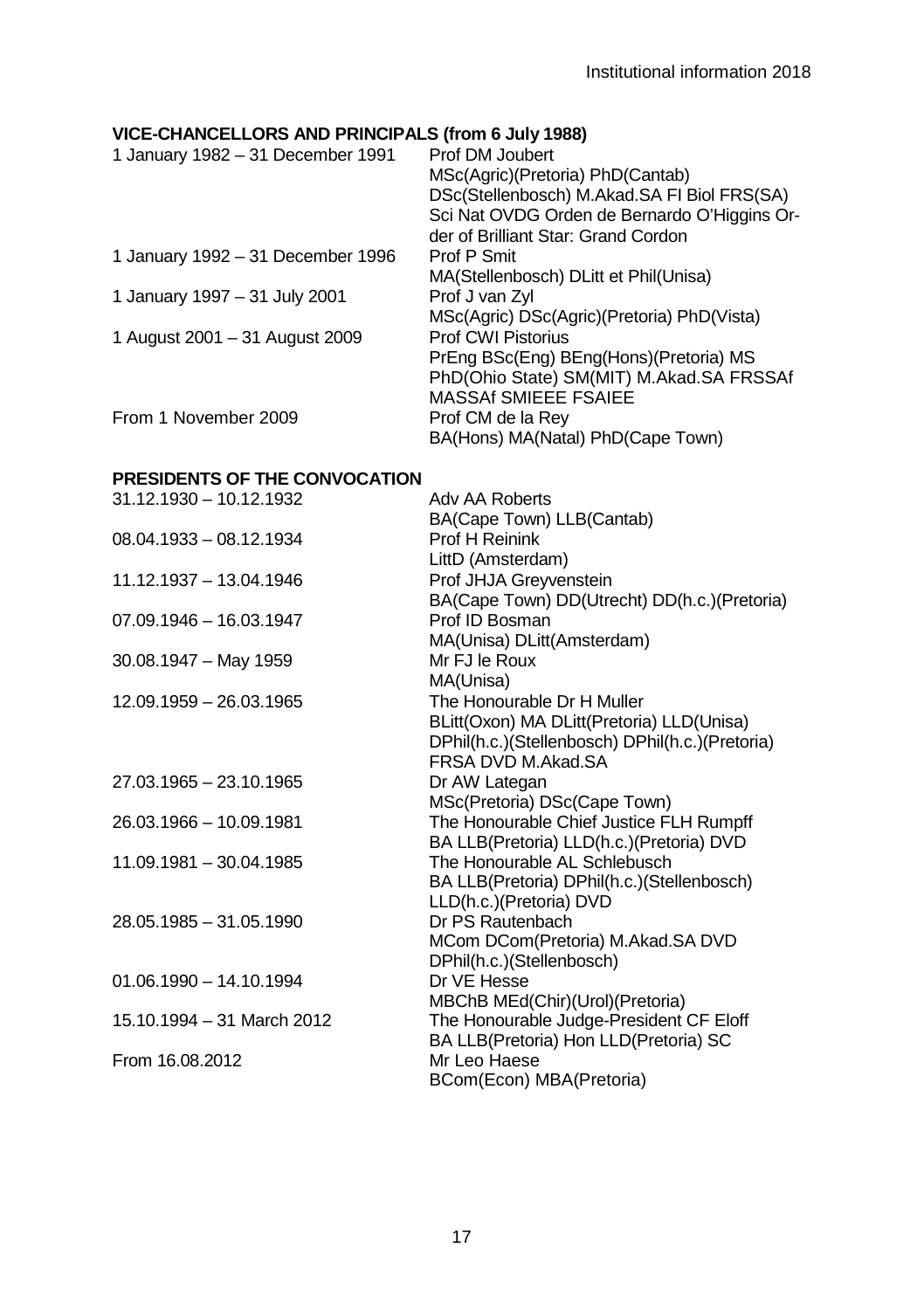#### **EMERITI VICE-CHANCELLORS AND PRINCIPALS**

- Joubert, DM
- Smit, P
- Van Zyl, J
- Pistorius, CWI

# **EMERITUS SENIOR VICE-PRINCIPAL**

• De Beer, CR

# **EMERITI VICE-PRINCIPALS**

- Erasmus, T
- Malherbe, JAG
- Manganyi, NC
- Marx, S
- Oosthuizen, P
- Pistorius, CWI
- Stadler, JJ
- Van der Schiiff, HP
- Crewe, RM

# **EMERITI REGISTRARS**

- Bothma, AC
- Coetzee, WJ
- Hurter, HS
- Kok, WL
- Nel, JP
- Smuts, M
- Stuart, CH

## **EMERITI PROFESSORS**

- 1. Abrams, L
- 2. Ackerman, EM
- 3. Ackermann, JD
- 4. Adendorff, K
- 5. Aire, TA
- 6. Alberts, HW
- 7. Alberts, NF
- 8. Alexander, PM<br>9. Alexander, W.JF
- 9. Alexander, WJR
- 10. Allsopp, BA
- 11. Alterman, W
- 12. Allsopp, BA
- 13. Anderson, R
- 14. Andrews, Y
- 15. Antonites, AJ
- 16. Apatu, RSK
- 17. Apostolides, Z
- 18. Arends, HJ
- 19. Auret, FD
- 20. Badenhorst, MS
- 21. Baker, DC
- 22. Barkhuizen, JH

308. Mare, W 309. Maree, C 310. Maree, N 311. Mariba, TJ 312. Maritz, NGJ 313. Marx, AE 314. Marx, FW 315. Marx, S 316. Masango, MJ 317. Matiila, MJ 318. Matthee, JJ 319. Maxwell-Mahon, WD 320. McCrindle, CME 321. Medlen, CE 322. Meintjes, RA 323. Meiring, JH 324. Meiring, PGJ 325. Melck, AP 326. Meltzer, DA 327. Merkle, RKW 328. Meyer, BJ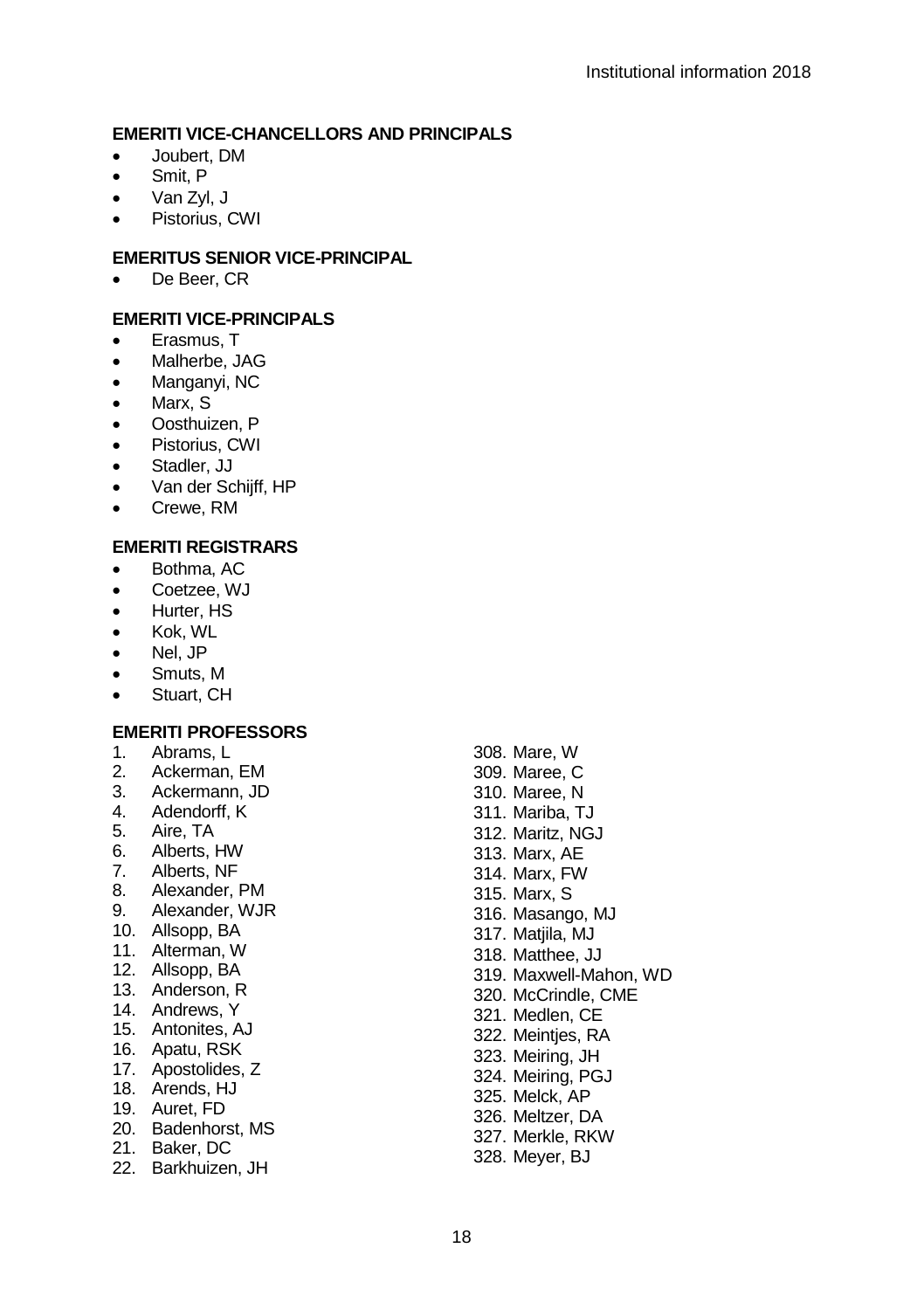23. Barnard, AC 24. Barnard, RO 25. Bartel, PR 26. Basson, JS 27. Basson, NJS 28. Bath, G 29. Beavon, KSO 30. Becker, JHR 31. Becker, LH 32. Beckmann, JL 33. Bergh, JS 34. Bertschinger, HJ 35. Bester, BH 36. Bester, MN 37. Bester, M 38. Beyers, D 39. Bezuidenhout, AJ 40. Binedell, N 41. Bingle, JP 42. Bishop, JM 43. Bland -van -den -Berg, P 44. Blignaut, CS 45. Bodemer, W 46. Böhmer, RG 47. Boomker, EA 48. Boomker, JDF 49. Boon, JA 50. Boonzaaier, CC 51. Bornman, MS 52. Boshoff, AB 53. Boshoff, CWH 54. Boshoff, E 55. Bosman, MC 56. Botes, PS 57. Botha, DJJ 58. Botha, JL 59. Botha, JP 60. Botha, P 61. Botha, PC 62. Botha, SJ 63. Botha, WJ 64. Bothma, J du P 65. Bothma, TJD 66. Boyazoglu, PA 67. Braun, MWH 68. Bredell, LJ 69. Bredenkamp, GL 70. Breytenbach, APB 71. Brighton, SW 72. Brown, AN 73. Brümmer, LM

74. Buch, B

329. Meyer, H 330. Mieny, CJ 331. Miller, HG 332. Mlambo, AM 333. Mti, KN 334. Modro, TA 335. Mojalefa, MJ 336. Mokgokong, MS 337. Mokoena, TR 338. Moller, T 339. Mostert, JW 340. Mulder, AAH 341. Muller, JC 342. Muller, ME 343. Myburgh, J 344. Naude, TW 345. Neitz, AWH 346. Neitz, AWH 347. Nel, JC 348. Nel, MS 349. Nel, PC 350. Nel, PG 351. Nesbit, JW 352. Nieman, GH 353. Nieuwoudt, CF 354. Nieuwenhuis, FJ 355. Nilant, FGE 356. Nolte, KE 357. North, EJ 358. Oberholzer, JP 359. Oberholzer, PCJ 360. Odendaal, LB 361. Ohale, LOC 362. Ohlhoff, CHF 363. Olivier, GC 364. Onwu, GOM 365. Oost, EJ 366. Oosthuizen, WL 367. Osterhoff, DR 368. Pattinson, RC 369. Peeters, LFHMC 370. Pelser, GMM 371. Penzhorn, BL 372. Peters, FM 373. Petrick, SW 374. Piek, JP 375. Pienaar, G 376. Pitout, MJ 377. Pohl, AS 378. Pont, AD

379. Pont, D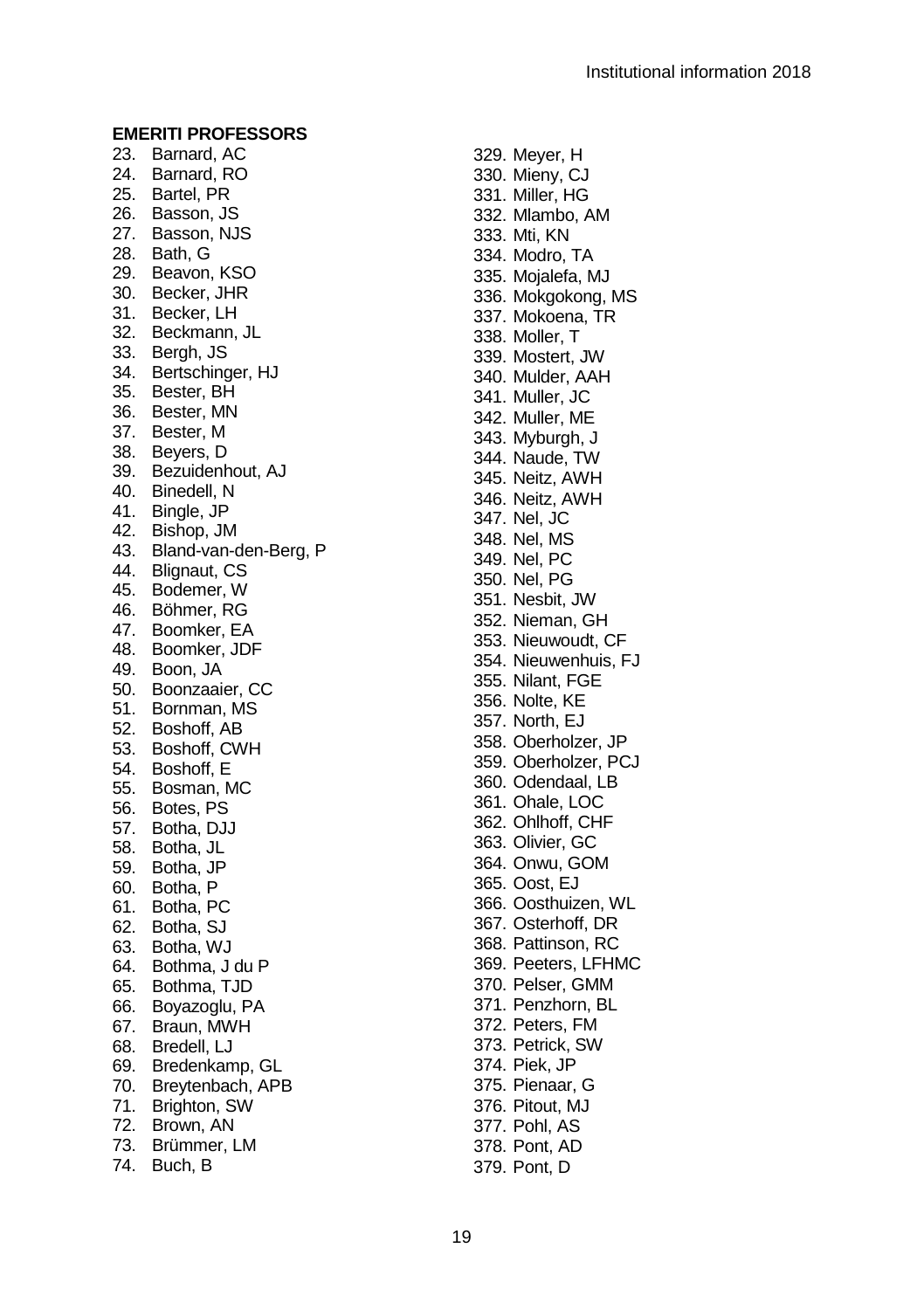75. Buch, B 76. Burdzik, WMG 77. Bütow, K - W 78. Calitz, LP 79. Casey, NH 80. Churr, EG 81. Claassens, AS 82. Cleaver, G 83. Cloete, CE 84. Cloete, JJN 85. Coertze, RD 86. Coetzee, AM 87. Coetzee, HL 88. Coetzee, J 89. Coetzee, JN 90. Coetzee, L 91. Coetzee, PF 92. Coetzee, RA 93. Combrink, LW 94. Cooks, J 95. Cotton, C 96. Coubrough, RI 97. Crafford, D 98. Cronie, RE 99. Crowther, NAS 100. Cruywagen, JHH 101. Cukrowski, I 102. Dannheimer, MFG 103. De Beer, JJ 104. De Boer, AL 105. De Boom, HPA 106. De Jager, H 107. De Klerk, AJ 108. De Klerk, HM 109. De Klerk, HM (2015) 110. De la Rey, JH 111. De la Rey, RP 112. De Villiers, AJ 113. De Villiers, D 114. De Villiers, DE 115. Delport, R 116. Delport, SD 117. De Villiers, JA 118. De Villiers, LS 119. De Waal, SA 120. De Wet, IS 121. De Wit, PWC 122. Dekker, GM 123. Dekker, NW 124. Del Mistro, RF 125. Denkhaus, HG 126. Dippenaar, NG

380. Potgieter, CD 381. Potgieter, DJJ 382. Potgieter, FJ 383. Potgieter, JH 384. Potgieter, PJ 385. Pretorius, CE 386. Pretorius, HW 387. Pretorius, F 388. Pretorius, JA 389. Pretorius, JWM 390. Pretorius, LM 391. Pretorius, R 392. Pretorius, WA 393. Prinsloo, DJ 394. Prinsloo, JG 395. Prinsloo, SL 396. Ransome, OJ 397. Rautenbach, GH 398. Reif, S 399. Reinecke, RK 400. Reitz, CJ 401. Rethman, NFG 402. Reyers, F 403. Robbertse, PJ 404. Rohde, AW 405. Roode, JD 406. Roodt, GKA 407. Roodt, PH 408. Roos, CJ 409. Roos, JL 410. Roos, NO 411. Roos, SG 412. Rosinger, EE 413. Rossouw, DS 414. Roux, CZ 415. Sandison, AG 416. Sauer, N 417. Sauthoff, MD 418. Savage, PF 419. Scheepers, GH 420. Schmid, EU 421. Schoeman, DJ 422. Schoeman, MJ 423. Schoeman, NJ 424. Schoeman, PJ 425. Schoeman -Malan, MC 426. Scholtemeijer, J 427. Scholtz, CH 428. Schutte, CF 429. Scott, TJ 430. Searle, C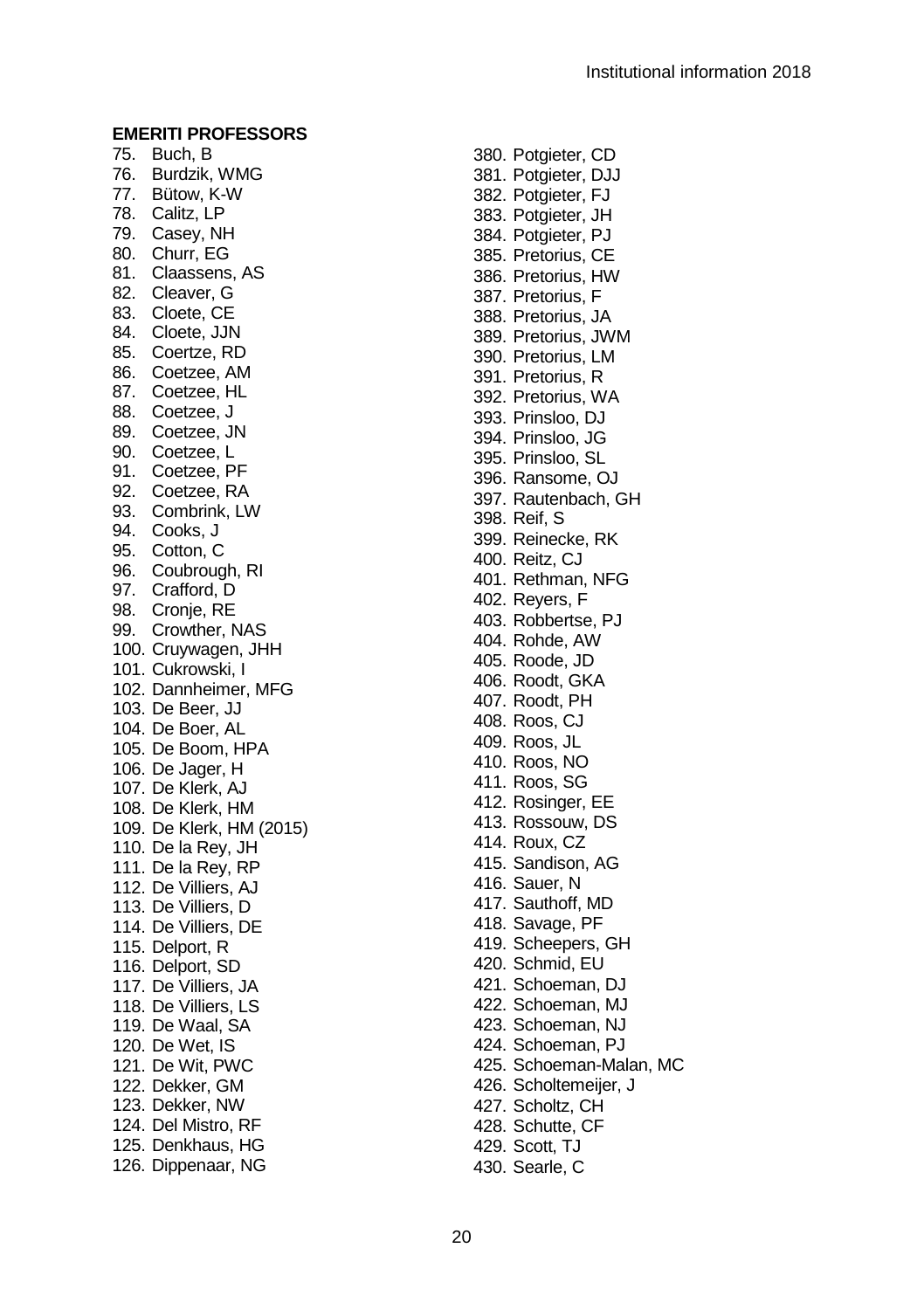127. Donkin, EF 128. Dormehl, IC 129. Dove, MG 130. Dreyer, L 131. Dreyer, PS 132. Du Plessis, DJ 133. Du Plessis, HJC 134. Du Plessis, HLM 135. Dullabh, HD 136. Du Plessis, M 137. Du Plooy, NF 138. Du Preez, MSE 139. Du Preez, RJ 140. Duncan, GA 141. Du Toit, AB 142. Du Toit, AP 143. Du Toit, CA 144. Du Toit, SHC 145. Du Toit, SI 146. Duvel, GH 147. Duvenhage, JG 148. Eicker, A 149. Eksteen, LC 150. Eloff, FC 151. Eloff, JF 152. Engelbrecht, BJ 153. Engelbrecht, JC 154. Erasmus, JAK 155. Eriksson, PG 156. Evans, WBDI 157. Fairhurst, UJ 158. Falkson, G 159. Farrell, BA 160. Fenyes, TI 161. Ferreira, GV 162. Ferreira, MR 163. Ferreira, OJO 164. Finn, SM 165. Fisher, RC 166. Fölscher, WJ 167. Ford, J 168. Förtsch, EB 169. Fourie, A 170. Fourie, E 171. Feaser, WJ 172. Fourie, E 173. Franz, RC 174. Friedland, EKH 175. Funcke, EW 176. Gaigher, HL 177. Geerthsen, JMP 178. Geldenhuys, JJ

431. Seeliger, JE 432. Serfontein, WJ 433. Sharp, JS 434. Shakespeare , AS 435. Siglé, HM 436. Simson, IW 437. Skinner, JD 438. Skinner, W 439. Smit, CF 440. Smit, GJ 441. Smith, ED 442. Smuts, AJ 443. Smuts, MMS 444. Snyman, CP 445. Snyman, JA 446. Snyman, ME 447. Snyman, MMM 448. Snyman, WD 449. Sommers, De K 450. Sonnekus, MCH 451. Spies, GM 452. Stadler, P 453. Stals, WA 454. Stander, HF 455. Stanford, HJ 456. Stevens, K 457. Stewart, CG 458. Steyn, BJM 459. Steyn, DG 460. Steyn, GJ 461. Steyn, HdV 462. Steyn, JL 463. Steyn, MG 464. Steyn, PG 465. Steyn, PL 466. Strating, A 467. Strauss, L 468. Strydom, S 469. Swart, J 470. Swart, JG 471. Swart, N 472. Swiegers, DJ 473. Taute, WJ 474. Taylor, JRN 475. Temmingh, H 476. Terblanche, HM 477. Terblanche, SJ 478. Theron, A 479. Theron, AJ 480. Theron, GK 481. Theron, JJ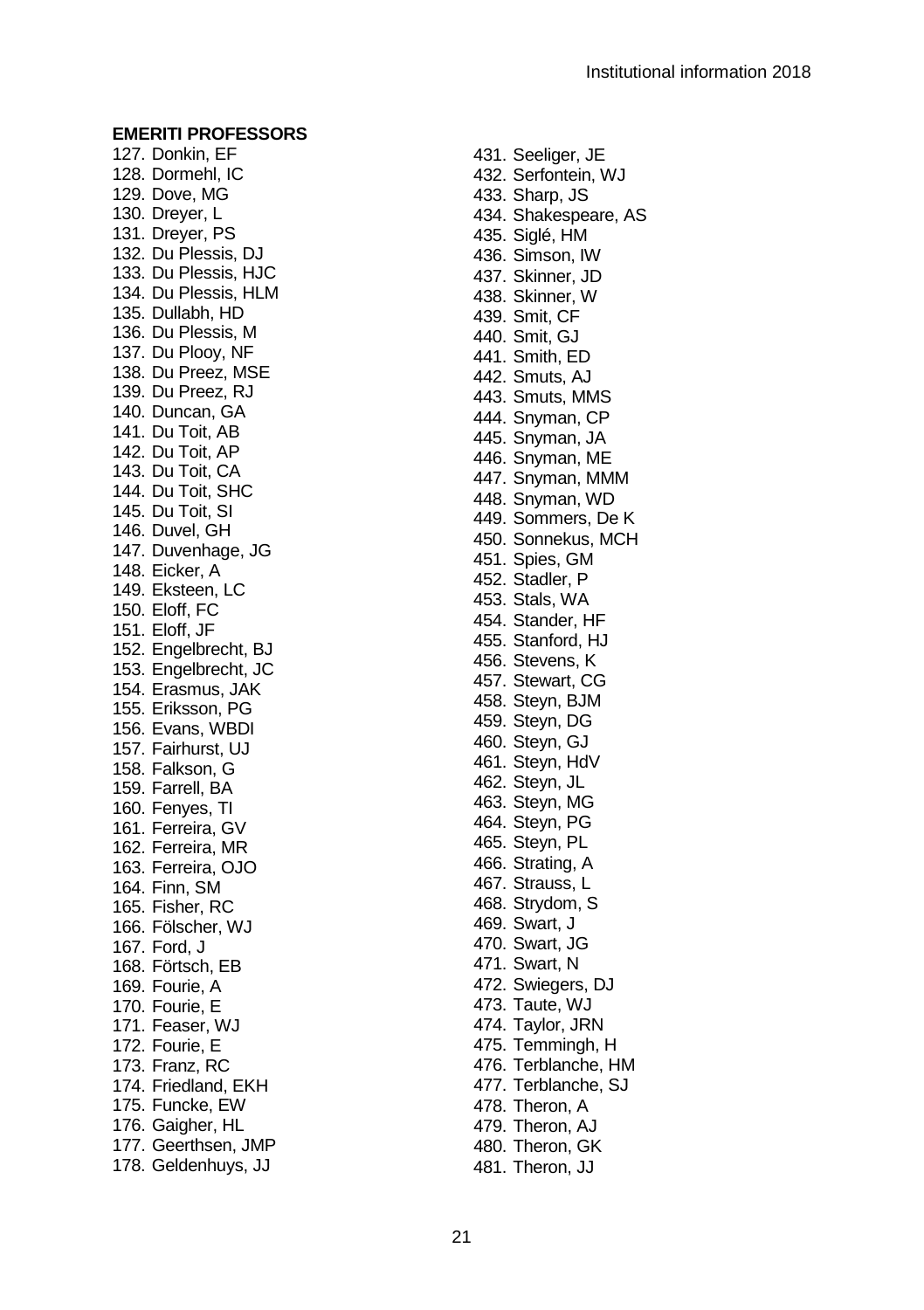179. Gericke, JD 180. Germishuys, PJ 181. Gerneke, WH 182. Gerryts, ED 183. Glatthaar, E 184. Gloeck, GD 185. Goslin, AE 186. Gouws, DG 187. Gräbe, PJ 188. Gräbe, RP 189. Gray, RA 190. Greeff, OBW 191. Greggor, KN 192. Grey, SV 193. Grimsehl, UHJ 194. Grobbelaar, JI 195. Grobbelaar, N 196. Grobler, BJGW 197. Groeneveld, HT 198. Groenewald, EP 199. Groenewald, H 200. Groenewald, JA 201. Groenewald, PS 202. Grosskopf, JFW 203. Grové, AP 204. Grové, S 205. Haag, M 206. Hagemann, FR 207. Hammes, PS 208. Hancke, GP 209. Harding, AF 210. Hartell, CG 211. Hartman, JB 212. Hassan, RM 213. Hattingh, PS 214. Hauptfleisch, AC 215. Hay, IS 216. Heyns, AM 217. Hinch, JDC 218. Hofmeyr, CFB 219. Hofmeyr, JW 220. Holm, D 221. Holm, E 222. Holtzhausen, LC 223. Horak, IG 224. Hoosen, AA 225. Hough, M 226. Howell, PG 227. Hugo, E 228. Hugo, EAK 229. Hugo, JM 230. Hugo, ML

482. Theron, SW 483. Thomas, PJ 484. Thornhill, C 485. Titlestad, PJH 486. Treadwell, I 487. Trichardt, CG 488. Trollip, AN 489. Tustin, RC 490. Uys, IC 491. Van Aarde, AM 492. Van Aarde, RJ 493. Van Amstel, SR 494. Van Aswegen, A 495. Van de Geest, GP 496. Van den Berg, ADP 497. Van den Berg, SS 498. Van den Heever, LW 499. Van den Heever, RJ 500. Van der Bank, AJ 501. Van der Merwe, A 502. Van der Merwe, A (2015) 503. Van der Merwe, CJ 504. Van der Merwe, GW 505. Van der Merwe, JH 506. Van der Merwe, JV 507. Van der Merwe, M 508. Van der Merwe, PJ 509. Van der Mescht,HH 510. Van der Meyden, CH 511. Van der Walt, A 512. Van der Watt, HvH 513. Van der Watt, JG 514. Van der Watt, PB 515. Van Dyk, CJ 516. Van Eeden, J 517. Van Gelder, AL 518. Van Heerden, C 519. Van Heerden, J 520. Van Heerden, JS 521. Van Helden, P 522. Van Hoven, W 523. Van Jaarsveld, FA 524. Van Jaarsveld, SR 525. Van Niekerk, C 526. Van Niekerk, FD 527. Van Niekerk, HR 528. Van Niekerk, IJM 529. Van Niekerk, JM 530. Van Niekerk, MC 531. Van Niekerk, PA 532. Van Niekerk, WA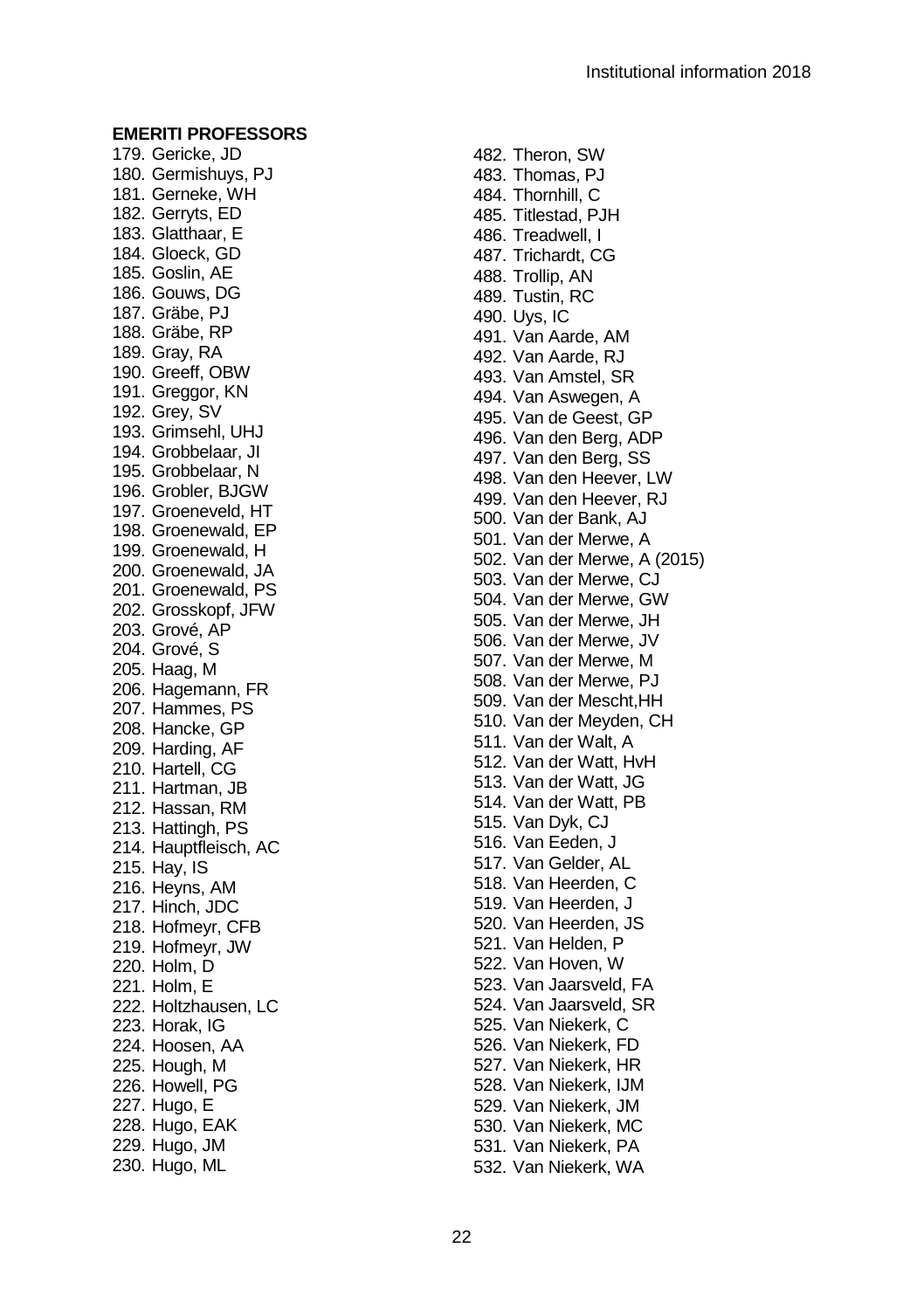231. Hugo, SR 232. Huismans, H 233. Human, GP 234. Hyslop, J 235. Iturralde, MP 236. Jacobs, FJ 237. Jacyk, WK 238. Janse van Rensburg, BW 239. Jansen van Rensburg, IB 240. Janse van Rensburg, MC 241. Jansen van Rensburg, M 242. Jansen van Vuuren, CP 243. Jeckot, BP 244. Jonck, LM 245. Joubert, HJ 246. Joubert, JD de B 247. Karusseit, VOL 248. Kemp, JT 249. Kemp, KG 250. Ker, JA 251. Kirberger, R 252. Kgatla, ST 253. Kleyn, DG 254. Klopper, CH 255. Klopper, HB 256. Knobel, J 257. Koekemoer, JH 258. Koen, JG 259. Kotzé, JM 260. Kotze, PPA 261. Kourie, DG 262. Kriek, NPJ 263. Kriel, JD 264. Kritzinger, JJ 265. Krynauw, GN 266. Kühn, GJ 267. Kunert, HW 268. Kuye, JOA 269. Labuschagne, CJJT 270. Laker, MC 271. Lakier, R 272. Lambrechts, H 273. Lamprecht, CE 274. Landman, WA 275. Le Roux, DB 276. Le Roux, JH 277. Le Roux, SW 278. Leiding, FQP 279. Lessing, AJP 280. Liebenberg, CJ 281. Liebenberg, H 282. Lindeque, BG

533. Van Papendorp, DH 534. Van Rensburg, APJ 535. Van Rensburg, MCJ 536. Van Rensburg, NFJ 537. Van Riet, WF 538. Van Rooy, HK 539. Van Rooyen, CJ 540. Van Rooyen, DC 541. Van Rooyen, E 542. Van Rooyen, GT 543. Van Rooyen, IJJ 544. Van Rooyen, JCW 545. Van Rooyen, L 546. Van Rooyen, MW 547. Van Rooyen, PH 548. Van Rooyen, PH (2015) 549. Van Ryssen, JBJ 550. Van Schalkwyk, A 551. Van Schalkwyk, LN 552. Van Schalkwyk, JJD 553. Van Staden, JC 554. Van Tonder, L 555. Van Vuuren, PAJ 556. van Vuuren, SJ 557. Van Wyk, AE 558. Van Wyk, GJ 559. Van Wyk, PJ 560. Van Wyk, WC 561. Van Zyl, AH 562. Van Zyl, FJ 563. Veary, CM 564. Venter, CP 565. Venter, E 566. Venter, G 567. Venter, PF 568. Venter, PM 569. Vermaak, WJH 570. Vermeulen, LP 571. Vermeulen, PJ 572. Verschoor, JA 573. Verster, JM 574. Verwayen, FD 575. Viljoen, G van N 576. Viljoen, HP 577. Viljoen, JTB 578. Viljoen, M 579. Viljoen, WD 580. Visser, AT 581. Visser, DJL 582. Visser, J 583. Visser, JK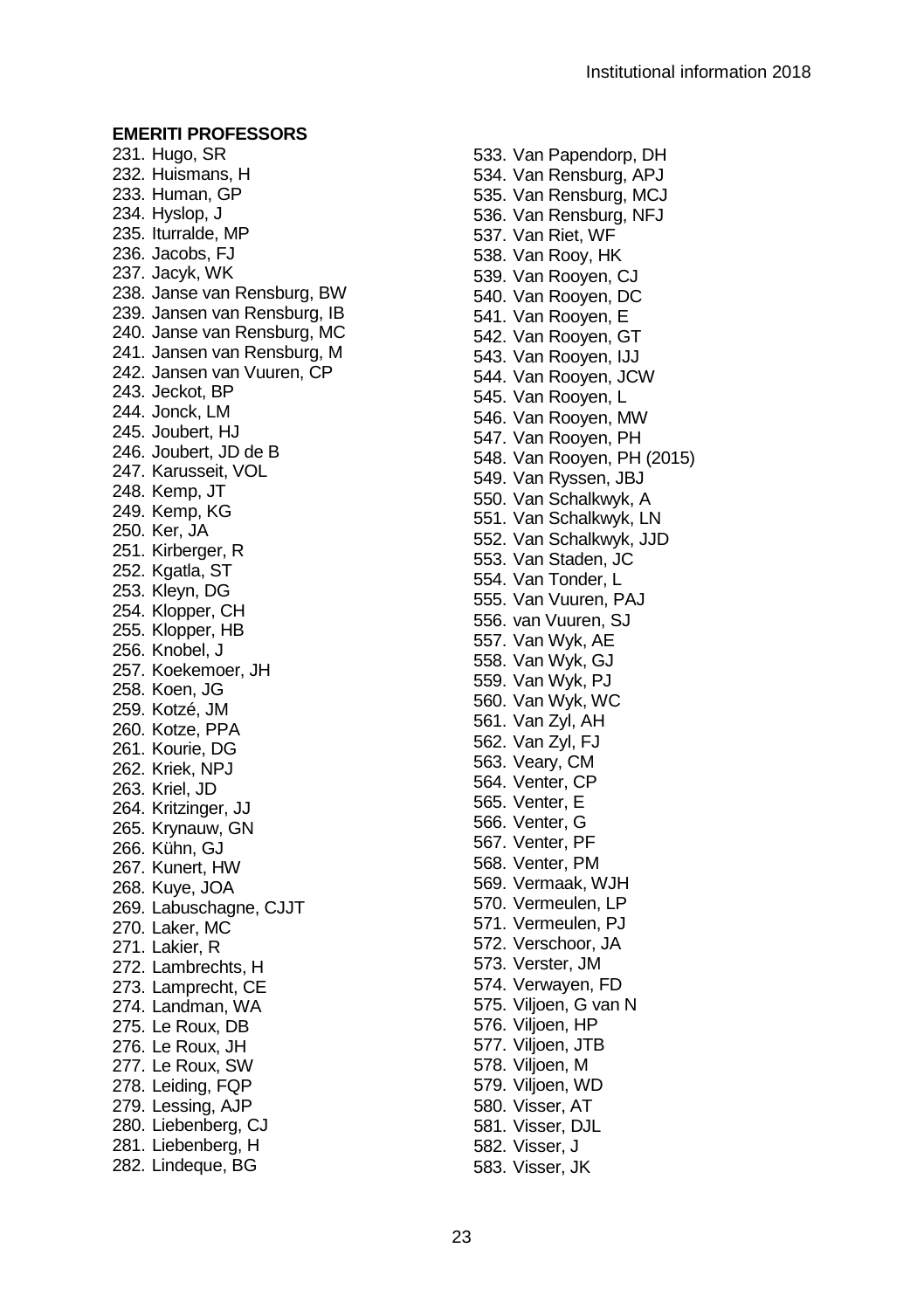283. Littlejohn, A 284. Lombard, JA 285. Lombard, SH 286. Loots, GP 287. Loots, JM 288. Lotz, S 289. Loubser, JD 290. Lourens, DC 291. Louw, AI 292. Louw, B 293. Louw, JP 294. Louw, WJ 295. Louw, WJ 296. Loveday, RK 297. Lubbe, AJ 298. Lubbe, AM 299. Maasdorp, EF de V 300. MacDonald, AP 301. Malan, JP 302. Malherbe, JAG 303. Malherbe, JB 304. Mans, MJ 305. Marais, BJ 306. Maree, JG 307. Maree, L

584. Visser, L 585. Viviers, FL 586. Vleggaar, R 587. Von Willich, GPR 588. Vorster, Q 589. Vos, CJA 590. Vosloo, PT 591. Vosloo, W 592. Webb, VN 593. Wegelin, AW 594. Wegelin, HW 595. Wehner, FC 596. Weideman, AJ 597. Wessels, LM 598. Wessels, N 599. Wessels, PL 600. Wethmar, CJ 601. Wilkes, A 602. Wittenberg, DF 603. Yavin, Y 604. Zaidy, F 605. Zevenbergen, AP 606. Zietsman, PJ 607. Zietsman, ST 608. Zondagh, SC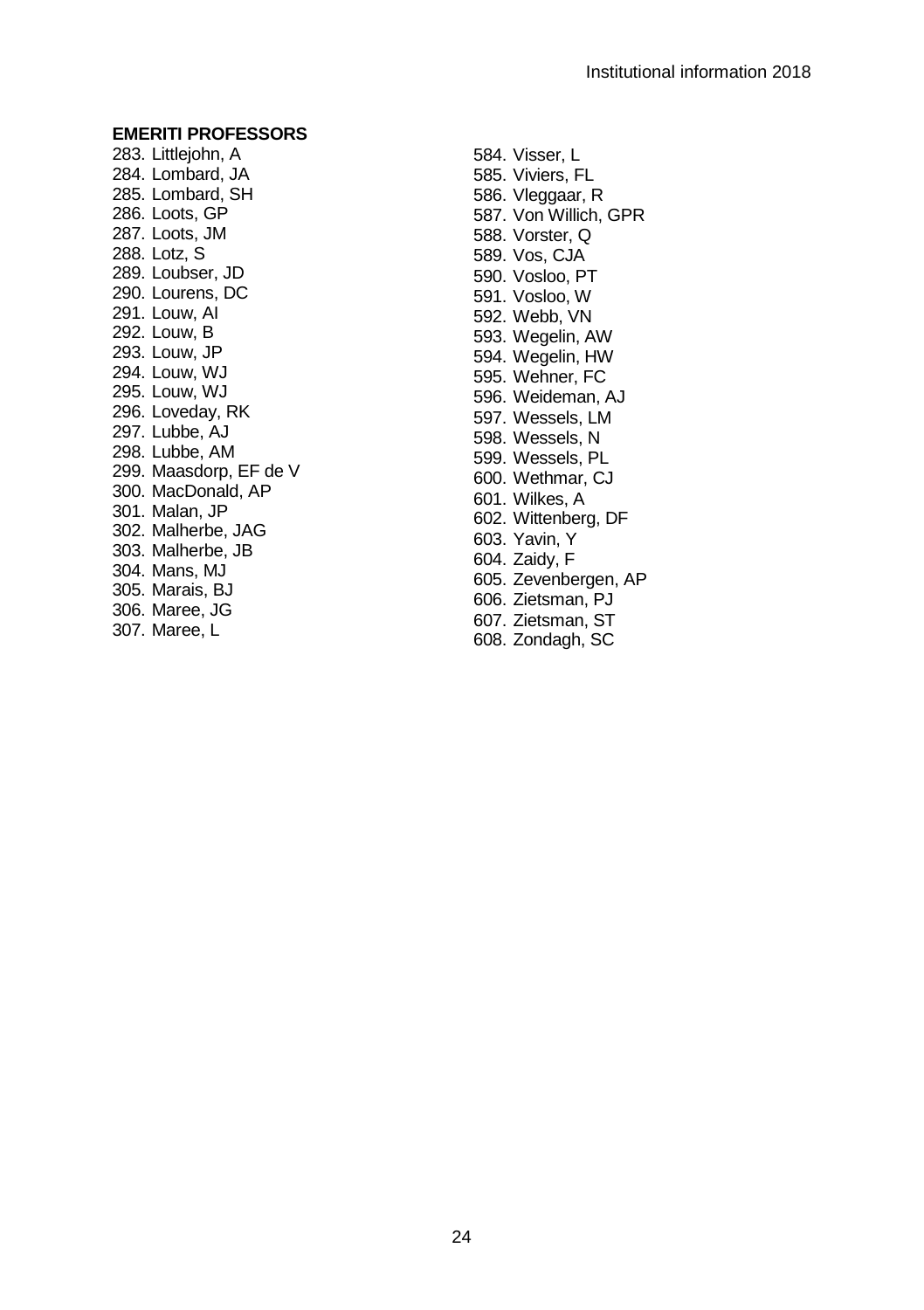| 1.  | Smuts, Jan Christiaan                     | 13.12.1930 | <b>DLitt</b> |
|-----|-------------------------------------------|------------|--------------|
| 2.  | Veale, Herbert Prior                      | 13.12.1930 | <b>LLD</b>   |
| 3.  | Kestell, John Daniël                      | 08.12.1934 | <b>DLitt</b> |
| 4.  | Du Toit, Jacob Daniël                     | 08.12.1934 | <b>DLitt</b> |
| 5.  | Fourie, Hermanus Cornelius Martinus       | 08.12.1934 | <b>DLitt</b> |
| 6.  | Leyds, Willem Johannes                    | 08.12.1934 | <b>DLitt</b> |
| 7.  | Keet, Barend Bartholomeus                 | 08.12.1934 | <b>DLitt</b> |
| 8.  | Engelenburg, Frans Vredenrijk             | 14.12.1935 | <b>DLitt</b> |
| 9.  | Roberts, Austin                           | 14.12.1935 | <b>DSc</b>   |
| 10. | De Waal, Jan Hendrik Hofmeyr              | 12.12.1936 | <b>DLitt</b> |
| 11. | Hesseling, Dirk Christiaan                | 12.12.1936 | <b>DLitt</b> |
| 12. | Van Wouw, Anton                           | 12.12.1936 | <b>DPhil</b> |
| 13. | Pyper, Adrianus                           | 12.12.1936 | <b>DSc</b>   |
| 14. | Merensky, Hans                            | 09.12.1939 | <b>DSc</b>   |
| 15. | Schmidt, Carl Friedrich                   | 19.04.1941 | <b>DPhil</b> |
| 16. | Du Toit, Alexander Logie                  | 10.04.1943 | <b>DSc</b>   |
| 17. | Postmus, Johannes                         | 13.04.1946 | <b>DCom</b>  |
| 18. | Bosman, Andrew Murray                     | 26.04.1947 | DSc(Agric)   |
| 19. | Bot, Arie Klaas                           | 26.04.1947 | MEd          |
| 20. | Greyvenstein, Jan Hendrik Jacobus Antonie | 10.04.1948 | DD           |
| 21. | Pellissier, George Murray                 | 10.04.1948 | DD           |
| 22. | Bremer, Karl                              | 26.07.1948 | <b>MD</b>    |
| 23. | Pretorius, Johannes Christiaan            | 26.07.1948 | <b>MD</b>    |
| 24. | Strachan, Archibald Sutherland            | 26.07.1948 | <b>MD</b>    |
| 25. | Albertyn, Johannes Rudolf                 | 23.04.1949 | <b>DPhil</b> |
| 26. | Strijdom, Johannes Gerhardus              | 19.04.1952 | <b>DPhil</b> |
| 27. | Gravemeyer, Koeno Henricus Eskelhoff      | 19.04.1952 | DD           |
| 28. | Vorster, Pieter Johannes Christiaan       | 19.04.1952 | MSc(Agric)   |
| 29. | Malherbe, Mabel Catherine                 | 18.04.1953 | <b>DLitt</b> |
| 30. | Van Bruggen, Jochem                       | 18.04.1953 | <b>DLitt</b> |
| 31. | Van Broekhuizen, Herman Dirk              | 18.04.1953 | <b>DPhil</b> |
| 32. | Mönnig, Herman Otto                       | 05.12.1953 | <b>DSc</b>   |
| 33. | Meyer, Fredrik                            | 10.04.1954 | <b>DSc</b>   |
| 34. | Annecke, David Hugo Siegfried             | 10.04.1954 | MD           |
| 35. | Malan, Daniel Francois                    | 14.04.1956 | <b>DPhil</b> |
| 36. | Malherbe, William Mortimer Robertson      | 14.04.1956 | LLD          |
| 37. | Te Groen, Lutherus Johannes               | 14.04.1956 | <b>MD</b>    |
| 38. | Pierneef, Jacob Hendrik                   | 30.03.1957 | <b>DPhil</b> |
| 39. | McIntosh, William Gordon                  | 29.03.1958 | <b>MArch</b> |
| 40. | Camphor, Rulof Frederik                   | 29.03.1958 | DSc(Agric)   |
| 41. | Arndt. Ernst Heinrich Daniel              | 29.03.1958 | <b>DCom</b>  |
| 42. | The Right Honourable William Richard,     |            |              |
|     | Viscount Nuffield of Nuffield, GBE, CH    | 29.03.1958 | MD           |
| 43. | Dowling, Geoffrey Barrow                  | 21.03.1959 | <b>MD</b>    |
| 44. | Nel, Michiel Daniel Christiaan de Wet     | 18.03.1960 | <b>DPhil</b> |
| 45. | Rupert, Anthony Edward                    | 18.03.1960 | <b>DSc</b>   |
| 46. | Malherbe, Daniel Francois du Toit         | 18.03.1960 | <b>DSc</b>   |
| 47. | Pittman, William                          | 18.03.1960 | <b>LLD</b>   |
| 48. | Holloway, John Edward                     | 18.03.1960 | <b>DCom</b>  |
| 49. | Faure, Jacobus Christiaan                 | 17.03.1961 | DSc(Agric)   |
| 50. | Louw, Eric Hendrik                        | 24.03.1962 | LLD          |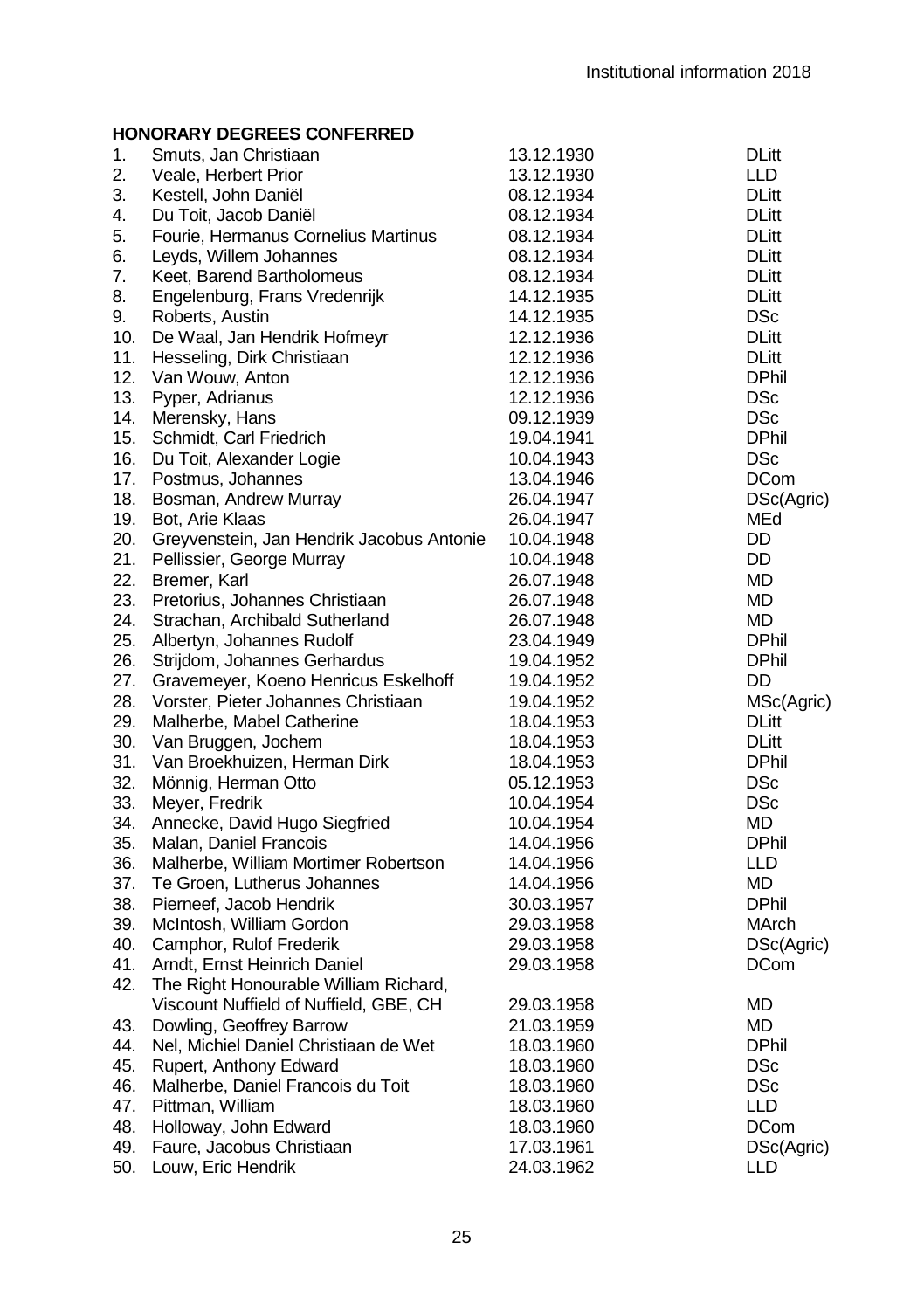| 51. | Weinbren, Maurice                      | 24.03.1962 | MD            |
|-----|----------------------------------------|------------|---------------|
| 52. | Veenstra, Jitze Jans                   | 24.03.1962 | MSc(Agric)    |
| 53. | Le Roux, Thomas Hugo                   | 23.03.1963 | DLitt         |
| 54. | Malherbe, Willem Adriaan               | 23.03.1963 | <b>DLitt</b>  |
| 55. | Wassenaar, Andreas Dalein              | 23.03.1963 | <b>DCom</b>   |
| 56. | Theron, Jacobus Johannes               | 21.03.1964 | DSc(Agric)    |
| 57. | Rissik, Gerard                         | 21.03.1964 | <b>DCom</b>   |
| 58. | Stegmann, Johannes Augustus            | 21.03.1964 | <b>DChD</b>   |
| 59. | Meyer, Pieter Johannes                 | 27.03.1965 | <b>DLitt</b>  |
| 60. | De Villiers, Wilfried Pierre           | 27.03.1965 | <b>DPhil</b>  |
| 61. | Van Rooy, Dirk Jan (Posthumous)        | 27.03.1965 | <b>DSc</b>    |
| 62. | Ross, Johan Carel                      | 25.03.1966 | DSc(Agric)    |
| 63. | Steyn, Daniël Hendrik                  | 25.03.1966 | <b>DCom</b>   |
| 64. | Oosthuizen, Andries Johannes Gerhardus | 18.03.1967 | DD(Section A) |
| 65. | Naude, Jozua Francois                  | 28.03.1967 | <b>DPhil</b>  |
| 66. | Vorster, Balthazar Johannes            | 16.09.1967 | <b>LLD</b>    |
| 67. | Dyason, Roger                          | 14.09.1968 | <b>DCom</b>   |
| 68. | Dekker, Gerrit                         | 22.03.1969 | <b>DLitt</b>  |
| 69. | De Bruyn, Christiaan Leonard           | 22.03.1969 | <b>DCom</b>   |
| 70. | Rautenbach, Casper Hendrik             | 21.03.1970 | <b>MD</b>     |
| 71. | Manning, Charles Anthony Woodward      | 27.03.1971 | <b>DPhil</b>  |
| 72. | Brune, Otto Walter Heinrich Oscar      | 27.03.1971 | DSc(Eng)      |
| 73. | Botha, Michiel Coenraad                | 25.03.1972 | <b>DPhil</b>  |
| 74. | Steynberg, Coert Lourens               | 25.03.1972 | <b>DPhil</b>  |
| 75. | Snyckers, Hans Mathieu                 | 25.03.1972 | MD            |
| 76. | Pont, Daniel                           | 31.03.1973 | <b>LLD</b>    |
| 77. | Fuchs, Carl Julius                     | 31.03.1973 | DSc(Eng)      |
| 78. | Krige, Christiaan Frederik             | 16.06.1973 | <b>MD</b>     |
| 79. | Wassenaar, Theodorus                   | 16.06.1973 | <b>MD</b>     |
| 80. | Coetzee, Johannes Christiaan           | 30.03.1974 | <b>DEd</b>    |
| 81. | Grant, Walter Lawrence                 | 30.03.1974 | DSc(Eng)      |
| 82. | Roux, Abraham Johannes Andries         | 30.03.1974 | DSc(Eng)      |
| 83. | Knobel, Rocco                          | 19.04.1975 | DSc           |
| 84. | Tomlinson, Frederik Rothman            | 19.04.1975 | DSc(Agric)    |
| 85. | Steyn, Lucas Cornelius                 | 13.09.1975 | LLD           |
| 86. | Diederichs, Nicolas                    | 10.04.1976 | <b>DCom</b>   |
| 87. | Naudé, Stefan Meiring                  | 10.04.1976 | <b>DSc</b>    |
| 88. | Brink, Christiaan van der Merwe        | 01.04.1977 | <b>DSc</b>    |
| 89. | Dreyer, Johannes Gerhardus Marthinus   | 01.04.1977 | DD(Section A) |
| 90. | Gericke, Michael Roelof                | 01.04.1977 | DSc(Eng)      |
| 91. | Muller, Hilgard                        | 09.09.1977 | <b>DPhil</b>  |
| 92. | Pohl, Anna Servasina                   | 07.04.1978 | <b>DPhil</b>  |
| 93. | Rumpff, Frans Lourens Herman           | 07.04.1978 | <b>LLD</b>    |
| 94. | Groenewald, Evert Philippus            | 06.04.1979 | DD(Section B) |
| 95. | Cronje, Frans Johannes Cornelius       | 06.04.1979 | <b>DCom</b>   |
| 96. | Bonsma, Jan Cornelis                   | 18.04.1980 | DSc(Agric)    |
| 97. | Oberholzer, Carl Krügel                | 18.04.1980 | <b>DEd</b>    |
| 98. | Stegmann, Johannes Augustus            | 18.04.1980 | DSc(Eng)      |
| 99. | Gonin, Henri Louis                     | 10.10.1980 | <b>DLitt</b>  |
|     | 100. Pelzer, Adriaan Nicolaas Petrus   | 10.10.1980 | <b>DLitt</b>  |
|     | 101. Hoek, Pieter Wilhelm              | 10.10.1980 | DBA           |
|     |                                        |            |               |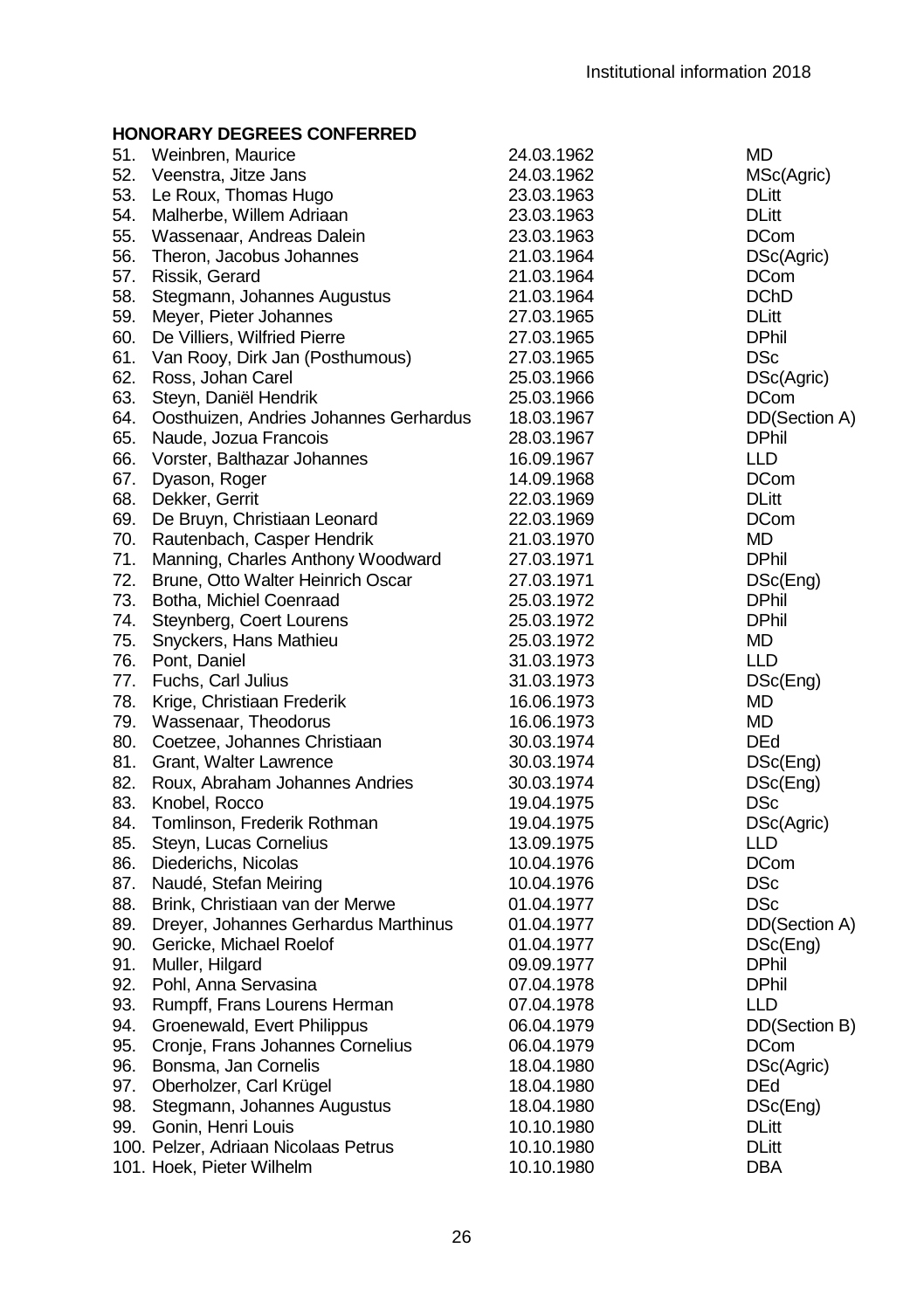| 102. Nel, Johannes Petrus                 | 10.10.1980 | <b>DAdmin</b> |
|-------------------------------------------|------------|---------------|
| 103. Teichmann, Rudolf Friedrich Johannes | 10.10.1980 | <b>DAdmin</b> |
| 104. Steyn, Douw Gerbrand                 | 10.10.1980 | <b>DVSc</b>   |
| 105. Snyman, Hendrik Willem               | 10.10.1980 | MD            |
| 106. De Waal, Hermanus Lambertus          | 24.04.1981 | <b>DSc</b>    |
| 107. Bonsma, Focco Nicolaas               | 24.04.1981 | DSc(Agric)    |
| 108. Krige, Daniel Gerhardus              | 24.04.1981 | DEng          |
| 109. Hamman, Eduard Muntingh              | 11.09.1981 | LLD           |
| 110. Van Selms, Adrianus                  | 23.04.1982 | <b>DLitt</b>  |
| 111. Van der Plank, James Edward          | 23.04.1982 | DSc(Agric)    |
| 112. Van Aswegen, Carel Herculaas Jacobus | 23.04.1982 | <b>DCom</b>   |
| 113. Guyton, Arthur Clifton               | 23.04.1982 | MD            |
| 114. Eybers, Elisabeth Francoise          | 10.09.1982 | <b>DLitt</b>  |
| 115. Opperman, Diederick Johannes         | 10.09.1982 | <b>DLitt</b>  |
| 116. Vandeplassche, Marcel                | 10.09.1982 | <b>DVSc</b>   |
| 117. Kuschke, Georg Adolf Carl            | 10.09.1982 | DEd           |
| 118. Cronje, Geoffrey                     | 22.04.1983 | <b>DPhil</b>  |
| 119. Louw, Tobias Herold                  | 22.04.1983 | DSc(QS)       |
| 120. Kitshoff, Johannes Jacobus           | 22.04.1983 | <b>DCom</b>   |
| 121. Loonstra, Frans                      | 09.09.1983 | <b>DSc</b>    |
| 122. Coertze, Pieter Johannes             | 30.03.1984 | <b>DPhil</b>  |
| 123. Steenkamp, Willem Francois Joubert   | 30.03.1984 | <b>DCom</b>   |
| 124. Van Warmelo, Paul                    | 07.09.1984 | LLD           |
| 125. Schulenburg, Carl August Richard     | 07.09.1984 | <b>LLD</b>    |
| 126. Botha, Pieter Willem                 | 04.04.1985 | DAdmin        |
| 127. Bigalke, Rudolph Carl Heinrich       | 04.04.1985 | <b>DSc</b>    |
| 128. Langeveld, Martinus Jan              | 04.04.1985 | <b>DEd</b>    |
| 129. Besselaar, Hubert Johannes           | 04.04.1985 | <b>MD</b>     |
| 130. Nienaber, Gabriël Stephanus          | 06.09.1985 | <b>DLitt</b>  |
| 131. Fichardt, Theunis                    | 11.04.1986 | MD            |
| 132. Snijman, Philip Christopher          | 11.04.1986 | Ding          |
| 133. Viljoen, Stephanus Petrus du Toit    | 05.09.1986 | <b>DCom</b>   |
| 134. De Boom, Henri Pieter Albert         | 05.09.1986 | <b>DVSc</b>   |
| 135. Schlebusch, Alwyn Louis              | 03.04.1987 | LLD           |
| 136. Koen, Abraham Johannes               | 03.04.1987 | <b>DEd</b>    |
| 137. Kloppers, Philippus Johannes         | 03.04.1987 | MD            |
| 138. Van der Schjiff, Hermanus Philippus  | 18.09.1987 | <b>DSc</b>    |
| 139. Reynders, Hendrik Johannes Jacobus   | 18.09.1987 | <b>DCom</b>   |
| 140. Grové, Alewyn Petrus                 | 31.03.1988 | <b>DLitt</b>  |
| 141. Marais, Barend Jacobus               | 31.03.1988 | DD(Section B) |
| 142. De Kock, Gerhardus Petrus Christiaan | 31.03.1988 | <b>DCom</b>   |
| 143. Trengove, John James                 | 16.09.1988 | LLD           |
| 144. Viljoen, Gerrit                      | 16.09.1988 | LLD           |
| 145. Meyer, Bernhard Johnson              | 16.09.1988 | <b>MD</b>     |
| 146. Cruywagen, Willem Adriaan            | 23.03.1989 | <b>DPhil</b>  |
| 147. Van Warmelo, Nicolaas Jacobus        | 23.03.1989 | <b>DPhil</b>  |
| 148. Yang, Hsi-kun                        | 23.03.1989 | <b>DPhil</b>  |
| 149. Galgut, Oscar                        | 08.09.1989 | LLD           |
| 150. Le Riche, Francis Joseph Harding     | 08.09.1989 | <b>DCom</b>   |
| 151. Geldenhuys, Frans Gert               | 08.09.1989 | MD            |
| 152. Oberholzer, Petrus Cornelius Jacobus | 05.04.1990 | DSc(Agric)    |
|                                           |            |               |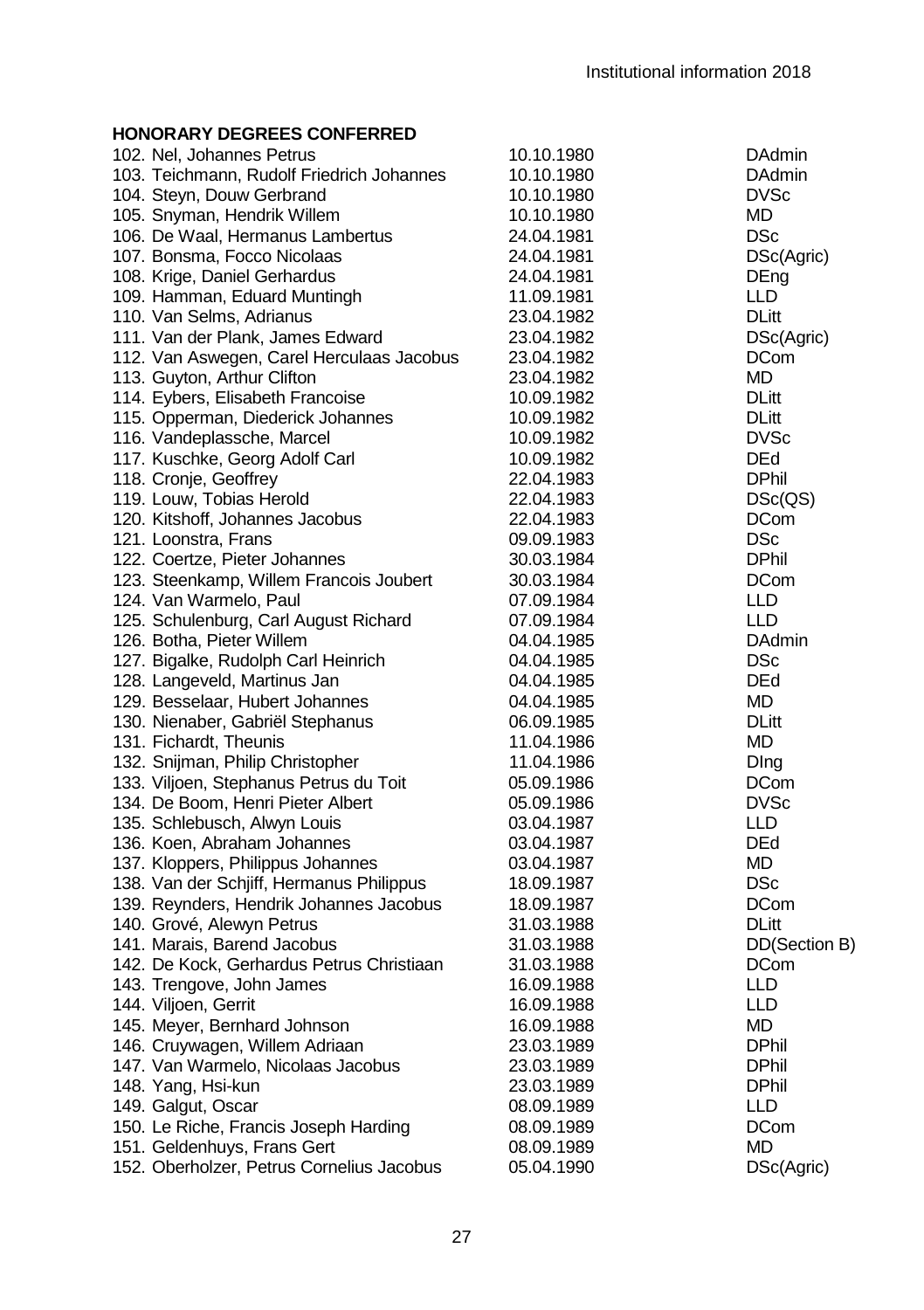| <b>DVSc</b><br>DSc(Odont)<br><b>DCom</b><br><b>DEd</b><br><b>DSc</b><br><b>DCom</b><br><b>DCom</b><br><b>DCom</b><br>DSc(Odont)<br><b>LLD</b><br>MD<br><b>MD</b><br>DSc(Agric)<br>DD(Section A)<br><b>LLD</b><br><b>DEd</b> |
|-----------------------------------------------------------------------------------------------------------------------------------------------------------------------------------------------------------------------------|
|                                                                                                                                                                                                                             |
|                                                                                                                                                                                                                             |
|                                                                                                                                                                                                                             |
|                                                                                                                                                                                                                             |
|                                                                                                                                                                                                                             |
|                                                                                                                                                                                                                             |
|                                                                                                                                                                                                                             |
|                                                                                                                                                                                                                             |
|                                                                                                                                                                                                                             |
|                                                                                                                                                                                                                             |
|                                                                                                                                                                                                                             |
|                                                                                                                                                                                                                             |
|                                                                                                                                                                                                                             |
|                                                                                                                                                                                                                             |
|                                                                                                                                                                                                                             |
|                                                                                                                                                                                                                             |
| <b>DLitt</b>                                                                                                                                                                                                                |
| <b>LLD</b>                                                                                                                                                                                                                  |
| <b>DSc</b>                                                                                                                                                                                                                  |
| <b>DSc</b>                                                                                                                                                                                                                  |
| <b>DBA</b>                                                                                                                                                                                                                  |
| <b>DCom</b>                                                                                                                                                                                                                 |
| <b>DLitt</b>                                                                                                                                                                                                                |
| <b>DSc</b>                                                                                                                                                                                                                  |
| <b>LLD</b>                                                                                                                                                                                                                  |
| DDiv(Post)                                                                                                                                                                                                                  |
| <b>DDiv</b>                                                                                                                                                                                                                 |
| <b>DCom</b>                                                                                                                                                                                                                 |
| <b>DCom</b>                                                                                                                                                                                                                 |
| <b>DCom</b>                                                                                                                                                                                                                 |
| <b>DSc</b>                                                                                                                                                                                                                  |
| <b>DMus</b>                                                                                                                                                                                                                 |
| DD                                                                                                                                                                                                                          |
| <b>DAdmin</b>                                                                                                                                                                                                               |
| <b>DCom</b>                                                                                                                                                                                                                 |
| DSc(NatSci)                                                                                                                                                                                                                 |
| <b>LLD</b>                                                                                                                                                                                                                  |
| <b>DEd</b>                                                                                                                                                                                                                  |
| <b>MD</b>                                                                                                                                                                                                                   |
| <b>LLD</b>                                                                                                                                                                                                                  |
| <b>LLD</b>                                                                                                                                                                                                                  |
| <b>DPhil</b>                                                                                                                                                                                                                |
| DSc(NatSci)                                                                                                                                                                                                                 |
| DSc(Natrw)                                                                                                                                                                                                                  |
| DSc(Agric)                                                                                                                                                                                                                  |
| <b>DCom</b>                                                                                                                                                                                                                 |
| <b>DPhil</b>                                                                                                                                                                                                                |
| DSc(Natrw)                                                                                                                                                                                                                  |
| <b>LLD</b>                                                                                                                                                                                                                  |
| DD                                                                                                                                                                                                                          |
|                                                                                                                                                                                                                             |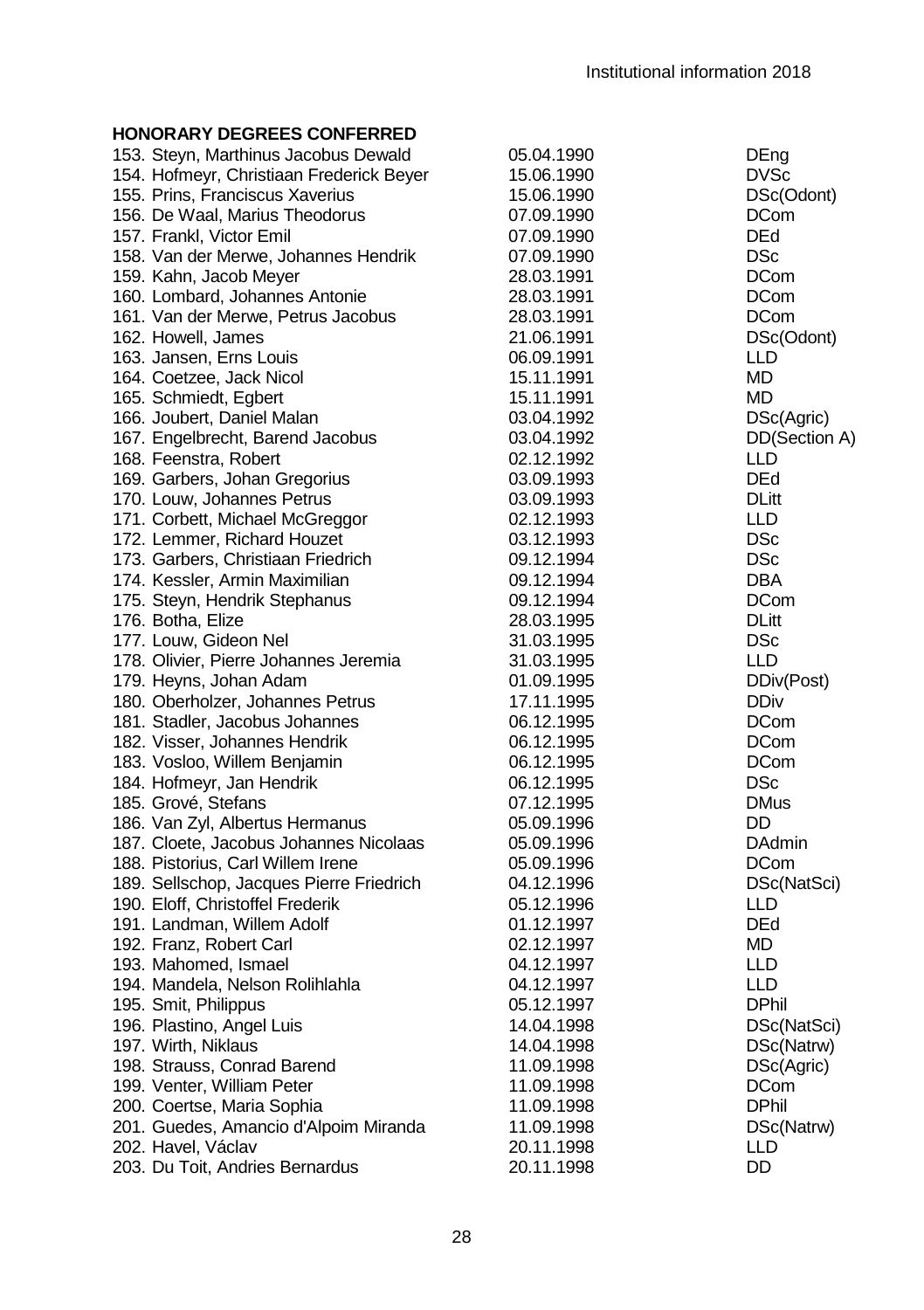| 204. Van der Merwe, Jan Valentyn       | 20.11.1998 | MD             |
|----------------------------------------|------------|----------------|
| 205. Brain, Charles Kimberlyn          | 19.04.1999 | DSc(Agric)     |
| 206. Huskisson, Yvonne                 | 10.09.1999 | <b>DMus</b>    |
| 207. Roistacher, Chester N.            | 10.09.1999 | DSc(Agric)     |
| 208. Shear, Mervyn                     | 12.11.1999 | <b>DChD</b>    |
| 209. Boyazoglu, Jan Georges            | 18.12.1999 | <b>DSc</b>     |
| 210. Burnside, Walter Dennis           | 12.04.2000 | DEng           |
| 211. Mashelkar, Raghunath Anant        | 08.09.2000 | DEng           |
| 212. Malherbe, Abraham Johannes        | 08.09.2000 | DD             |
| 213. Verwoerd, Daniël Wynand           | 08.09.2000 | <b>DSc</b>     |
| 214. Jenkins, William L                | 08.09.2000 | <b>DVSc</b>    |
| 215. Searle, Charlotte                 | 17.11.2000 | <b>DCur</b>    |
| 216. Miall, Andrew D                   | 28.03.2001 | <b>DSc</b>     |
| 217. Naldrett, Anthony James           | 29.03.2001 | <b>DSc</b>     |
| 218. Watson, William Alexander Jardine | 09.04.2002 | <b>LLD</b>     |
| 219. Pettigrew, L Eudora               | 11.04.2002 | <b>DPhil</b>   |
| 220. Tyson, Peter Daughtrey            | 12.04.2002 | <b>DSc</b>     |
| 221. Cilliers-Barnard, Bettie          | 16.04.2002 | <b>DPhil</b>   |
| 222. De Leeuw, Cornelis Pieter         | 17.04.2002 | <b>DSc</b>     |
|                                        |            | <b>MD</b>      |
| 223. Du Plessis, Dionisius Johann      | 17.04.2002 | <b>LLD</b>     |
| 224. Kamba, Walter Joseph              | 18.04.2002 | DD             |
| 225. Tutu, Desmond Mpilo               | 06.09.2002 |                |
| 226. Young, Andrew                     | 06.09.2002 | <b>DAdmin</b>  |
| 227. Brink, André P                    | 07.04.2003 | <b>DLitt</b>   |
| 228. Kruger, Pieter Willem Bingle      | 08.04.2003 | DEng           |
| 229. Mekoa, Ramakhobala Johnny         | 11.04.2003 | <b>DPhil</b>   |
| 230. Walker, Peter                     | 11.04.2003 | <b>DSc</b>     |
| 231. Kambule, Tamsanga Wilkenson       | 11.04.2003 | <b>DEd</b>     |
| 232. Nabarro, Frank Reginald Nunes     | 15.04.2003 | <b>DSc</b>     |
| 233. Nkuhlu, Wiseman Lumkile           | 16.04.2003 | <b>DCom</b>    |
| 234. Kuhlmann-Wilsdorf, Doris          | 13.04.2004 | DSc            |
| 235. Dugard, Christopher John Robert   | 15.04.2004 | LLD            |
| 236. Hesse, Viktor Ehrich              | 18.04.2004 | MD             |
| 237. Mphahlele, Es'kia                 | 23.04.2004 | <b>DLitt</b>   |
| 238. Keys, Derek Lyle                  | 02.09.2004 | <b>DCom</b>    |
| 239. Rao, Calyampudi Radhakrishna      | 03.09.2004 | <b>DSc</b>     |
| 240. Gordon, Donald                    | 12.04.2005 | <b>DCom</b>    |
| 241. Mokgokong, Ephraim Thibedi        | 15.04.2005 | MD             |
| 242. Samoff, Joel                      | 21.04.2005 | <b>DEd</b>     |
| 243. Gerwel, Gert Johannes             | 22.04.2005 | <b>DLitt</b>   |
| 244. Marasas, Walter Friedrich Otto    | 23.04.2005 | <b>DSc</b>     |
| 245. Gallagher, Glen John Brown        | 18.04.2006 | PhD            |
| 246. Motsuenyane, Samuel Mokgethi      | 21.04.2006 | <b>DCom</b>    |
| 247. Harris, Wesley Leroy              | 26.04.2006 | PhD            |
| 248. Strauss, Sybrand Albertus         | 03.05.2006 | <b>LLD</b>     |
| 249. Sutherland, David Ivor Macpherson | 03.05.2006 | <b>DPhil</b>   |
| 250. Lloyd, Lyle Lewis                 | 08.05.2006 | PhD            |
| 251. Klein, Heinz Karl                 | 05.09.2006 | <b>DPhilSc</b> |
| 252. Hall, J. Wendy                    | 11.04.2007 | PhD            |
| 253. Joubert, Elsabé Antoinette        | 12.04.2007 | <b>DLitt</b>   |
| 254. Chaskalson, Arthur                | 13.04.2007 | LLD            |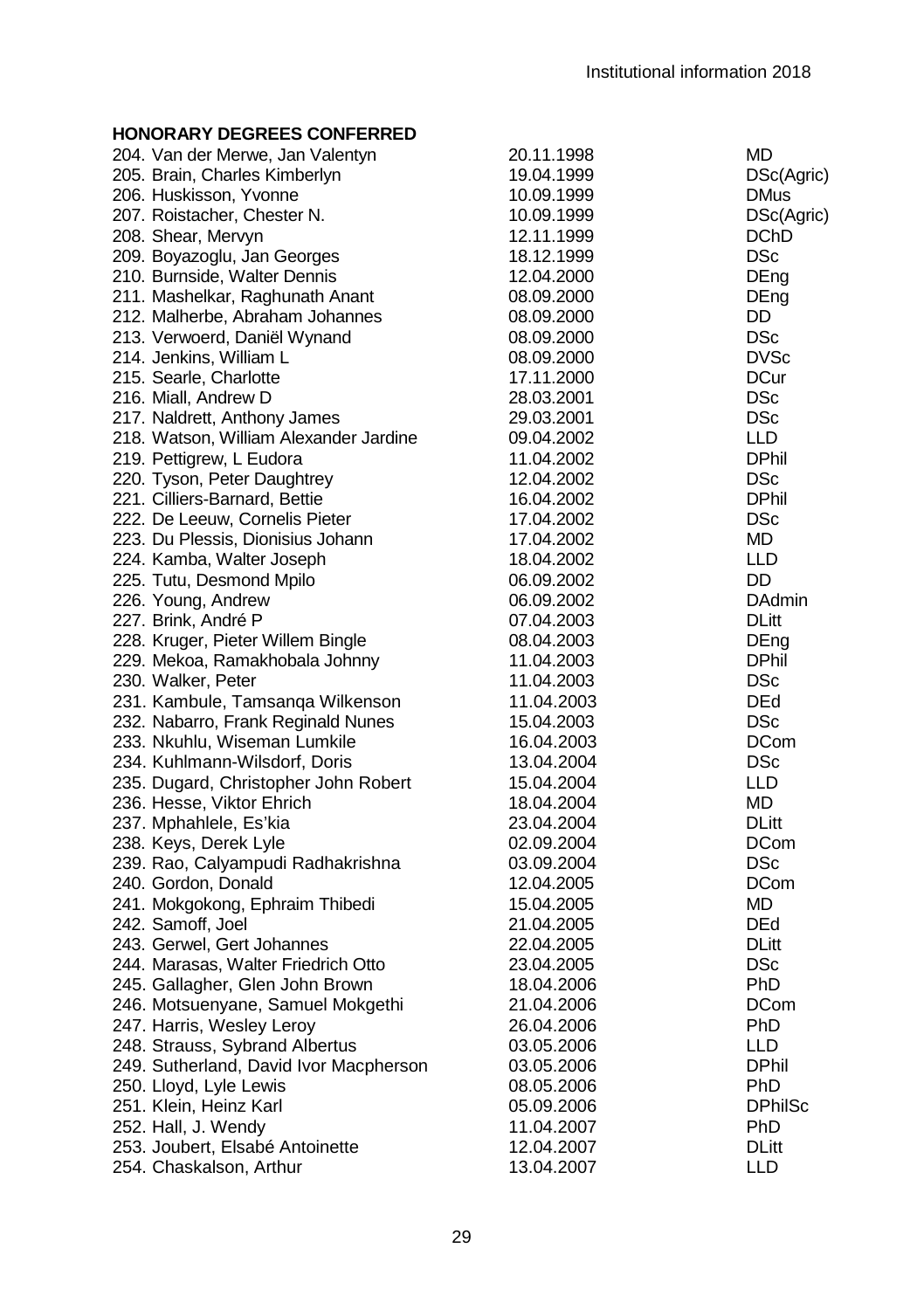| 255. Stals, Christian Lodewyk      | 18.04.2007 | <b>DCom</b>  |
|------------------------------------|------------|--------------|
| 256. Otto, Eckart                  | 20.04.2007 | DD           |
| 257. Maphai, Thabane Vincent       | 23.04.2007 | <b>DPhil</b> |
| 258. Lutjeharms Johann R.E.        | 24.04.2007 | <b>DSc</b>   |
| 259. Miller, Jan Dean              | 24.04.2007 | <b>PhD</b>   |
| 260. Condie, Kent C.               | 06.09.2007 | <b>DSc</b>   |
| 261. Sullivan, Louis Wade          | 07.09.2007 | MD           |
| 262. Trahar, Anthony John          | 07.09.2007 | PhD          |
| 263. Mhlophe, Gcina                | 09.04.2008 | <b>DPhil</b> |
| 264. Hamdi, Nabeel                 | 10.04.2008 | DArch        |
| 265. Pietsch, Albrecht             | 11.04.2008 | <b>DSc</b>   |
| 266. Zaidel-Rudolph, Jeanne        | 15.04.2008 | DEd          |
| 267. Bharuth-Ram, Krishanlal       | 18.04.2008 | <b>DSc</b>   |
| 268. Heitink, Gerber               | 18.04.2008 | DD           |
| 269. Pegg, Gerald Kenneth          | 21.04.2008 | <b>DSc</b>   |
| 270. Mokgoro, Yvonne               | 22.04.2008 | LLD          |
| 271. King, Sir David               | 23.04.2008 | <b>DSc</b>   |
| 272. Bigalke, Daniel Rudolph       | 24.04.2008 | <b>DVSc</b>  |
| 273. Van Wyk, Jacobus Danie        | 02.09.2008 | DEng         |
| 274. Fogel, David Bruce            | 03.09.2008 | <b>DPhil</b> |
|                                    | 04.09.2008 | <b>DCom</b>  |
| 275. Gourley, Brenda Mary          | 04.09.2008 | <b>DPhil</b> |
| 276. Lor, Peter Johan              |            |              |
| 277. Atkins, Beryl Thomson Sue     | 05.09.2008 | <b>DLitt</b> |
| 278. Goh, Chok Tong                | 18.10.2008 | DBA          |
| 279. Kellerman, Theunis Stephanus  | 28.11.2008 | <b>DVSc</b>  |
| 280. Salovey, Peter                | 14.04.2009 | <b>DEd</b>   |
| 281. Eriksson, Kenneth Andrew      | 17.04.2009 | <b>DSc</b>   |
| 282. Savickas, Mark Lee            | 20.04.2009 | DEd          |
| 283. Loader, James Alfred          | 24.04.2009 | <b>DPhil</b> |
| 284. Naudé, Theunis Willem         | 29.04.2009 | <b>DVSc</b>  |
| 285. Ngwenyama, Ojelanki Kayana    | 02.09.2009 | PhD          |
| 286. Pillay, Justice Navanethem    | 10.12.2009 | LLD          |
| 287. Stephen George Hall           | 13.04.2010 | <b>DCom</b>  |
| 288. Ralph Dennis Mawdsley         | 13.04.2010 | <b>DEd</b>   |
| 289. Kumbakonam Ramamani Rajagopal | 21.04.2010 | DSc          |
| 290. William Augustus Jesser       | 28.04.2010 | DSc          |
| 291. Elias Mpofu                   | 29.04.2010 | <b>DEd</b>   |
| 292. Peter Hans Pauly              | 01.09.2010 | <b>DCom</b>  |
| 293. Rudi van Eldik                | 02.09.2010 | <b>DSc</b>   |
| 294. Patten, Christopher Francis   | 10.03.2011 | <b>DCom</b>  |
| 295. Schopf, James William         | 05.04.2011 | DSc          |
| 296. Grosskopf, Frans Heinrich     | 11.05.2011 | LLD          |
| 297. Cohen, Frederick Bernard      | 12.05.2011 | PhD          |
| 298. Heyns, Katinka                | 13.05.2011 | <b>DPhil</b> |
| 299. Essed, Philomena              | 05.09.2011 | DEd          |
| 300. Bizos, George                 | 09.12.2011 | LLD          |
| 301. Nürnberger, Klaus Bilfried    | 10.04.2012 | DD           |
| 302. Groenewald, Pieter Schalk     | 12.04.2012 | <b>DLitt</b> |
| 303. Warrier, Santosh Madhava      | 13.04.2012 | <b>DSc</b>   |
| 304. Skews, Beric William          | 23.04.2012 | DEng         |
| 305. Conran, Terence Orby          | 21.08.2012 | DArch        |
|                                    |            |              |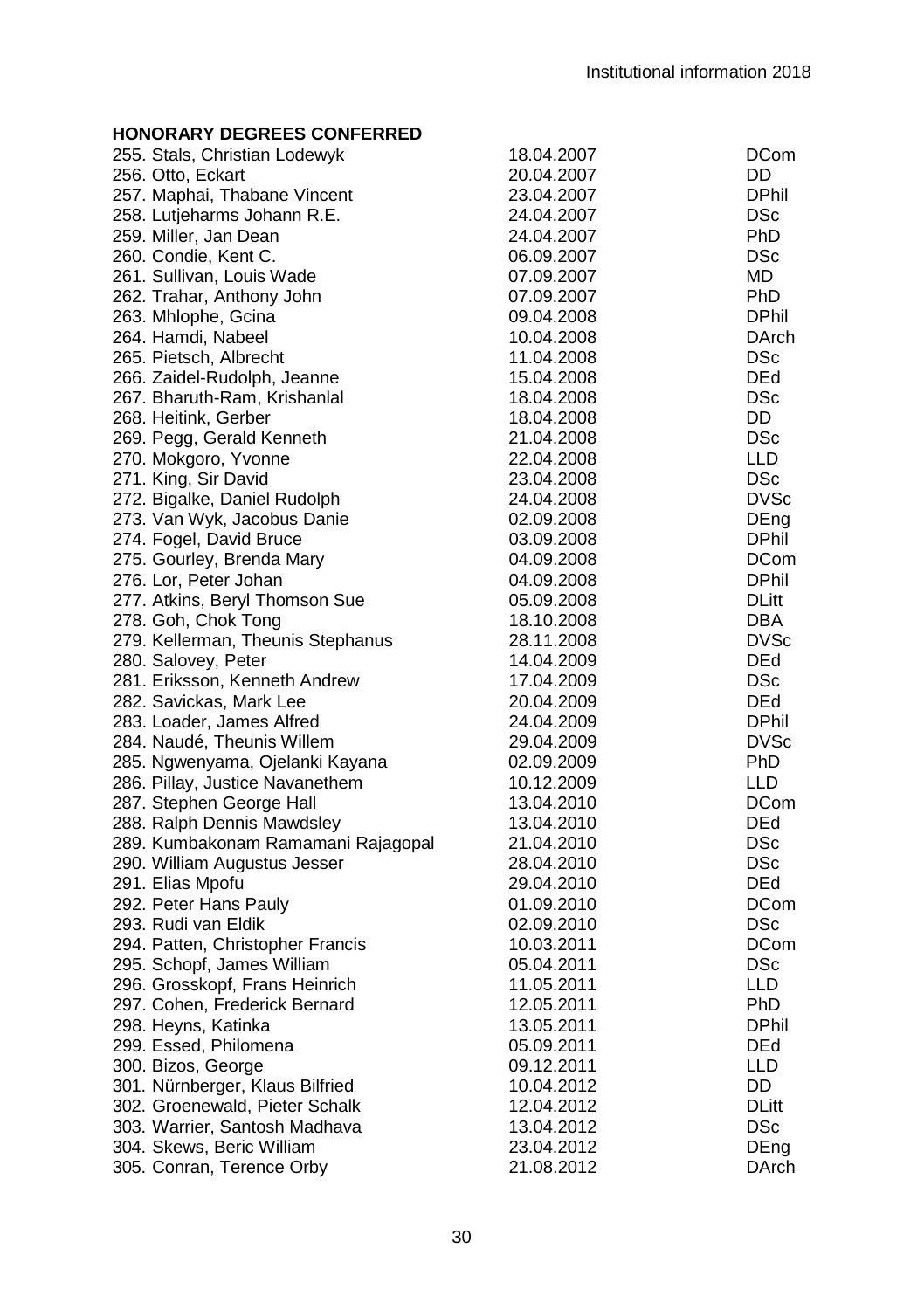| 306. Lee, Carol Diane                   | 05.09.2012 | <b>DEd</b>   |
|-----------------------------------------|------------|--------------|
| 307. Ndebele, Njabulo Simakahle         | 03.04.2013 | <b>DLitt</b> |
| 308. Terreblanche, Solomom Johannes     | 10.04.2013 | <b>DCom</b>  |
| 309. Clutton-Brock, Timothy Hugh        | 06.09.2013 | <b>DSc</b>   |
| 310. Van der Westhuizen, Johann Vincent | 10.12.2013 | <b>LLD</b>   |
| 311. Plomp, Tjeerd                      | 10.04.2014 | <b>DEd</b>   |
| 312. Baskerville, Richard L             | 11.04.2014 | <b>PhD</b>   |
| 313. Creswell, John W                   | 14.04.2014 | <b>DEd</b>   |
| 314. Okri, Ben                          | 25.04.2014 | <b>DLitt</b> |
| 315. De Groof, Jan                      | 15.04.2015 | <b>DEd</b>   |
| 316. Klare, Karl E                      | 16.04.2015 | <b>LLD</b>   |
| 317. Dorigo, Marco F                    | 21.04.2015 | <b>DSc</b>   |
| 318. Alper, Howard                      | 22.04.2015 | <b>DSc</b>   |
| 319. Bejan, Adrian                      | 23.04.2015 | DEng         |
| 320. Zilitinkevich, Sergej              | 03.09.2015 | <b>DSc</b>   |
| 321. Padilla, David J                   | 10.12.2015 | <b>LLD</b>   |
| 322. Sundermeier, Theo                  | 14.04.2016 | DD.          |
| 323. Therborn, Göran                    | 31.08.2016 | <b>DPhil</b> |
| 324. Wicomb, Zoë                        | 31.08.2016 | <b>DLitt</b> |
| 325. Beuken, Willem André Maria         | 02.09.2016 | DD.          |
| 326. Kentridge, William                 | 12.04.2018 | <b>DPhil</b> |
| 327. Van Graan, Michael Paul            | 23.04.2018 | <b>DPhil</b> |
| 328. Thapar, Romila                     | 08.05.2018 | <b>DLitt</b> |
| 329. Karger-Kocsis, József István       | 06.09.2018 | DEng         |
| 330. Shneiderman, Ben Abraham           | 06.09.2018 | <b>DSc</b>   |
| 331. Kloppenborg, John Seargeant        | 06.09.2018 | DD           |
|                                         |            |              |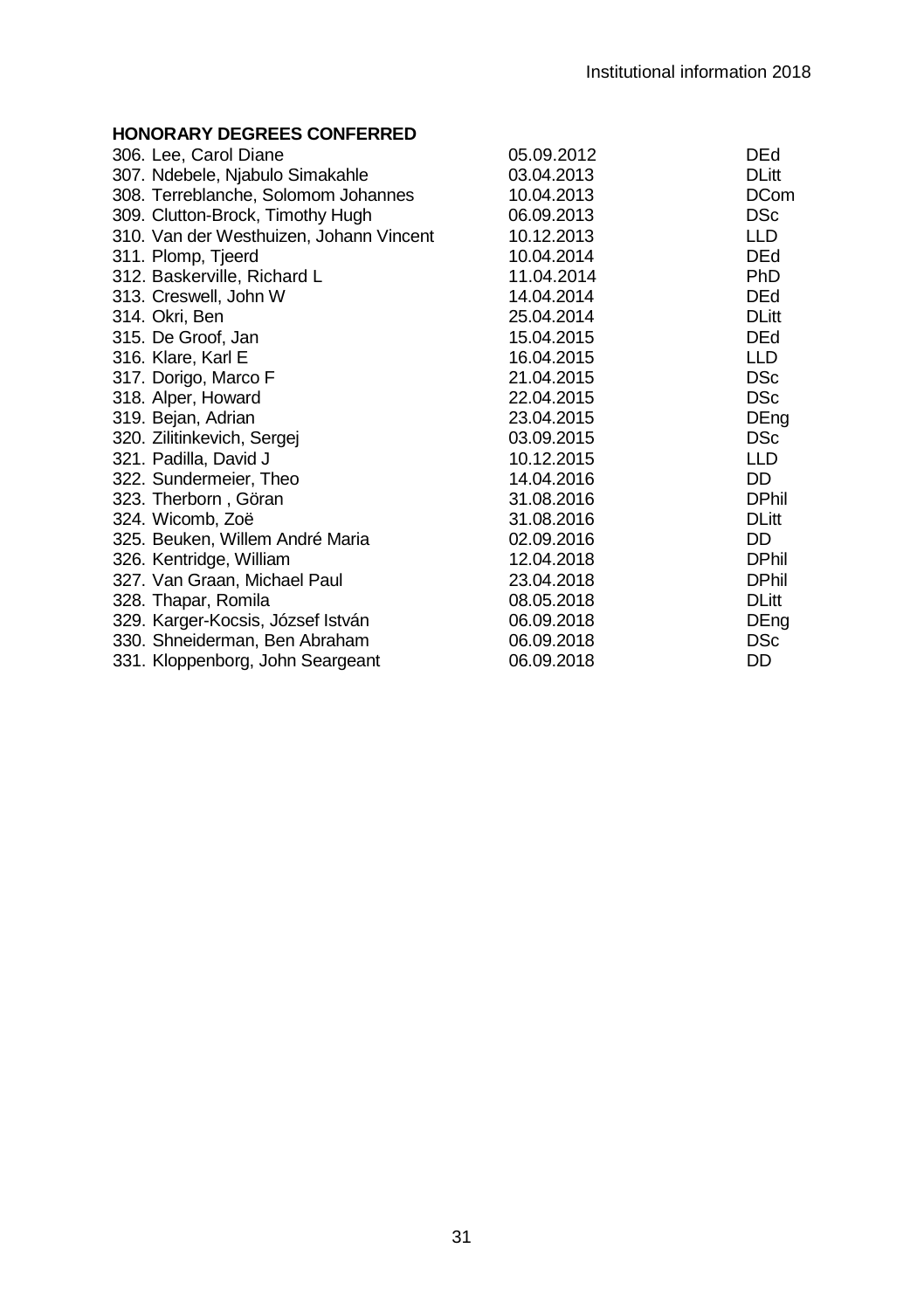# **CHANCELLOR'S MEDALS AWARDED**

| יורו ש | , טבובוסוג ט ואובטמבט                                 |            |
|--------|-------------------------------------------------------|------------|
| 1.     | Raath, Johanna Magdalen                               | 30.03.1984 |
| 2.     | Uys, Jacobus Johannes                                 | 07.09.1984 |
| 3.     | Cilliers-Barnard, Elizabeth Petronella                | 06.09.1985 |
| 4.     | Searle, Charlotte                                     | 11.04.1986 |
| 5.     | Du Preez, Wilhelm Bouwer                              | 05.09.1986 |
| 6.     | Meiring, Pieter Graaff Jacobus                        | 03.04.1987 |
| 7.     | Van Wyk, Stefanus Petrus                              | 18.09.1987 |
| 8.     | Du Plessis, Willem Jacobus                            | 31.03.1988 |
| 9.     | Hirzel, Ralph                                         | 31.03.1988 |
| 10.    | Prozesky, Otlef Paul Martin                           | 16.09.1988 |
| 11.    | Whitmore, Joan Sydney                                 | 16.09.1988 |
| 12.    | Grové, Hester Henriëtte                               | 23.03.1989 |
| 13.    | Bester, Theunis                                       | 08.09.1989 |
| 14.    | Villa, Edoardo                                        | 05.04.1990 |
| 15.    | Becker, Leonard Hermanus                              | 15.06.1990 |
| 16.    | Bosch, Esias                                          | 27.03.1991 |
| 17.    | Abernethy, Desmond Fitzgerald                         | 06.09.1991 |
| 18.    | Van Wyk, Pieter                                       | 06.09.1991 |
| 19.    | Crafford, Jan Abraham                                 | 02.12.1993 |
| 20.    | Malherbe, Francois Etienne                            | 03.12.1993 |
| 21.    | Cronjé, Johan Marthinus                               | 06.12.1993 |
| 22.    | Lötter, David Casper                                  | 07.12.1993 |
| 23.    | Steijn, Elizabeth Catharina                           | 08.12.1994 |
| 24.    | Edwards, Reginald Anthony                             | 09.12.1994 |
| 25.    | Van Wijk, Johan Carel                                 | 09.12.1994 |
| 26.    | Viljoen, Pierre du Toit                               | 09.12.1994 |
| 27.    | Wronsley, Ronald Peter                                | 09.12.1994 |
| 28.    | Van den Heever, Leonora                               | 03.12.1996 |
| 29.    | Pieterse, Jan Ernst                                   | 05.12.1996 |
| 30.    | Van der Hoven, Eghard                                 | 16.04.1998 |
| 31.    | Demeester, Luc Gerard Cornelius                       | 16.04.1999 |
| 32.    | Evans, Anthony Rhys                                   | 19.04.1999 |
| 33.    | Coetzee, Renata Maríe                                 | 08.09.2000 |
| 34.    | Van Dyk, Ann                                          | 08.04.2003 |
| 35.    | Fagan, Gabriël Theron                                 | 10.04.2003 |
| 36.    | Motshega-Sebolai Motsatsi Sophia Elizabeth 11.04.2003 |            |
| 37.    | Evans, Jane Sally                                     | 03.05.2006 |
| 38.    | Glennie, Jennifer Anne                                | 23.04.2007 |
| 39.    | Hearne, Rodney Frank                                  | 14.05.2008 |
| 40.    | Edwards, Michael Bruce                                | 14.05.2008 |
| 41.    | Stals, Christian Lodewyk                              | 29.08.2008 |
| 42.    | Hoek, Pieter Wilhelm                                  | 29.08.2008 |
| 43.    | Howell, James                                         | 29.08.2008 |
| 44.    | Kuun, Christoffel Du Plessis                          | 29.08.2008 |
| 45.    | Hesse, Viktor Ehrich                                  | 29.08.2008 |
| 46.    | Alberts, Barend Christiaan                            | 29.08.2008 |
| 47.    | Du Plessis, Esmé Desiré                               | 29.08.2008 |
| 48.    | Smit, Philippus                                       | 29.08.2008 |
| 49.    | Roos, John Sinclair                                   | 03.09.2008 |
| 50.    | Mokgokong, Anna Theresa Masamo                        | 04.09.2008 |
| 51.    | Odendaal, Daniel Christiaan                           | 04.09.2008 |
|        |                                                       |            |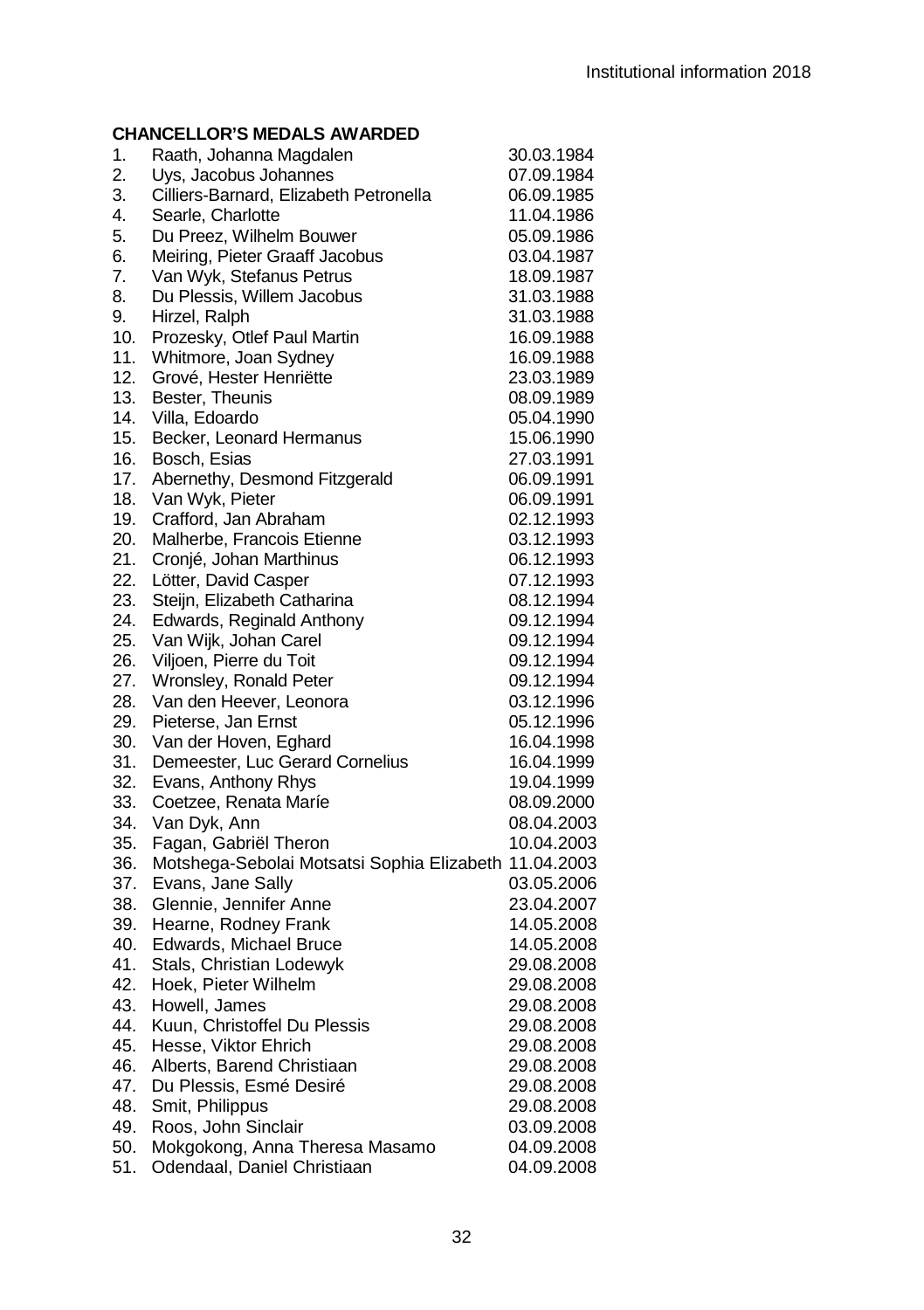# **CHANCELLOR'S MEDALS AWARDED**

| 52. Bam, Brigalia Ntombemhlope      | 05.09.2008  |  |  |
|-------------------------------------|-------------|--|--|
| 53. Chung, Fay King                 | 14.04.2009  |  |  |
| 54. Van der Merwe, Hendrik Nicolaas | 18.04.2009  |  |  |
| 55. Ismail, Edna Adan               | 10.12.2009  |  |  |
| 56. Henry Langazye Kaluba           | 13.04.2010  |  |  |
| 57. Shalati Joseph Khosa            | 20.04.2010  |  |  |
| 58. Mabasa, Senyani Noria           | 13.05.2011  |  |  |
| 59. Prinsloo, Sandra                | 08.09.2011  |  |  |
| 60. Malan, SF                       | 11.04.2014  |  |  |
| 61. Cronié, Tobias Jurgens          | 03.09.2018t |  |  |
|                                     |             |  |  |
|                                     |             |  |  |

# **COUNCIL'S MEDALS AWARDED**

| $\mathbf{1}$ . | Otto, Johannes Cornelius (Posthumous) | 06.09.1985 |
|----------------|---------------------------------------|------------|
| 2.             | Scheepers, Carel Hendrik Hancke       | 05.09.1986 |
| 3.             | Cilliers, Carel Hancke                | 16.09.1988 |
| 4.             | Smuts, Marthinus                      | 16.09.1988 |
| 5.             | Stuart, Charles Henry                 | 16.09.1988 |
| 6.             | Olivier, Philippus Arnoldus           | 06.09.1991 |
| 7.             | Harms, LTC                            | 23.06.1997 |
| 8.             | Bagwandeen, Dowlat Ramdam             | 11.09.1998 |
| 9.             | Maree, Cara Anne                      | 10.09.1999 |
|                |                                       |            |

| 1.  | Horne, Roelof Conrad             | 11.04.1986 |
|-----|----------------------------------|------------|
| 2.  | Costa, Stella Elizabeth          | 11.04.1986 |
| 3.  | Davidson, Neil John              | 11.04.1986 |
| 4.  | Scholtz, Jan Hendrik             | 11.04.1986 |
| 5.  | Ströh, Anton                     | 11.04.1986 |
| 6.  | Venter, Marius Adriaan           | 03.04.1987 |
| 7.  | Roos, Lydia Ilse                 | 03.04.1987 |
| 8.  | Ottermann, Edith Carmen          | 31.03.1988 |
| 9.  | Pistorius, Petrus Christiaan     | 31.03.1988 |
| 10. | Hattingh, Roy Carl               | 23.03.1989 |
| 11. | Van Wamelen, Paul Bastiaan       | 23.03.1989 |
| 12. | Guldenpfennig, Amanda Margaretha | 03.04.1990 |
| 13. | De Wet, Wilhelmus Lombard        | 04.04.1990 |
| 14. | Kruyshaar, Linda                 | 25.03.1991 |
| 15. | Van der Walt, David Michael      | 25.03.1991 |
| 16. | Beyers, Jaco                     | 30.03.1992 |
| 17. | Swanepoel, Konrad Johan          | 03.04.1992 |
| 18. | Boon, Pieter Gerrit              | 29.03.1993 |
| 19. | Geggus, Karl Michael             | 30.03.1993 |
| 20. | Panzer, Annie                    | 30.03.1994 |
| 21. | Witthoft, Delwin Gunther         | 31.03.1994 |
| 22. | Kok, Schalk                      | 30.03.1995 |
| 23. | Du Plessis, Danette              | 31.03.1995 |
| 24. | Ochse, Edward Reuben             | 26.03.1996 |
| 25. | Vermaak, Pierre le Roux          | 27.03.1996 |
| 26. | Franklin, Richard James          | 26.03.1997 |
| 27. | Greeff, Barbara                  | 26.03.1997 |
| 28. | Jacobs, Wenette                  | 14.04.1998 |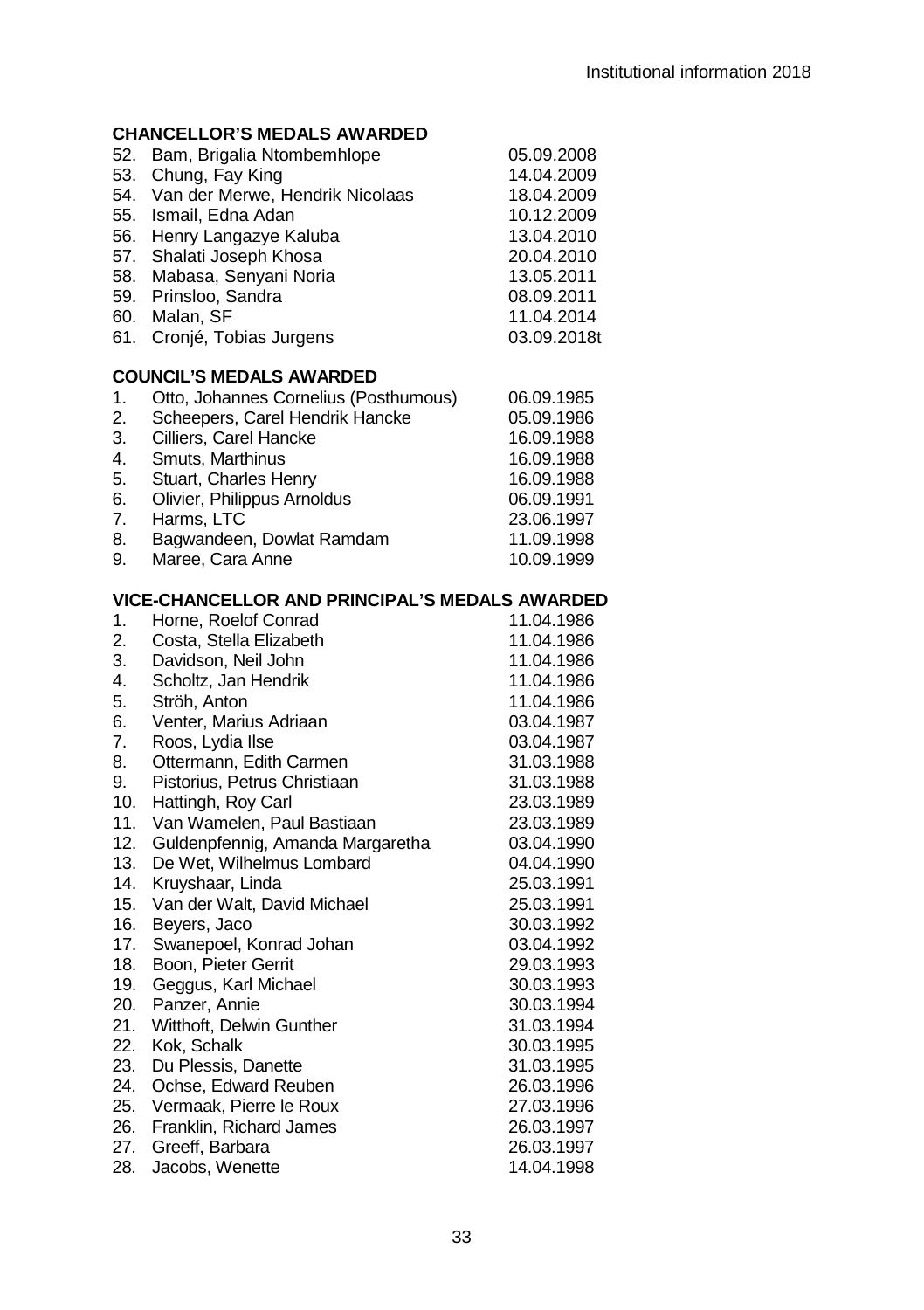| 29. | Scholtz, Ernst                                    | 15.04.1998               |
|-----|---------------------------------------------------|--------------------------|
| 30. | Stumpf, Edmund Rolf                               | 14.04.1999               |
| 31. | Du Plessis, Warren Paul                           | 16.04.1999               |
| 32. | Maritz, Inge                                      | 12.04.2000               |
| 33. | Spangenberg, Daniël Frederick Nicolaas            | 13.04.2000               |
| 34. | Rodseth, Reitze Nils                              | 17.11.2000               |
| 35. | Fourie, Karen Alice                               | 26.03.2001               |
| 36. | Van der Westhuizen, Eugene                        | 26.03.2001               |
| 37. | Lemmens, Juan-Claude                              | 27.03.2001               |
| 38. | De Wet, Gideon Jacobus                            | 29.03.2001               |
| 39. | Reer, Edwin Stanley                               | 29.03.2001               |
| 40. | Hefer, Annelize                                   | 02.04.2001               |
| 41. | Jordaan, Marenet                                  | 03.04.2001               |
| 42. | Sulliman, Shameela Haroon                         | 22.06.2001               |
| 43. | Margerison, Bridget                               | 08.04.2002               |
| 44. | Jacobs, Renier                                    | 09.04.2002               |
| 45. | Potgieter, Marthinus Jacobus                      | 11.04.2002               |
| 46. | Van der Wath, Richard Carl                        | 12.04.2002               |
| 47. | Pierce, Stephen Ross                              | 16.04.2002               |
| 48. | Du Toit, Emile Johann                             | 16.04.2002               |
| 49. | Van der Merwe, Cindy                              | 16.04.2002               |
| 50. | Devenish, Jean-Pierre                             | 17.04.2002               |
| 51. | Messerschmidt, Reinhardt                          | 18.04.2002               |
| 52. | De Wet, Rensia                                    | 29.11.2002               |
| 53. | Verster, Pieter Ryno                              | 10.04.2003               |
| 54. |                                                   | 10.04.2003               |
| 55. | Maasdorp, Elsje Lovat<br>Penzhorn, Liesl Dorothea | 11.04.2003               |
| 56. | Harty, Lee-Ann                                    | 11.04.2003               |
| 57. | Fourie, Susan                                     | 11.04.2003               |
| 58. | Rowe, Biance                                      | 14.04.2003               |
| 59. | Hancke, Gerhard Petrus                            | 16.04.2003               |
| 60. | Browning, Stanley                                 | 28.11.2003               |
| 61. | Els, Juanita                                      | 13.04.2004               |
| 62. | Swart, Inette                                     | 13.04.2004               |
| 63. | <b>Blignaut, Frank</b>                            | 15.04.2004               |
| 64. | Van Wyk, Abraham Christoffel                      | 16.04.2004               |
| 65. | Van Heerden, Nolan                                |                          |
| 66. | Du Plessis, Yolandi                               | 17.04.2004<br>20.04.2004 |
| 67. |                                                   | 24.04.2004               |
| 68. | Janse van Rensburg, Hanré<br>Michael, Patrick     | 28.04.2004               |
| 69. |                                                   | 13.04.2005               |
| 70. | Joubert, EGA<br>Van Staden, SJ                    | 13.04.2005               |
| 71. |                                                   | 13.04.2005               |
|     | Van der Zwan, P                                   |                          |
| 72. | Steenkamp, Y                                      | 14.04.2005               |
| 73. | Jurgens, ME                                       | 15.04.2005               |
| 74. | Lourens, HM                                       | 18.04.2005               |
| 75. | Marais, V                                         | 18.04.2005               |
| 76. | Theron, E                                         | 25.11.2005               |
|     | 77. Da Costa, G.R.                                | 20.04.2006               |
| 78. | Pienaar, M-L.                                     | 21.04.2006               |
| 79. | Dutton, P.L.                                      | 25.04.2006               |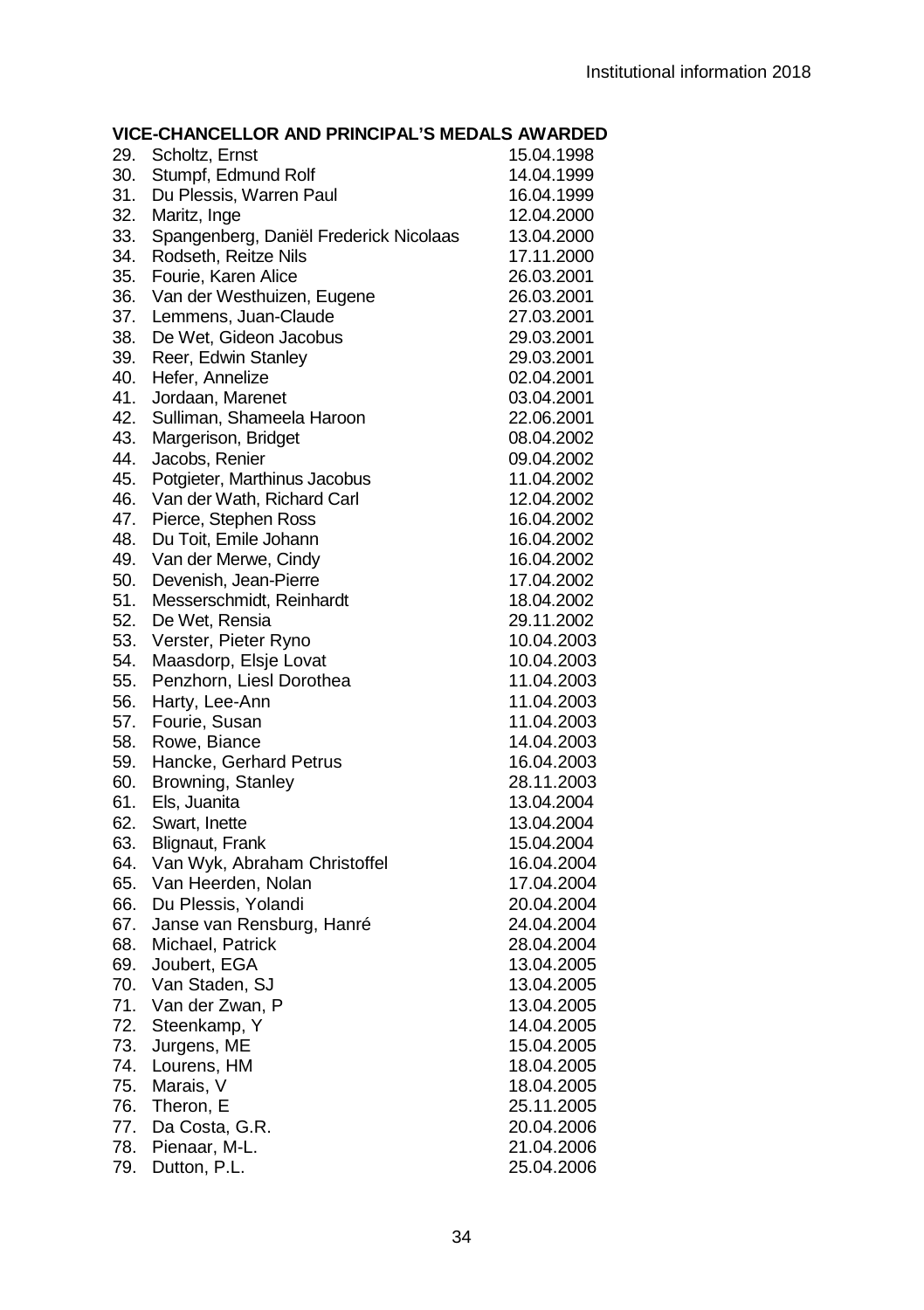| 80. | Leipoldt, A.        | 02.05.2006 |
|-----|---------------------|------------|
| 81. | Greeff, L.A.        | 03.05.2006 |
| 82. | Van der Bergh, R.H. | 04.05.2006 |
| 83. | Brynard, M.         | 04.05.2006 |
| 84. | Schulz, CL          | 08.05.2006 |
| 85. | Gerber, K           | 24.11.2006 |
| 86. | Budler, R           | 13.04.2007 |
| 87. | Labuschagne, JPL    | 13.04.2007 |
| 88. | Oluka, BJ           | 13.04.2007 |
| 89. | Van der Merwe, S    | 16.04.2007 |
| 90. | Caddy, K.           | 17.04.2007 |
| 91. | Heukelman, J.F.     | 18.04.2007 |
| 92. | De Jong, NJ         | 20.04.2007 |
| 93. | McGee, EC           | 26.04.2007 |
| 94. | McKechnie, M        | 26.04.2007 |
|     | 95. Mauch, SP       | 23.11.2007 |
|     | 96. Conradie, DCU   | 11.04.2008 |
|     | 97. Simila, TJ      | 14.04.2008 |
| 98. | Scrooby, KJ         | 15.04.2008 |
| 99. | Da Silva, HFM       | 16.04.2008 |
|     | 100. Von Benecke, G | 18.04.2008 |
|     | 101. Suliman, R     | 18.04.2008 |
|     | 102. Grobler, M     | 22.04.2009 |
|     | 103. Van Tonder, WT | 25.04.2008 |
|     | 104. Snyman, HN     | 28.11.2008 |
|     | 105. Jacobs, CJF    | 18.04.2009 |
|     | 106. Steyn, L       | 20.04.2009 |
|     | 107. Menoita, J     | 20.04.2009 |
|     | 108. Prinsloo, L    | 28.04.2009 |
|     | 109. Kroon, GP      | 28.04.2009 |
|     | 110. Das, GC        | 29.04.2009 |
|     | 111. Smit, NY       | 30.04.2009 |
|     | 112. Lippi, C       | 30.04.2009 |
|     | 113. McLean, JL     | 27.11.2009 |
|     | 114. Pienaar, S.E.  | 13.04.2010 |
|     | 115. Donev, I.G.    | 16.04.2010 |
|     | 116. Nel, S.        | 20.04.2010 |
|     | 117. Steyn, I.      | 21.04.2010 |
|     | 118. Maré, R.       | 22.04.2010 |
|     | 119. Lovegrove, KS  | 22.04.2010 |
|     | 120. Potgieter, A   | 22.04.2010 |
|     | 121. Da Silva, TL   | 23.04.2010 |
|     | 122. Grobler, M     | 26.11.2010 |
|     | 123. Schneider, KMA | 04.05.2011 |
|     | 124. Barnes, GE     | 05.05.2011 |
|     | 125. Du Plessis, GE | 06.05.2011 |
|     | 126. Lotz, FJ       | 08.05.2011 |
|     | 127. Verwey, H      | 11.05.2011 |
|     | 128. Van Eck, Z     | 11.05.2011 |
|     | 129. Brooks, SAN    | 04.05.2011 |
|     | 130. Townsend, AR   | 18.05.2011 |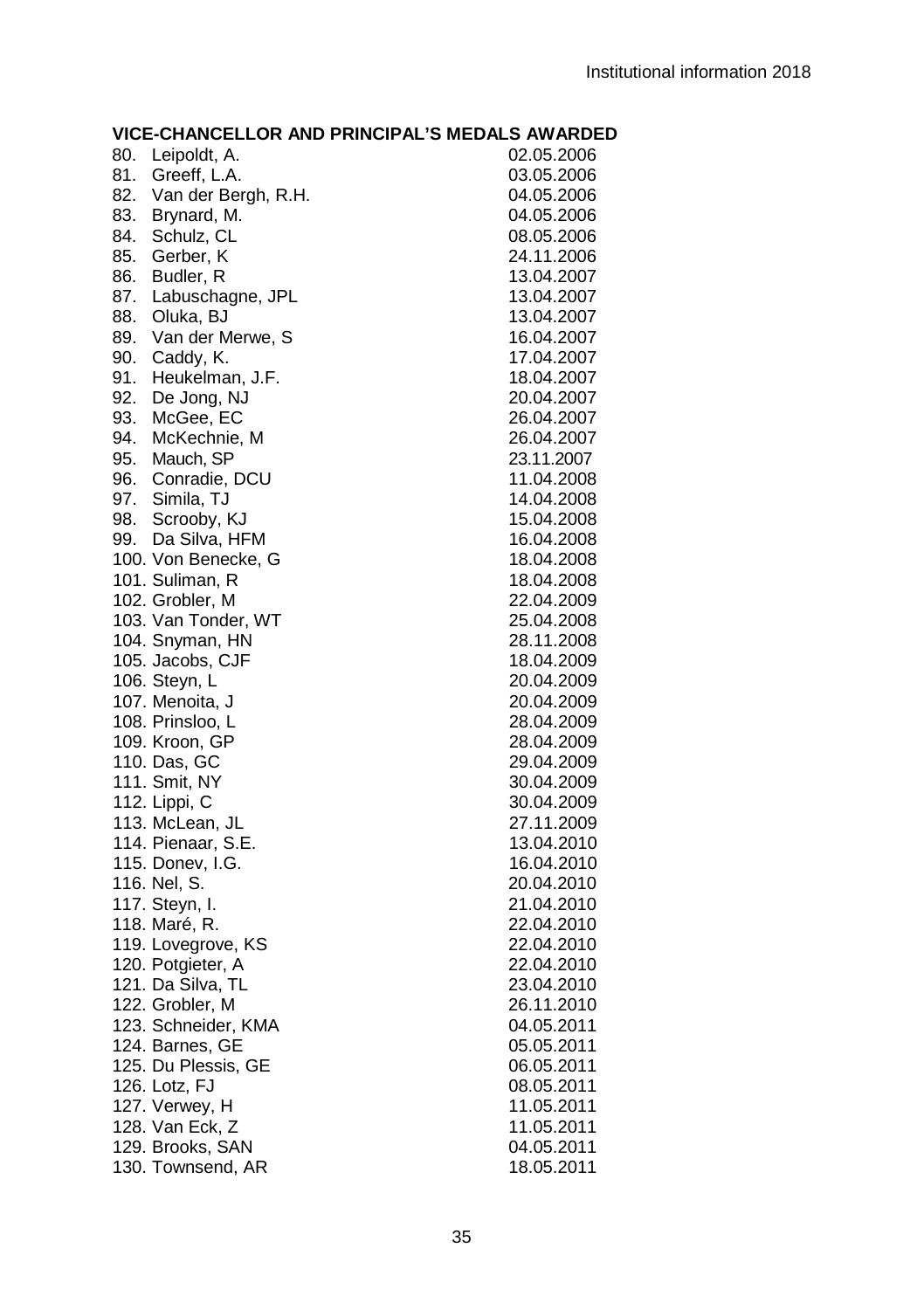| 131. Taylor, Justin William            | 10.04.2012  |
|----------------------------------------|-------------|
| 132. McGibbon, Sarah Jane              | 11.04.2012  |
| 133. Graham, Andrew Stuart             | 13.04.2012  |
| 134. Botha, Jeanné                     | 13.04.2012  |
| 135. Prinsloo, Dawid Nicolaas          | 13.04.2012  |
| 136. Aston, Danielle Elizabeth         | 16.04.2012  |
| 137. Weller, Charnene                  | 18.04.2012  |
| 138. Edwards, Nikita                   | 25.04.2012  |
| 139. De Waal, Maruerite Florence       | 03.04.2013  |
| 140. De Necker Vogel, Adriaan Francois | 03.04.2013  |
| 141. Van Lelyveld, Jacqueline          | 04.04.2013  |
| 142. Opperman, Jacobus Benjamin        | 05.04.2013  |
| 143. Buck, Roxanne Kate                | 12.04.2013  |
| 144. Etsebeth, Amor                    | 16.04.2013  |
| 145. Andersen, Björn Erik              | 17.04.2013  |
| 146. Thackeray, Henry Robert           | 17.04.2013  |
| 147. Du Toit, Linette Marie            | 18.04.2013  |
| 148. Zitzke, Emile                     | 09.04.2014  |
| 149. Terblanche, Annèl                 | 10.04.2014  |
| 150. De Andrade, Jason Paul            | 11.04.2014  |
| 151. Storm, Katja                      | 11.04.2014  |
| 152. Clark, Shinaed                    | 11.04.2014  |
| 153. Pansegrouw, Werner                | 23.04.2014  |
| 154. Erb, Katrin                       | 24.04.2014  |
| 155. Fischer, Angelika Bianca          | 25.04.2014  |
| 156. Gelling, Elizabeth Jane           | 25.04.2014  |
| 157. Dey, Kirsten Charisse             | 15.04. 2015 |
| 158. Zunckel, Sarah Claire             | 15.04. 2015 |
| 159. Van den Brink, Sanlie             | 16.04.2015  |
| 160. Patel, Khuraisha                  | 16.04.2015  |
| 161. Thiele, Andrea Helga              | 22.04.2015  |
| 162. Yoo, Keunyoung                    | 23.04.2015  |
| 163. Strauss, Herman Garbers           | 23.04.2015  |
| 164. Roux, Katrien Marieta             | 24.04.2015  |
| 165. Howard, Mari                      | 28.04.2015  |
| 166. Callaghan, Kaleela Shelby         | 06.04.2016  |
| 167. Reinstorf, Ulrike                 | 12.04.2016  |
| 168. Ferreira, Liezl Marié             | 13.04.2016  |
| 169. Pabian, Emilia Martha             | 14.04.2016  |
| 170. Lottering, Anuschka               | 14.04.2016  |
| 171. Malan, Albertus Johannes          | 15.04.2016  |
| 172. De Vries, Megan Lara              | 21.04.2016  |
| 173. Redelinghuys Lizelle              | 21.04.2016  |
| 174. Reed, Janet Denise                | 22.04.2016  |
| 175. Van der Merwe, Annieka            | 06.04.2017  |
|                                        |             |
| 176. Labuschagne, Megan                | 06.04.2017  |
| 177. Morris, Tessa Lindsay             | 07.04.2017  |
| 178. Thiede, Renate Nicole             | 21.04.2017  |
| 179. Rencken, Martin Manfred           | 26.04.2017  |
| 180. Webb,Tayla Jade                   | 04.05.2017  |
| 181. Lakhani, Lakhani                  | 08.05.2017  |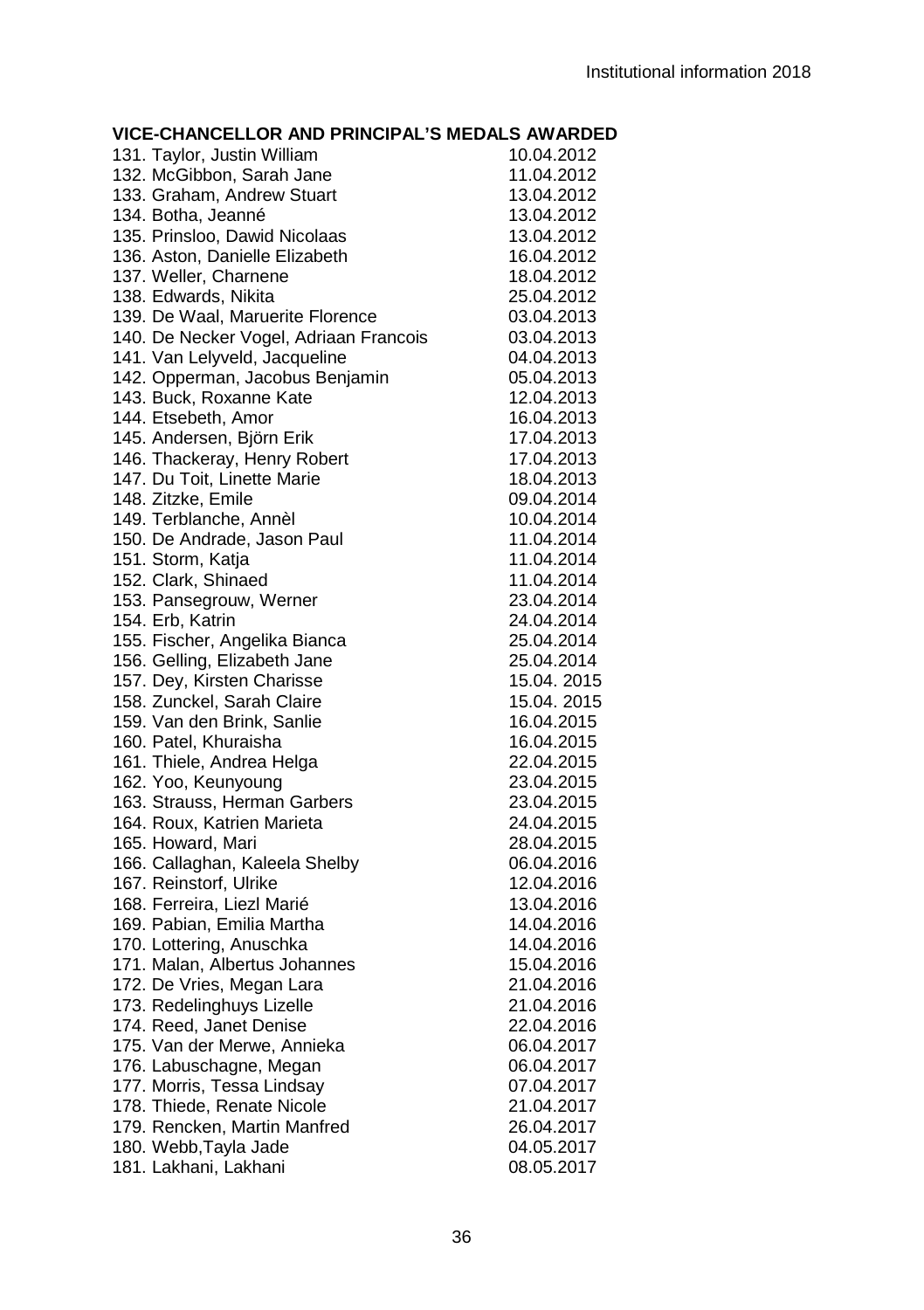| 05.05.2017 |
|------------|
| 03.05.2017 |
| 13.04.2018 |
| 17.04.2018 |
| 20.04.2018 |
| 20.04.2018 |
| 20.04.2018 |
| 25.04.2018 |
| 23.04.2018 |
| 03.05.2018 |
| 04.05.2018 |
|            |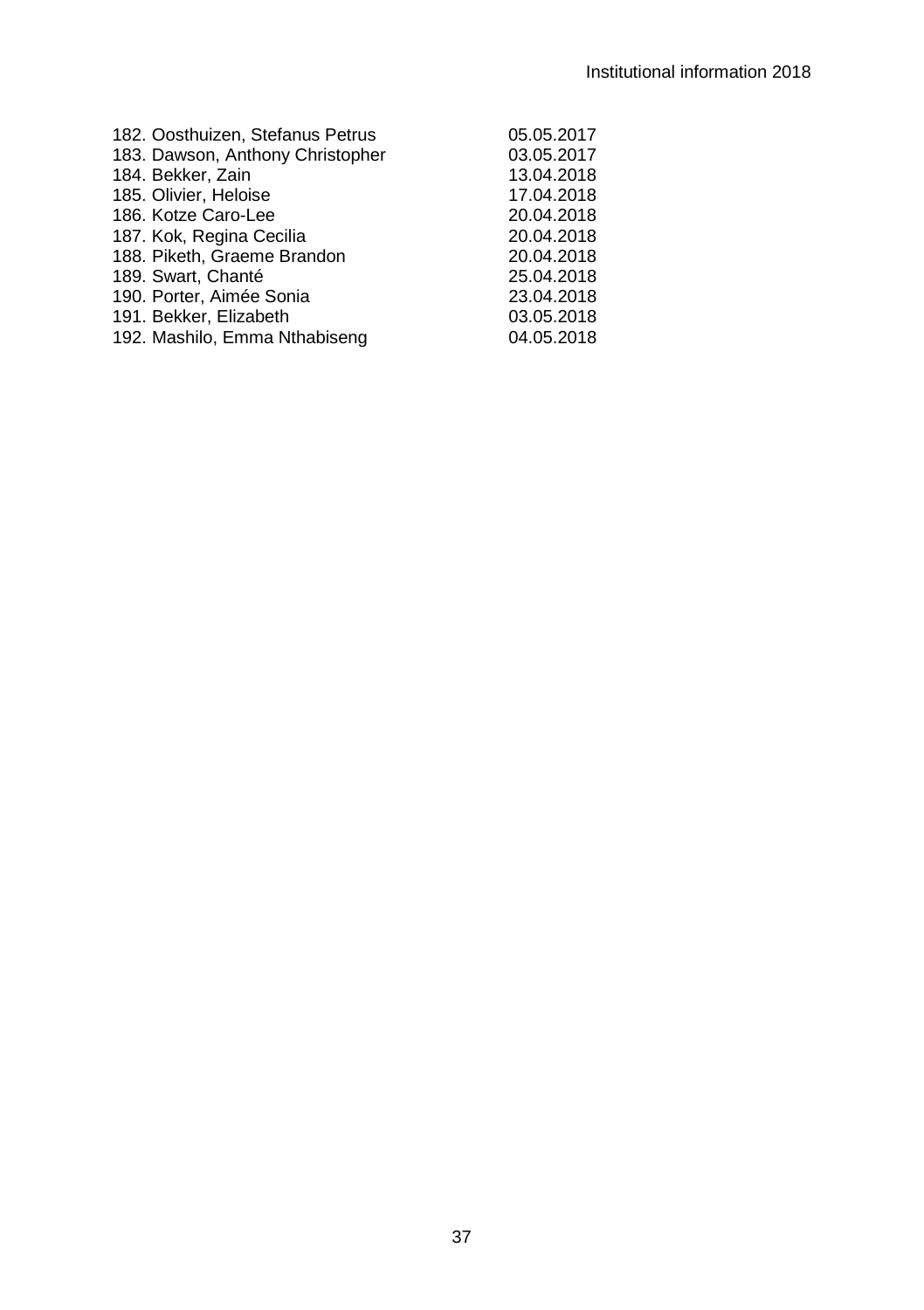# **ACADEMIC DRESS AT GRADUATION CEREMONIES**

# **1. DOCTOR'S DEGREE**

**Gown:** A ruby gown (Cambridge model) with a 15 cm band in the Faculty colour on the front panel.

**Cap:** A ruby beret (Utrecht model) with the tassel in the faculty colour.<br>**Hood:** A maroon hood lined in the Faculty colour (Oxford model) wi

**Hood:** A maroon hood lined in the Faculty colour (Oxford model) with a 7,5 cm border in the Faculty colour.

# **2. MASTER'S DEGREE**

**Gown:** A black gown (Cambridge model).

- **Cap:** A flat square black beret with the tassel in the faculty colour.<br>**Hood:** A black hood lined in the faculty colour with a 7.5 cm bords
- **Hood:** A black hood lined in the faculty colour with a 7,5 cm border in the faculty colour.

# **3. HONOURS DEGREE**

**Gown:** A black gown as for bachelor's degrees.<br>**Cap:** A flat square black beret with the tassel i

- **Cap:** A flat square black beret with the tassel in the faculty colour.<br>**Hood:** As for bachelor's degrees but hemmed with a 2 cm band of t
- As for bachelor's degrees but hemmed with a 2 cm band of the base material.

# **4. BACHELOR'S DEGREE**

# **(a) General**

**Gown:** A black gown (Cambridge model).<br>**Cap:** A flat square black beref with the ta

- **Cap:** A flat square black beret with the tassel in the faculty colour.<br>**Hood:** A grey hood with a 7.5 cm edging in the faculty colour.
- **Hood:** A grey hood with a 7,5 cm edging in the faculty colour.

# **(b) Bachelor of Divinity and Bachelor of Education**

**Gown:** A black gown as for bachelor's degrees.<br>**Cap:** A flat black square beret with the tassel i

- **Cap:** A flat black square beret with the tassel in the faculty colour.<br>**Hood:** As for bachelor's degrees but with a 2 cm edge in the base
- As for bachelor's degrees but with a 2 cm edge in the base material.

# **5. DIPLOMAS AND CERTIFICATES**

**Gown:** A black gown (Cambridge model).<br>**Cap:** A flat square black beret with a bla

- **Cap:** A flat square black beret with a black tassel.<br>**Hood:** A 12 cm wide bood band made of Cashmer
- **Hood:** A 12 cm wide hood band made of Cashmere fabric in the prescribed faculty colours, and a V-form neck piece with a 5 cm grey strip in the centre of the neck piece for all diplomas and certificates.
- **Note:** Persons in the SANDF, SAPS, etc. who wish to attend the graduation ceremony in uniform, may do so subject to the following conditions:<br>(i)
	- the gown must be worn,
	- (ii) the beret, and not the cap, must be donned.